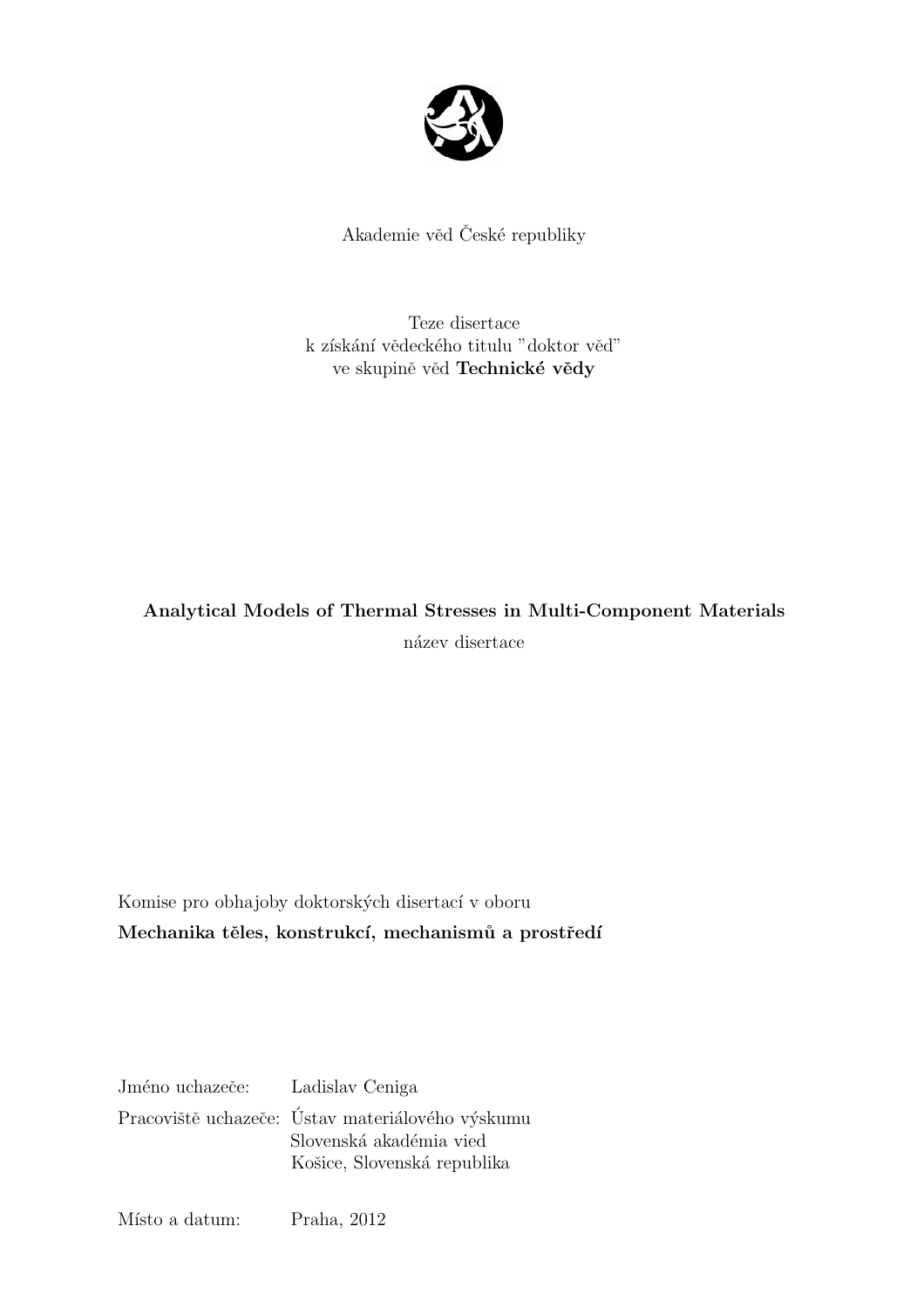# **Contents**

| Resumé                                                                                                                                                   | $\boldsymbol{2}$                                                 |
|----------------------------------------------------------------------------------------------------------------------------------------------------------|------------------------------------------------------------------|
| 1 Types of multi-component materials. Model systems and cell model                                                                                       | 4<br>$\overline{4}$<br>$\overline{4}$<br>$5\,$<br>$\overline{5}$ |
| 2 Selected topics on solid continuum mechanics<br>2.2 Displacement of the infinitesimal spherical cap. Thermal-stress induced radial                     | 6<br>$6\phantom{.}6$<br>$\overline{7}$<br>8<br>9<br>10           |
| 3 Thermal stresses in the model systems with anisotropic components                                                                                      | 12<br>12<br>13<br>14                                             |
| 4 Thermal stresses in the model systems with isotropic components<br>4.4 Thermal stresses in the model systems with isotropic and anisotropic components | 18<br>18<br>19<br>19<br>19                                       |
| 5 Related phenomena                                                                                                                                      | 20<br>20<br>25<br>27<br>28                                       |
| 6 Conclusions and applications                                                                                                                           | 33                                                               |
| <b>Bibliography</b>                                                                                                                                      | 36                                                               |
| List of the author's publications                                                                                                                        | 40                                                               |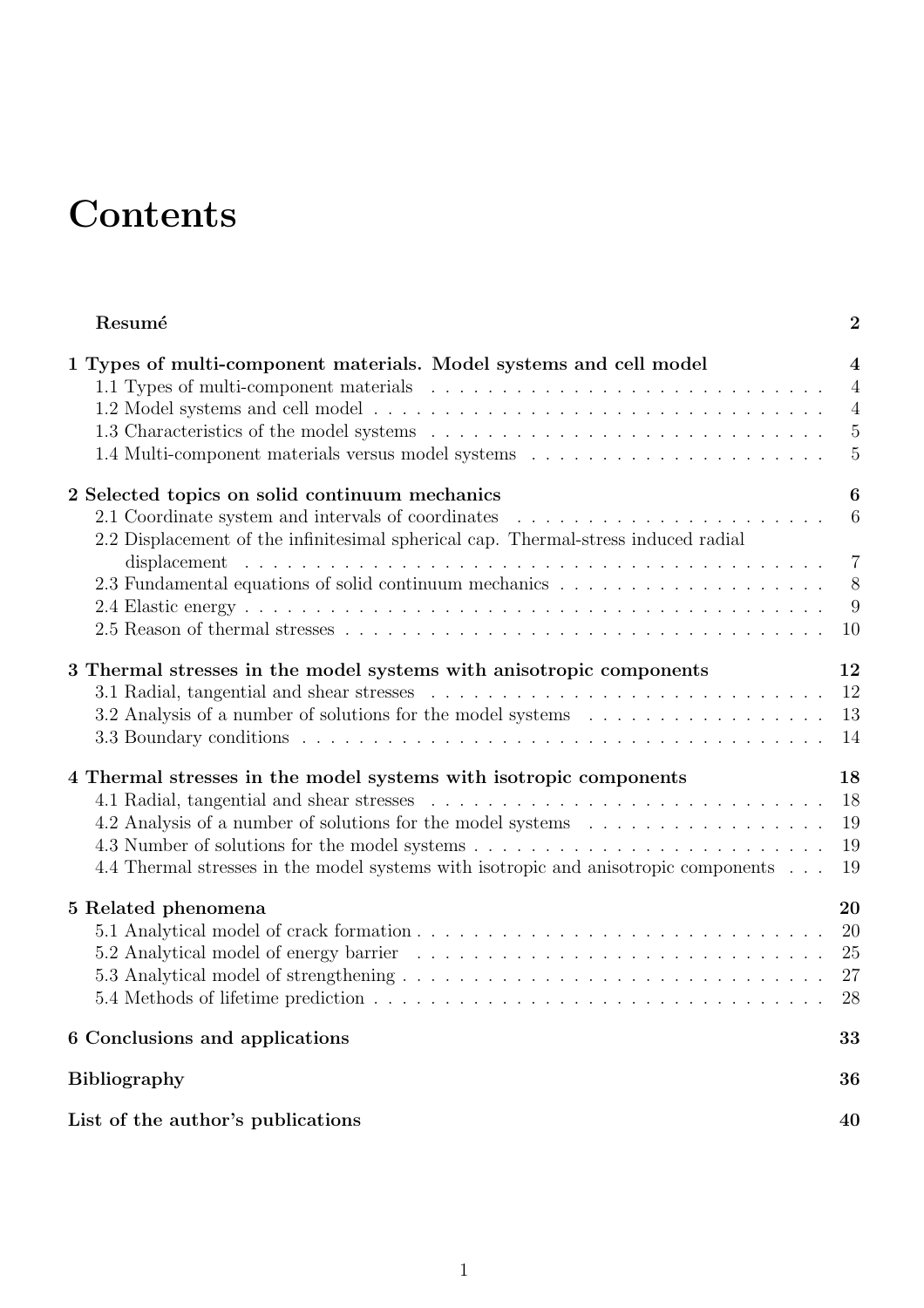## Resumé

This doctoral dissertation presents scientific results which have been published in papers of international journals [D1]–[D12], in chapters of international books [D13]–[D15], and in the author's monographs published at an international publisher [D16]–[D18]. Strictly speaking, the scientific results which are published in [D1]–[D15] along with next development of these results are presented in [D16]–[D18]. This doctoral dissertation thus presents the most important results of these three monographs  $[D16]$ – $[D18]$ . These *sole-authored* international works  $[D1]$ – $[D18]$  deal with the analytical modelling of thermal stresses and thermal-stress induced phenomena in multi-component materials, i.e. in two- and three-component materials which are defined in Sec. 1.2. The thermal stresses and thermal-stress induced phenomena are thus analytically determined in each component of these multi-component materials. With regard to the analytical modelling, these real multi-component materials are replaced by two- and three-component model systems, i.e. multi-particle-matrix and multi-particle-envelope-matrix systems, respectively (see Fig. 1).

The analytical determination of a thermal stress-strain state is based on a cell model which considers a cubic cell (see Fig. 1). The cell model is usually used in case of the analytical and computational modelling of phenomena in periodic model systems [19]–[27]. As presented in [28], the replacing of the real multi-component materials with finite dimensions by model systems with infinite dimensions is considered for mathematical simplicity of analytical solutions which are assumed to exhibit sufficient accuracy due to relatively small material components in comparison with macroscopic material samples, macroscopic structural elements, etc.

The thermal stresses which originate below relaxation temperature (see Sec. 2.5) during a cooling process are a consequence of the difference in dimensions of the components. This difference is a consequence of different thermal expansion coefficients and/or a consequence of the phase-transformation induced strain. This coefficient and strain are included in the coefficient  $\beta_q$  for the spherical particle  $(q = p)$ , the spherical envelope  $(q = e)$  and the cell matrix  $(q = m)$  (see Eqs. (9)–(11)). Due to a range of this brochure, this strain is determined in the doctoral dissertation.

The analytical modelling results from fundamental equations of solid continuum mechanics which are represented by the Hooke's law for an anisotropic and isotropic continuum (see Sec. 2.3), and by the Cauchy's, compatibility and equilibrium equations which are determined by the spherical coordinates  $(r, \varphi, \nu)$  (see Fig. 2). The analytical models of the thermal stresses are determined for these model systems which consists of either anisotropic, or isotropic, or anisotropic and isotropic components (see Chaps. 3, 4, Sec. 4.3). The thermal stress-strain state in each component of the model systems is determined by several mutually different solutions which fulfil the boundary conditions which are determined in Sec. 3.3. In case of the cell matrix, mandatory and additional boundary conditions are determined. Due to these different solutions, a principle of minimum total potential energy of an elastic solid body [29] is then required to be considered (see Sec. 2.4).

Analytical models of thermal-stress induced phenomena are also determined. These phenomena include the crack formation (see Sec. 5.1), the energy barrier (see Sec. 5.2), the micro- and macro-strengthening (see Sec. 5.3), and the analytical-computational and analytical-computationalexperimental methods of the lifetime prediction (see Sec. 5.4).

In addition to experimental methods [30]–[32], crack formation is also investigated analytically and/or computationally [33]–[38]. This investigation is usually applied to an existing crack in a model system. A shape of such existing crack is required to be mathematically defined, e.g. a penny-shaped crack. Strictly speaking, this mathematically defined crack exists in a model system before the loading of the model system. Such analytical and/or computational determination is based on e.g. the finite and boundary element methods, the Green's functions, J-integrals, semi-smooth Newton methods, singular integral equations which result from the Lekhnitskii's complex variable formulation, weight functions, mean-field theory, Mori-Tanaka's homogenization, Stroh formalism [35]–[38].

As presented in Sec. 5.1, the crack formation in the multi-particle-matrix system includes crack initiation which is followed by crack propagation. With regard to the crack initiation investigated in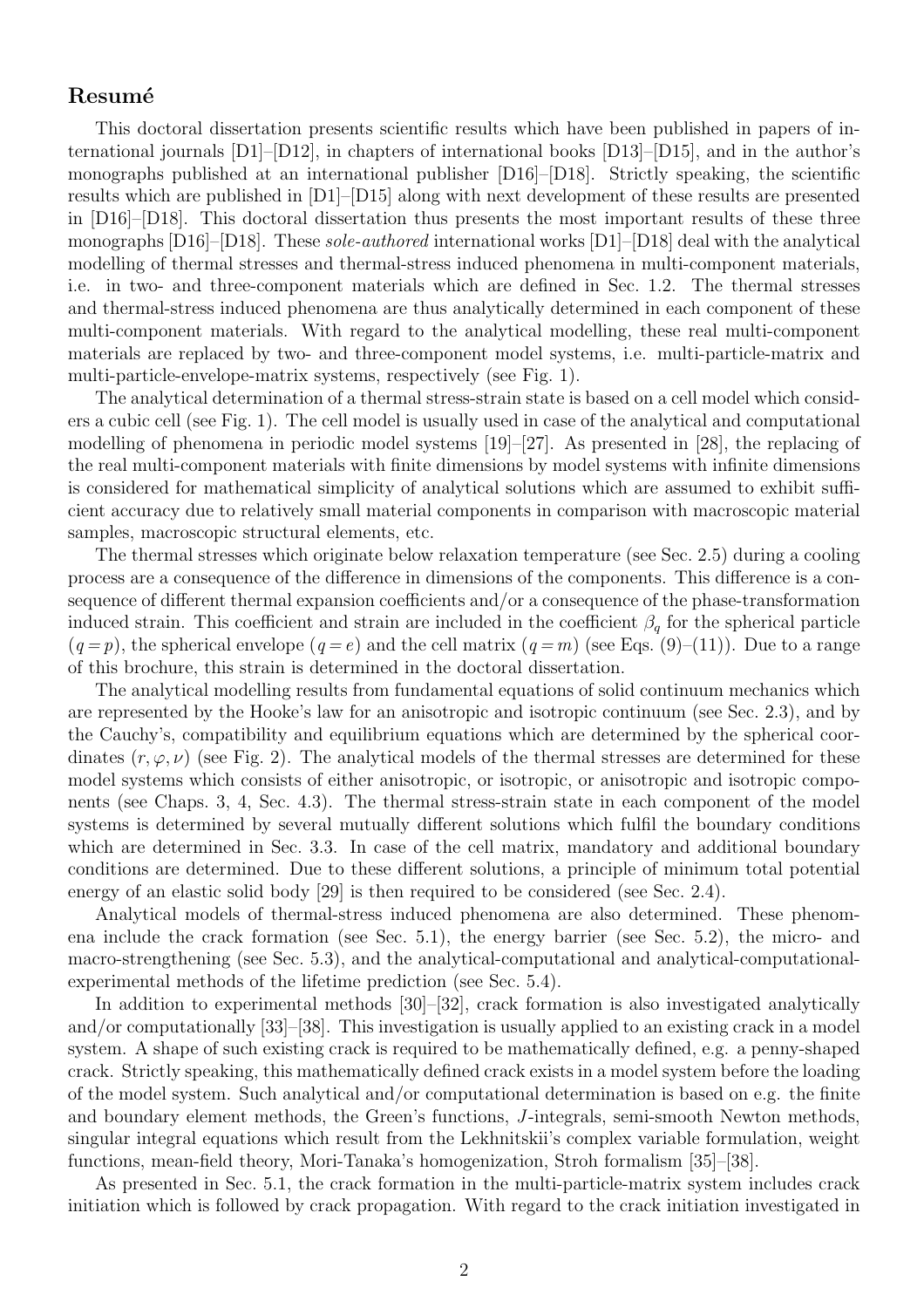this doctoral dissertation, no mathematically defined crack is present in this model system before the thermal-stress loading. As mentioned above, this is in contrast to the crack formation investigation in [33]–[38] which is based on a concept of a crack existing in a model system before loading of the model system. The crack formation analysis in Sec. 5.1 is based on the comparison of energy which is accumulated in the cubic cell with energy for the creation of a new surface (i.e. a surface of the crack). This comparison is also used e.g. in [39]–[41]. The crack formation analysis considers a curve integral of energy density along a curve in the cubic cell (see Eqs. (50), (51)).

The condition (see Eq. (47)) which defines a limit state with respect to the crack initiation in the cracking plane  $x_ix_j$   $(i, j = 1,2,3; i \neq j;$  see Fig. 4c) in the spherical particle or cell matrix is determined. The limit state is thus defined by the critical particle radius  $R_{1cq}^{(ij)}$  related to the crack initiation in the spherical particle  $(q = p)$  or in the cell matrix  $(q = m)$ . With regard to the crack propagation at  $R_1 > R_{1cq}^{(ij)}$ , the condition for the determination of a position of the crack tip in  $x_ix_j$  (see Fig. 4a) in components of the multi-particle-matrix system is determined (see Eq. (48)). Formulae which define the crack shape in the plane  $x_{ij}x_k$   $(i, j, k = 1, 2, 3; i \neq j \neq k$ ; see Fig. 4c) which is perpendicular to the cracking plane  $x_ix_j$  in components of the multi-particle-matrix system are also determined (see Eqs.  $(44)$ – $(46)$ ). These crack propagation results are valid for ceramic components which are characterized by a high-speed crack propagation. In contrast to the crack propagation results, the determination of the limit state is applicable disregarding a 'character' of components of the multi-particle-matrix system (ceramic=brittle, elastic, elastoplastic components). Additionally, the crack formation analysis (see Method 2, p. 24) explains paradoxical behaviour of the cracking which is experimentally observed in a real two-component material [39]–[41].

The energy barrier represents a surface integral of the thermal-stress induced elastic energy density w over a surface in the cubic cell (see Eq.  $(54)$ ). In addition to experimental methods [42]–[44], strengthening of the multi-component materials is also investigated analytically and/or computationally. Such analytical and/or computational determination is based on e.g. the finite element methods, Orowan and modified Oldroyd models, a simulation of dislocation dynamics [45]–[50]. As presented in Sec. 5.3, the micro- and macro-strengthening (see Eq. (58)), which is defined - within this doctoral dissertation - as thermal-stress resistance against mechanical loading, is also based on a surface integral of the thermal-stress induced elastic energy density  $w_i$   $(i = 1,2,3)$  over a surface in the cubic cell (see Eq.  $(56)$ ). In this case,  $w<sub>i</sub>$  represents such elastic energy density which is induced by the thermal stress  $\sigma_i$  which act along the axis  $x_i$  (see Fig. 2). The macro-strengthening represents a mean value of the micro-strengthening in the cubic cell. The energy barrier along with micro- and macro-strengthening are determined for both model systems. This brochure presents the determination of this barrier and strengthening for the multi-particle-matrix system only.

The analytical modelling of the lifetime prediction methods is based on a transformation of the 'resistive' effect of the thermal stresses to the 'contributory' effect with respect to mechanical loading. This transformation results in the analytical determination of critical microstructural parameters (a radius of grains; thickness of an envelope which is segregated on a surface of the grains). The lifetime prediction methods also consider computational results which are obtained by a computational simulation of the microstructural parameters during a time-temperature-dependent development of microstructure (analytical-computational method), and also consider experimental results (analytical-computational-experimental method).

Finally, the analytical models of the crack formation, of the energy barrier and of the micro- and macro-strengthening along with the methods of lifetime prediction exhibit a general validity. These analytical models and these lifetime prediction methods are valid for the thermal-stress induced elastic energy density as well as for energy density which is induced by any stresses acting in the model systems (see Fig. 1). In case of the lifetime prediction methods, conditions which are required with respect to this general validity are presented (see page 29). Due to a range of this brochure, The detailed analysis concerning this general validity along with illustrative examples of applications of the analytical models of these phenomena to real engineering materials (superconductive and structural ceramics, a creep-resistant steel) are presented in the doctoral dissertation.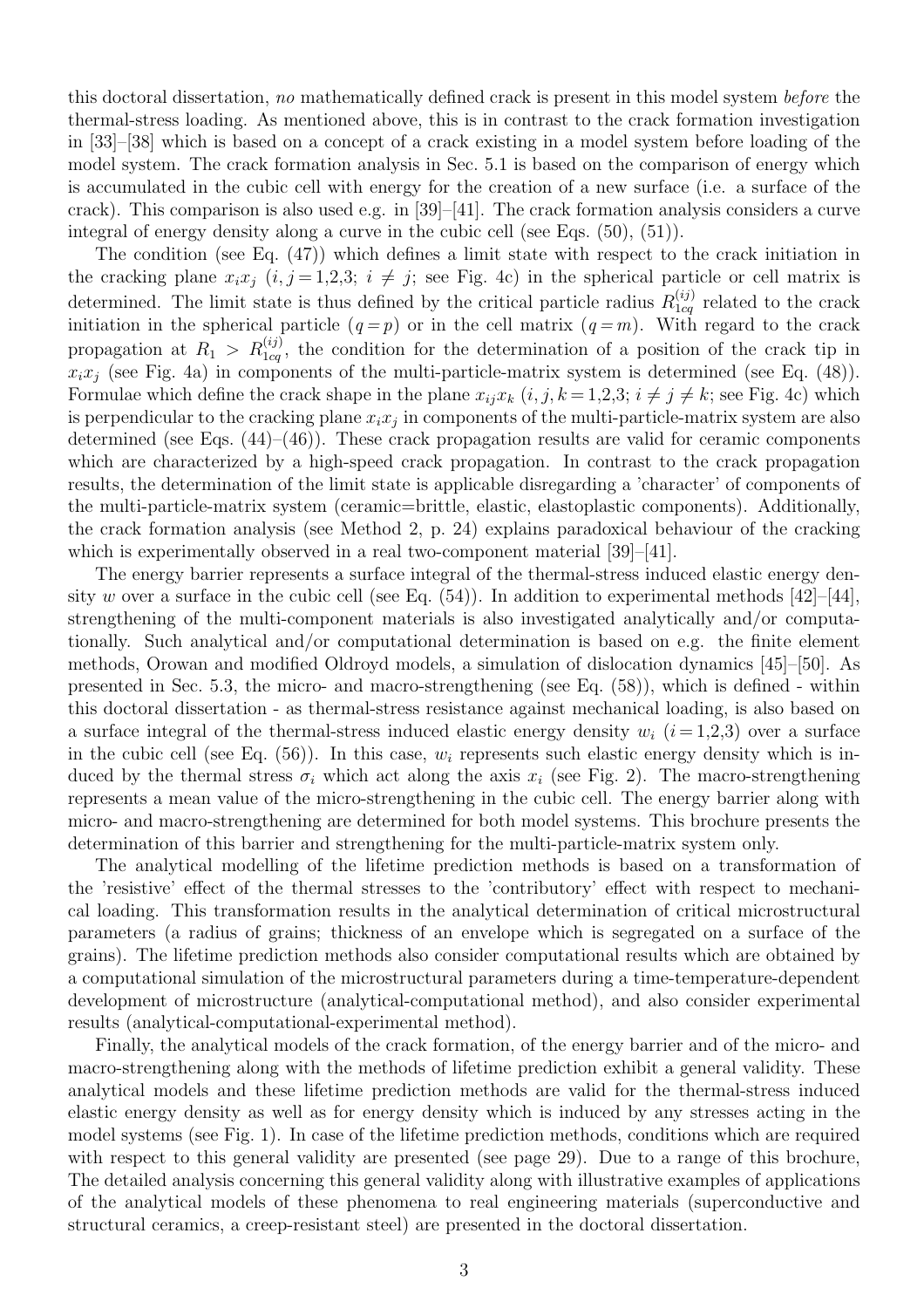## 1 Types of multi-component materials. Model systems and cell model

1.1 Types of multi-component materials. The analytical models of the thermal stresses and the related phenomena (see Chaps. 3–5) are applicable to real multi-component materials which consist of two or three components. The following two types of the two-component materials with finite dimensions consist of

- 1. precipitates and grains, where the precipitates are distributed in the grains,
- 2. two types of grains. Crystal lattices of grains of these two types are mutually different.

The following two types of the three-component materials with finite dimensions consist of

- 3. precipitates, grains and a continuous component on a surface of each of the precipitates, where the precipitates are distributed in the grains,
- 4. grains with a continuous component on their surface and grains without the continuous component on their surface. Crystal lattices of grains of these two types (i.e. with and without the continuous component) are mutually identical or mutually different.

1.2 Model systems and cell model. With regard to analytical modelling of the thermal stresses, the two- and three-component materials with finite dimensions, defined in Sec. 1.1, are replaced by multi-particle-matrix and multi-particle-envelope-matrix systems with infinite dimensions (see Fig. 1), respectively. These model systems consist of periodically distributed spherical particles without (see Fig. 1a) and with (see Fig. 1b) a spherical envelope on a surface of each of the spherical particle surfaces. These model systems are characterized by the inter-particle distance d, the particle radius  $R_1$ , the envelope radii  $R_1, R_2$ , where  $R_1 < R_2$ .



Figure 1: (a) The multi-particlematrix system and (b) multiparticle-envelope-matrix system as model systems which are applicable to the two- and three-component materials defined in Sec. 1.1, respectively. The imaginary cubic cells with the Cartesian system  $(Ox_1x_2x_3)$  in the cell centre and with a central spherical particle (with the radius  $R_1$ ) without or with the spherical envelope (with the radii  $R_1, R_2$  on the particle surface. The cubic cell dimension d along the axes  $x_1, x_2, x_3$  is identical to interparticle distance.

To derive the thermal stresses acting in these model systems, the infinite matrix is **imaginarily** divided into identical cubic cells with the dimension d along each of the axes  $x_1, x_2, x_3$  of the Cartesian system  $(Ox_1x_2x_3)$ . Each cubic cells contains a central spherical particle without or with the spherical envelope. The beginning  $O$  of the Cartesian system is identical with the particle centre as well as with the centre of the cubic cell. The thermal stresses are thus investigated within the cubic cell, i.e. in the spherical particle, spherical envelope and cell matrix. The cubic cell represents a part of the infinite matrix, and this part is related to one spherical particle. Due to infinity of the matrix, formulae for the thermal stresses which are determined for a certain cubic cell are also valid for any cubic cell of the infinite matrix.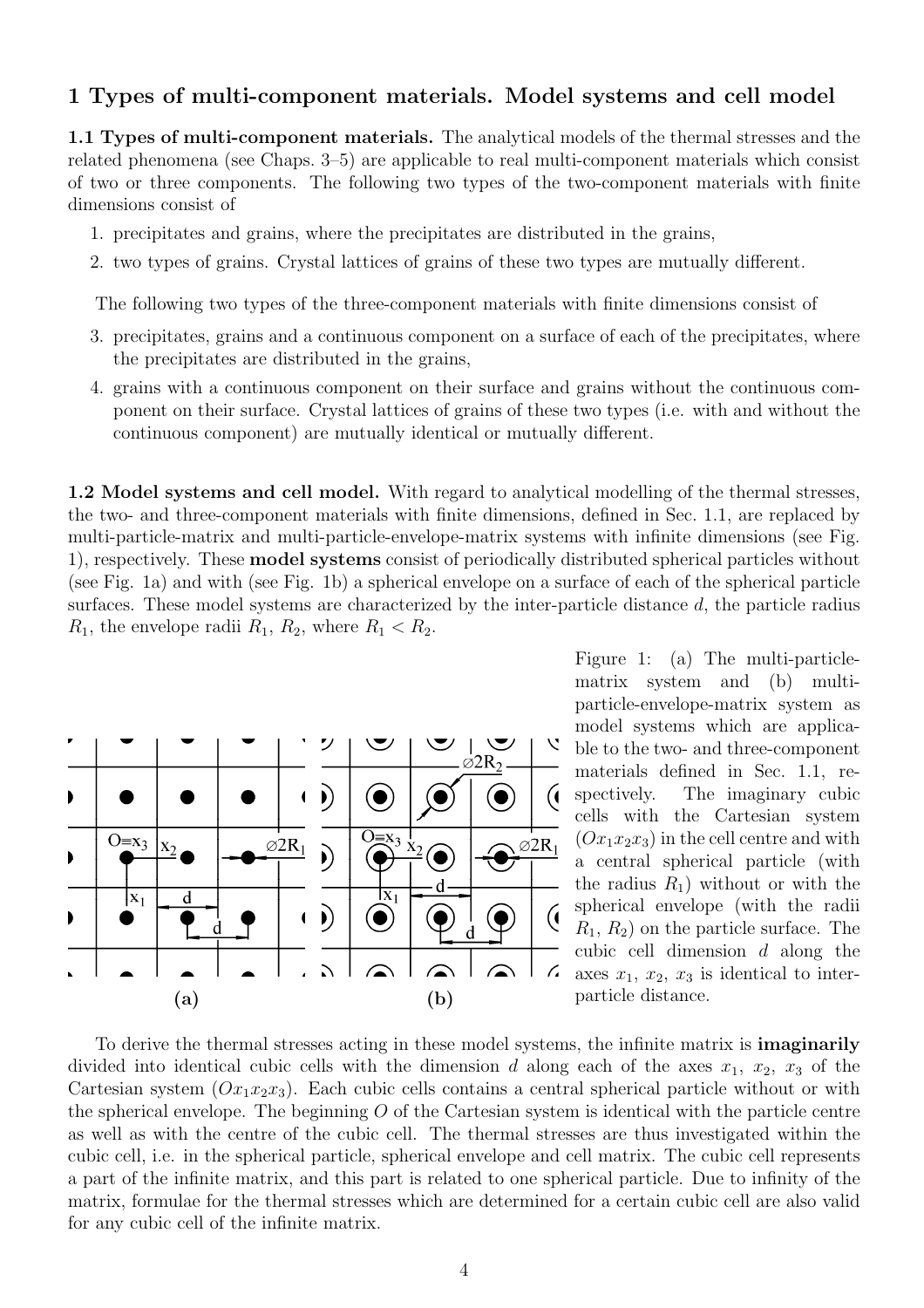The model systems shown in Fig. 1 are depicted in the plane  $x_1x_2$ . Due to the matrix infinity regarding each of the axes  $x_1, x_2, x_3$ , the same figure is also considered for the planes  $x_1x_3$  and  $x_2x_3$ . As analysed in Sec. 3.3, the surface of the cubic cell represents a set of points for which one of the mandatory boundary conditions (see Eq.  $(34)$ ) as well as the additional boundary conditions (see Eqs. (36), (37)) for the cell matrix are determined.

Let the model systems have a finite matrix. The analytical modelling of the thermal stresses in such model systems is required to consider a shape and dimensions of the finite matrix as well as a position of each cell in the finite matrix. Boundary conditions related to the surface of the cubic cell are then required to be separately determined for each cell. On the one hand, let the boundary conditions for the surface of the cubic cell in the model systems with a finite matrix be defined. However, an application of such analytical model to real two- and three-component materials results in numerical dependences of the thermal stresses and of the related phenomena (see Chaps. 3–5) on characteristics of the model systems (see Sec. 1.3). On the other hand, such application would be probably time-consuming. Additionally, as presented in [28], the case when an infinite matrix is considered within analytical modelling of phenomena in real multi-component materials with finite dimensions is of particular interest for the mathematical simplicity of analytical solutions. As presented in [28], such analytical solutions are assumed to exhibit sufficient accuracy due to the size of material components (e.g. precipitates, envelopes) which is relatively small in comparison with the size of macroscopic material samples, macroscopic structural elements, etc.

1.3 Characteristics of the model systems, i.e.  $R_1$ ,  $R_2$ ,  $d$ , the thickness  $t = R_2 - R_1 > 0$ of the spherical envelope and the particle volume fraction  $v \in (0, v_{max})$ , represent microstructural characteristics of the real two- and three-component materials. In case of the multi-particle-matrix and multi-particle-envelope-matrix systems, we get  $v_{max} = \pi/6$  and  $v_{max} = (\pi/6) \times [1 - t/(R_1 + t)]^3$ , respectively. These characteristics are related to the temperature  $T \in \langle T_f, T_r \rangle$ , where  $T_f$  is final temperature of a cooling process, and the relaxation temperature  $T_r$  is analysed in Sec. 2.5. In case of the numerical determination of the thermal stresses in a real two- or three-component material, the temperature dependences  $R_1 = R_1(T), t = t(T), d = d(T)$  are required to be determined for the temperature interval  $T \in \langle T_f, T_r \rangle$  by a suitable experimental-computational method.

1.4 Multi-component materials versus model systems. Relationship between components of the multi-component materials defined in Items 1–4, Sec. 1.1 and components of the model systems defined (see Fig. 1)are as follows.

Two-component materials. The precipitates and grains of the two-component material defined in Item 1, Sec. 1.1 correspond to the spherical particles and infinite matrix of the multi-particle-matrix system, respectively.

Let the grains A and B of the two-component material defined in Item 2, Sec. 1.1 be characterized by the volume fractions  $v_A$  and  $v_B = 1 - v_A$ , respectively. If  $v_A > v_{max} = \pi/6$  (see Sec. 1.3), then the grains A are considered to represent the infinite matrix of the multi-particle-matrix system. If  $v_B > v_{max} = \pi/6$ , then the grains B are considered to represent the infinite matrix of the multiparticle-matrix system.

Let  $v_A < v_{max}$  and  $v_B < v_{max}$  be valid. Let  $W_{cAB} = W_{pA} + W_{mB}$  (see Sec. 2.4) represent thermalstress induced elastic energy of the cubic cell of such multi-particle-matrix system when the grains A and B are considered to represent the spherical particle and cell matrix within the analytical modelling of the thermal stresses, respectively.

Let  $W_{cBA} = W_{pB} + W_{mA}$  (see Sec. 2.4) represent thermal-stress induced elastic energy of the cubic cell of such multi-particle-matrix system when the grains  $B$  and  $A$  are considered to represent the spherical particle and cell matrix, respectively.

If  $W_{cAB} < W_{cBA}$ , then the grains A and B of this real two-component material are considered to represent the spherical particle and cell matrix, respectively. If  $W_{cAB} > W_{cBA}$ , then the grains B and A of this real two-component material are considered to represent the spherical particle and cell matrix, respectively.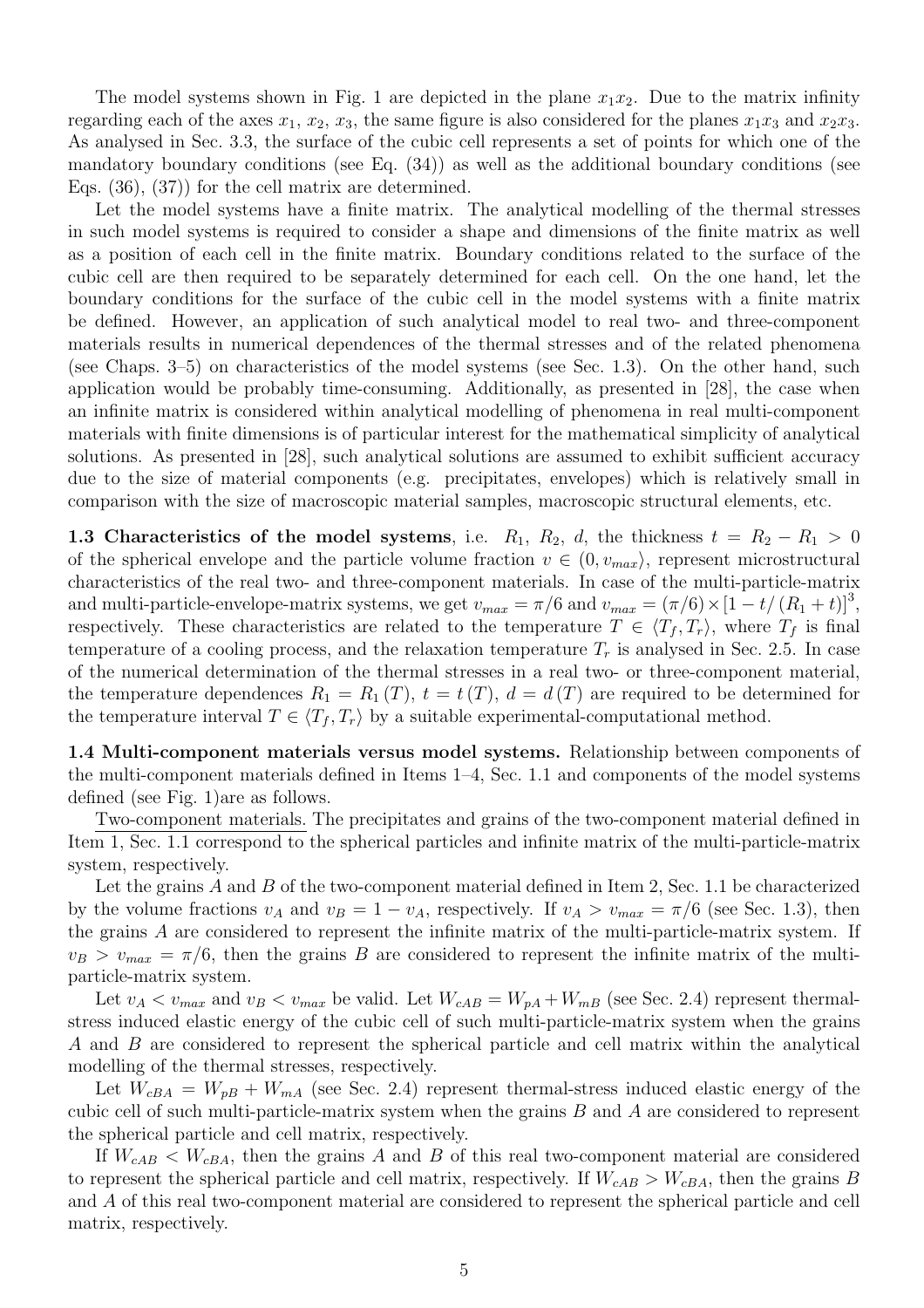Three-component materials. The precipitates, continuous component and grains of the threecomponent material defined in Item 3, Sec. 1.1 correspond to the spherical particles, spherical envelope and infinite matrix of the multi-particle-envelope-matrix system, respectively.

With regard to Item 4, Sec. 1.1, the continuous component, the grains with the continuous component and the grains without the continuous component of the correspond to the spherical envelope, spherical particle and infinite matrix of the multi-particle-envelope-matrix system, respectively.

## 2 Selected topics on solid continuum mechanics

2.1 Coordinate system and intervals of coordinates. Thermal stresses are investigated at the arbitrary point P of a solid continuum along the axes  $x'_1, x'_2, x'_3$  of the Cartesian system  $(Px'_1x'_2x'_3)$  (see Fig. 2). A position of the arbitrary point P regarding the Cartesian system  $(Ox_1x_2x_3)$  is determined by the spherical coordinates  $(r, \varphi, \nu)$ , where O is a centre of the spherical particle (see Fig. 1). The spherical coordinates  $(r, \varphi, \nu)$  and the infinitesimal spherical cap<sup>1</sup> in Fig. 2 are considered due to the spherical shape of the particles and envelopes of the model systems (see Fig. 1).



Figure 2: The arbitrary point  $P$  with a position determined by the spherical coordinates  $(r, \varphi, \nu)$  regarding the Cartesian system  $(Ox_1x_2x_3)$ , where O is a centre of the spherical particle (see Fig. 1), and  $r = |OP|$ . The axes  $x'_1 = x_r$  and  $x_2' = x_{\varphi}, x_3' = x_{\nu}$  thus represent radial and tangential directions, respectively, where  $x_{\varphi} \parallel x_1x_2$ . The infinitesimal spherical cap at the point P with the surfaces  $S_r = A_1 B_1 C_1 D_1$ and  $S_{r+dr} = A_2 B_2 C_2 D_2$  at the radii  $r = |\overline{OP}|$  and  $r + dr$ , respectively. The axis  $x'_1$  represents a normal of  $S_r$  and  $S_{r+dr}$ . Dimensions of the infinitesimal spherical cap are as follows:  $|A_1A_2| = |B_1B_2| = |C_1C_2| = |D_1D_2| = dr$ ,  $|A_1D_1| = |B_1C_1| = r \times d\varphi, |A_1B_1| = |C_1D_1| = r \times d\nu,$  $|A_2D_2| = |B_2C_2| = (r + dr) \times d\varphi, |A_2B_2| = |C_2D_2|$  $(r + dr) \times d\nu$ .

The thermal stresses are sufficient to be investigated within one eighth of the cubic cell, i.e. for  $\varphi \in$  $\langle 0, \pi/2 \rangle$  and  $\nu \in \langle 0, \pi/2 \rangle$ . This is a consequence of symmetry of the model systems. This symmetry results from the matrix infinity and from the periodical distribution of the spherical particles and spherical envelopes. The intervals  $\varphi \in \langle 0, \pi/2 \rangle$  and  $\nu \in \langle 0, \pi/2 \rangle$  are also considered due to a homogeneous temperature change during the cooling process. The homogeneous temperature change which is considered in this doctoral dissertation is then characterized by the condition  $\partial T/\partial r =$  $\frac{\partial T}{\partial \varphi} = \frac{\partial T}{\partial \nu} = 0$ , where T is temperature. The interval  $r \in \langle 0, R_1 \rangle$  is related to the spherical particle of the model systems (see Fig. 1). The interval  $r \in \langle R_1, R_2 \rangle$  is related to the spherical envelope of the multi-particle-envelope-matrix system. The intervals  $r \in \langle R_1, r_c \rangle$  and  $r \in \langle R_2, r_c \rangle$  are related to the cell matrix of the multi-particle-matrix and multi-particle-envelope-matrix systems, respectively. The integral boundary  $r_c$  represents a distance along a radial direction (i.e. along the axis  $x_1' = x_r$ ) from the point O to a point on a surface of the cubic cell, where  $r_c$  is derived as  $R_1 \times \sqrt{1+c_\varphi^2} \left(\frac{4\pi}{\pi}\right)^{1/3}$ ϕ

$$
r_c = \frac{R_1 \times \sqrt{1 + c_\varphi}}{2(\sin \nu' + c_\varphi \cos \nu')} \left(\frac{4\pi}{3\nu}\right) \quad \text{for } \nu' \in \langle 0, \nu^* \rangle; \quad \nu' = \nu^* - \nu,
$$
  

$$
r_c = \frac{R_1}{2c_\varphi \sin \nu} \left(\frac{4\pi}{3\nu}\right)^{1/3} \quad \text{for } \nu \in \left\langle \nu^*, \frac{\pi}{2} \right\rangle,
$$
  

$$
\nu^* = \arctan\left(\frac{1}{c_\varphi}\right); \quad c_\varphi = \cos \varphi \quad \text{for } \quad \varphi \in \left\langle 0, \frac{\pi}{4} \right\rangle; \quad c_\varphi = \sin \varphi \quad \text{for } \quad \varphi \in \left\langle \frac{\pi}{4}, \frac{\pi}{2} \right\rangle. \tag{1}
$$

<sup>&</sup>lt;sup>1</sup>With regard to  $x_1' = x_r$ ,  $x_2' = x_\varphi$ ,  $x_3' = x_\nu$  (see Fig. 2), the conventional subscripts r,  $\varphi$ ,  $\nu$  in a connection with the spherical coordinates  $(r, \varphi, \nu)$  are replaced by the subscripts 1, 2, 3, respectively, due to the mathematical techniques in Sec. 3.1 (see e.g. Eqs. (16), (39)).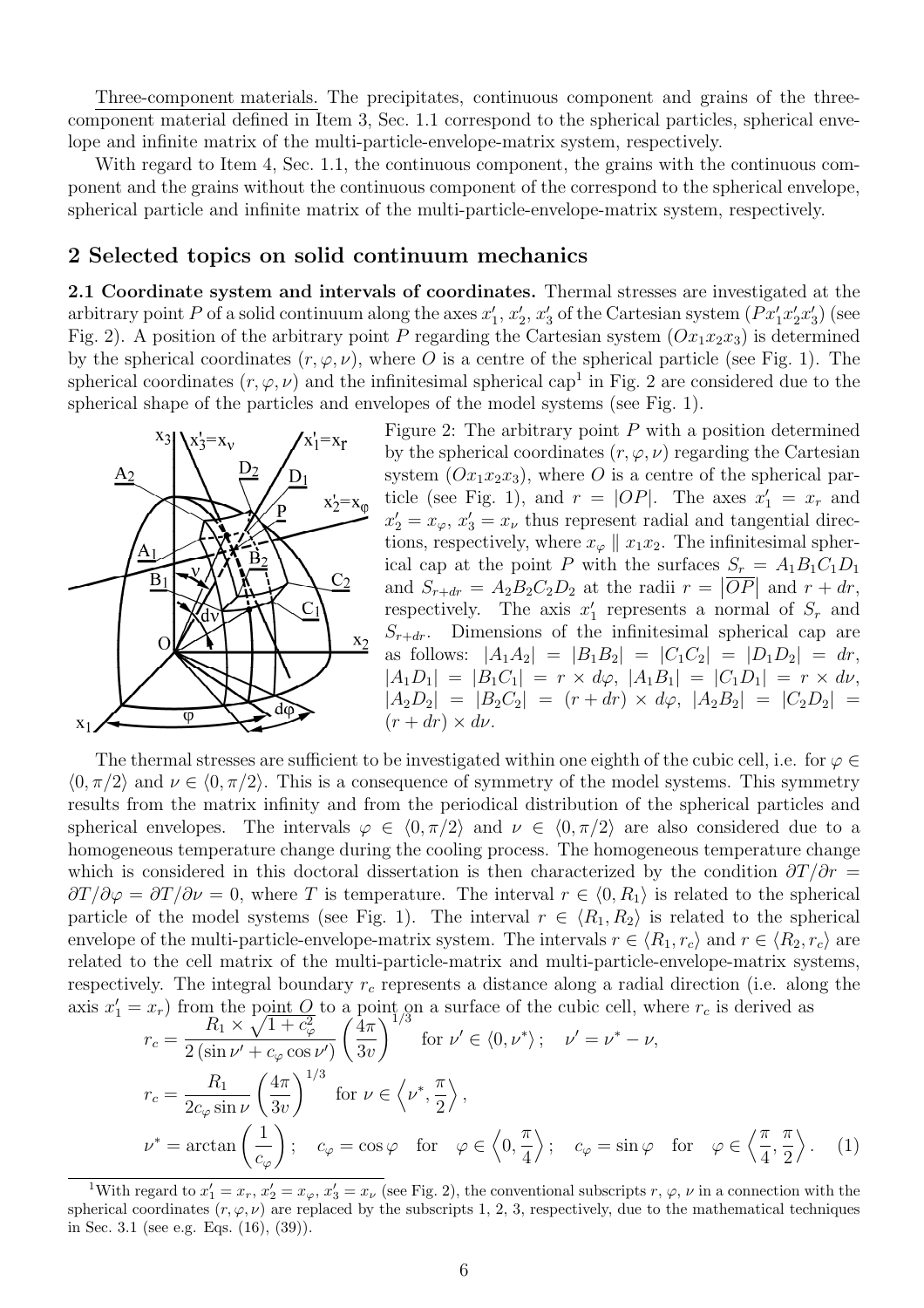#### 2.2 Displacement of the infinitesimal spherical cap. Thermal-stress induced radial dis-

placement. Let the multi-particle-matrix system be considered (see Fig. 1a). The thermal stresses in this model system originate as a consequence of the condition  $\beta_p \neq \beta_m$ . A detailed analysis of the coefficient  $\beta_q$  (see Eqs. (9)–(12)) is presented in Sec. 2.5, where the subscript  $q = p$  and  $q = m$ is related to the spherical particle and cell matrix, respectively. The thermal stresses originate at the temperature  $T \in \langle T_f, T_r \rangle$ , where  $T_f$  is final temperature of a cooling process, and the relaxation temperature  $T_r$  is analysed in Sec. 2.5. As presented in Sec. 2.1, this cooling process is characterized by a homogeneous temperature change. The homogeneous temperature change which is considered in this doctoral dissertation is then characterized by the condition  $\frac{\partial T}{\partial r} = \frac{\partial T}{\partial \varphi} = \frac{\partial T}{\partial \nu} = 0$ .

If  $T \in \langle T_f, T_r \rangle$  and  $\beta_m - \beta_p > 0$ , then the cell matrix is pushed by the spherical particle, and the spherical particle is pushed by the cell matrix. If  $T \in \langle T_f, T_r \rangle$  and  $\beta_m - \beta_p < 0$ , then the cell matrix is pulled by the spherical particle, and the spherical particle is pulled by the cell matrix.

An analysis of the pulling or pushing, i.e. an analysis of displacement of the infinitesimal spherical cap, is as follows. As presented in Sec. 2.1, the multi-particle-matrix system is symmetric. Due to this symmetry, the pulling or pushing of an arbitrary point at the particle-matrix boundary is realized along a normal to this surface (i.e. to the particle-matrix boundary) at this arbitrary point.

Let P (see Fig. 2) be such arbitrary point at the particle-matrix boundary, thus for  $r = R_1$ . The point  $P$  as well as the infinitesimal spherical cap at the point  $P$  thus exhibit a displacement along a normal to the surfaces  $S_r$  and  $S_{r+dr}$  of the spherical the infinitesimal spherical cap (see Fig. 2). The normal to the surfaces  $S_r$ ,  $S_{r+dr}$  is represented by the axis  $x'_1$  which defines the radial direction regarding the Cartesian system  $(Ox_1x_2x_3)$  (see Fig. 2). The infinitesimal spherical cap in the point P at the particle-matrix boundary exhibits a displacement along the axis  $x'_1$ , i.e. a radial displacement.

The condition  $\beta_p \neq \beta_m$  is a reason of the radial stress  $p_1$  acting at the particle-matrix boundary along the axis  $x'_1$ . A condition for the determination of  $p_1 = p_1(\varphi, \nu)$  is derived in Sec. 2.6 (see Eq. (13)). The radial stress  $p_1$  is a reason of the fact that this analysis concerning the radial displacement of the infinitesimal spherical cap in the point  $P$  at the particle-matrix boundary (i.e. for  $r = R_1$ ) is also valid for each point of the axis  $x'_1$  (i.e. for  $r \in (0, r_c)$ ).

The same is also valid for the multi-particle-envelope-matrix system. In this case,  $p_1$  and  $p_2$ acting at the particle-envelope and matrix-envelope boundaries are a consequence of the conditions  $\beta_p \neq \beta_e$  and  $\beta_e \neq \beta_m$ , where  $\beta_e$  is a thermal expansion coefficient of the spherical envelope (see Eqs. (9)–(12)). The radial stresses  $p_1 = p_1(\varphi, \nu)$  and  $p_2 = p_2(\varphi, \nu)$  are determined by Eqs. (14) and (15), respectively,

The infinitesimal spherical cap (see Fig. 2) in the arbitrary point  $P$  (see Fig. 2) with a position described by the spherical coordinates  $(r, \varphi, \nu)$  exhibits the **radial displacement**  $u'_1 = u_r$  only, along the axis  $x'_1$  (see Fig. 2).

Additionally, the following analysis concerning the radial displacement  $u'_1 = u_r$  is required to be considered. This analysis is based on a concept of imaginary separation which is also considered within mathematical procedures which are used for the determination of the Eshelby's model [51].

Let the multi-particle-matrix system be considered. Let the spherical particles and infinite matrix be imaginarily separated, and then spherical hollows are periodically distributed in the infinite matrix.

Let  $T \in \langle T_f, T_r \rangle$  represent temperature of the separated spherical particles and of the infinite matrix with the spherical hollows. If the temperature  $T$  increases or decreases within the interval  $\langle T_f, T_r \rangle$ , then the components which are imaginarily separated expand or contract, respectively. The expansion and contraction result in displacements of points in the components. Due to the imaginary separation, these displacements result from the temperature change, and not from the difference  $\beta_m - \beta_p \neq 0$  (see Eqs. (9)–(12)).

Let the spherical particles be embedded in the infinite matrix. Let  $\Delta T = T - T_r \neq 0$  represent the temperature change. Let the condition  $\beta_p = \beta_m$  be considered. Due to  $\beta_p = \beta_m$ , the thermal stresses do not originate in the multi-particle-matrix system, and the infinitesimal spherical cap is thus shifted due to the temperature change.

Let  $R_{1p} = R_{1p}(T)$  and  $R_{1m} = R_{1m}(T)$  represent temperature-dependent functions of radii of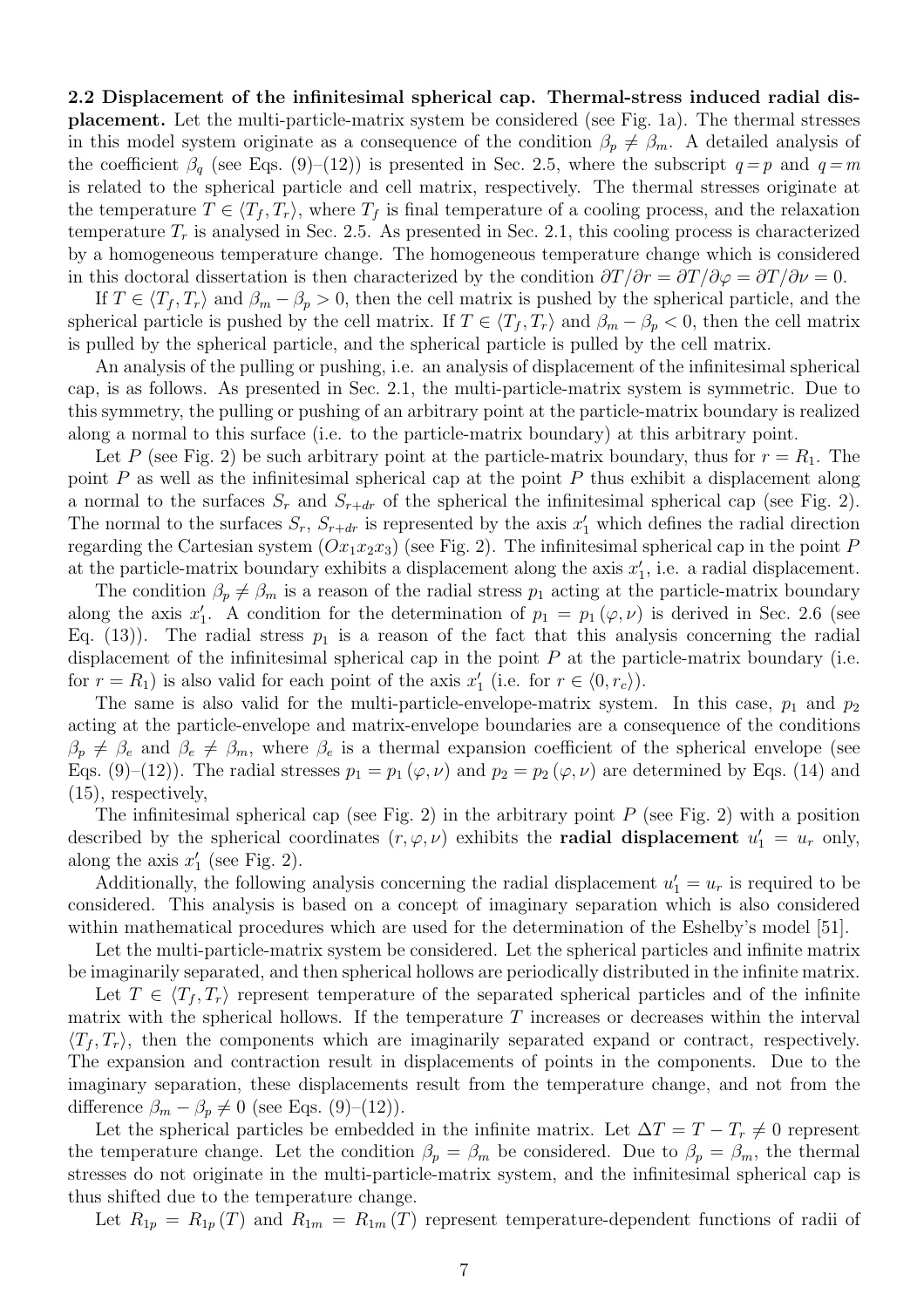these separated spherical particle and the spherical hollows, respectively. Due to  $T < T_r$ , we get  $R_{1q}(T) < R_{1q}(T_r)$   $(q = p,m)$ , where  $R_{1q}(T_r) = R_{1T_r}$ . The same, i.e.  $d(T) < d(T_r)$ , is also valid for the temperature-dependent function  $d = d(T)$  of the inter-particle distance d.

Due to  $\beta_q = \beta_q(\varphi, \nu)$  (see Eqs. (9)–(12)), we get  $R_{1q} = R_{1q}(\varphi, \nu, T)$ . Consequently,  $R_{1p} =$  $R_{1p}(\varphi,\nu,T)$  is a distance from the particle centre to a point on a surface of the separated particle along the axis  $x'_1$  which represents the radial direction defined by the angles  $\varphi$ ,  $\nu$ . Similarly,  $R_{1m} =$  $R_{1m}(\varphi,\nu,T)$  is a distance along  $x'_1$  from a centre of the hollow to a point on a surface of the hollow.

If  $\beta_p < \beta_m$ , then we get  $R_{1p}(\varphi, \nu, T) > R_{1m}(\varphi, \nu, T)$ . Let the distance  $R_{1p}$  be changed to  $R_1$  for each value of the variables  $\varphi, \nu \in \langle 0, \pi/2 \rangle$ , where  $R_1 < R_{1p}$ . The change  $R_{1p}(\varphi, \nu, T) \to R_1$  is caused by the radial stress  $p_1 = p_1(\varphi, \nu, T)$  which acts, along the axis  $x'_1$ , on a surface of the separated particle. Due to  $\beta_p < \beta_m$ , the radial stress  $p_1$  is compressive regarding the surface of the separated particle. Additionally,  $\big[u'_{1p}\left(\varphi,\nu,T\right)\big]_{r=R_{1p}}=R_1-R_{1p}$  represents a **thermal-stress induced radial displacement** on a surface of the separated particle (i.e. for  $r = R_{1p}$ ) at a point defined by the coordinates  $\varphi, \nu \in \langle 0, \pi/2 \rangle$ . The radial displacement  $(u'_{1p})_{r=R_{1p}}$  along the axis  $x'_1 = x_r$  (see Fig. 2) is induced by the radial stress  $p_1$ .

The separated particle can be put into the hollow provided that the distance  $R_{1m}$  is also changed to  $R_1$  for each value of the variables  $\varphi, \nu \in \langle 0, \pi/2 \rangle$ , where  $R_1 > R_{1m}$ . The change  $R_{1m}(\varphi, \nu, T) \to$  $R_1(\varphi,\nu,T)$  is also caused by the radial stress  $p_1 = p_1(\varphi,\nu,T)$  which acts on a surface of the hollow in the matrix. Due to  $\beta_p < \beta_m$ , the radial stress  $p_1$  is also compressive regarding the surface of the hollow. Additionally,  $[u'_{1m}(\varphi,\nu,T)]_{r=R_{1m}} = R_1 - R_{1m}$  represents a **thermal-stress induced radial displacement** on a surface of the hollow (i.e. for  $r = R_{1m}$ ) at a point defined by the coordinates  $\varphi, \nu \in \langle 0, \pi/2 \rangle$ . The radial displacement  $(u'_{1m})_{r=R_{1m}}$  along the axis  $x'_1 = x_r$  (see Fig. 2) is also induced by the radial stress  $p_1$ .

After the embedding of the separated particle with the radius  $R_{1p}$  in the hollow with the radius  $R_{1m}$ , a surface of the particle with the radius  $R_1$  is pushed by a surface of the matrix, where  $R_{1p} > R_1 > R_{1m}$ . Similarly, a surface of the matrix is pushed by a surface of the particle. The same is also valid in case of the pulling for  $\beta_p > \beta_m$ . This analysis of the pushing or pulling which considers a concept of the imaginarily separated components is also valid for the multi-particle-envelope-matrix system.

#### 2.3 Fundamental equations of solid continuum mechanics.

Cauchy's equations. The Cauchy's equations which represent geometric equations define relationships between displacements and strains of an infinitesimal part of a solid continuum. In case of the infinitesimal spherical cap at the arbitrary point  $P$  (see Fig. 2), the relationships between the radial displacement  $u'_1 = u_r$  along the axis  $x'_1 = x_r$  and the radial strain  $\varepsilon'_{11} = \varepsilon_r$  along  $x'_1 = x_r$ , the tangential strain  $\varepsilon'_{22} = \varepsilon_{\varphi}$  along  $x'_2 = x_{\varphi}$ , the tangential strain  $\varepsilon'_{33} = \varepsilon_{\nu}$  along  $x'_3 = x_{\nu}$ , the shear strains  $\varepsilon'_{12} = \sigma_{r\varphi}, \, \varepsilon_{13} = \sigma_{r\nu}$  are derived as

$$
\varepsilon'_{11} = \frac{\partial u'_1}{\partial r}, \quad \varepsilon'_{22} = \varepsilon'_{33} = \frac{u'_1}{r}, \quad \varepsilon'_{12} = \frac{1}{r} \frac{\partial u'_1}{\partial \varphi}, \quad \varepsilon'_{13} = \frac{1}{r} \frac{\partial u'_1}{\partial \nu}.
$$
 (2)

With regard to the analysis in Sec. 2.2, we get the shear strain  $\varepsilon'_{23} = \varepsilon'_{\varphi \nu} \propto [(\partial u'_2/\partial \nu) + (\partial u'_3/\partial \varphi)] =$ 0 due to  $u'_2 = u_{\varphi} = 0$ ,  $u'_3 = u_{\nu} = 0$ , where  $u'_2 = u_{\varphi}$  and  $u'_3 = u_{\nu}$  represent displacements of the infinitesimal spherical cap along  $x_2'$  and  $x_3'$ , respectively, i.e. along tangential directions.

Compatibility equations. Solid continuum mechanics considers such principle that a system which is continuous before deformation is required to exhibit this continuity after deformation as well, i.e. strains are required to be mutually compatible [52,53]. The compatibility equations for the infinitesimal spherical cap at the arbitrary point  $P$  (see Fig. 2) have the forms

$$
\varepsilon'_{11} - \varepsilon'_{22} - r \frac{\partial \varepsilon'_{22}}{\partial r} = 0, \quad \frac{\partial \varepsilon'_{11}}{\partial \varphi} - \varepsilon'_{12} - r \frac{\partial \varepsilon_{12}}{\partial r} = 0, \quad \frac{\partial \varepsilon'_{11}}{\partial \nu} - \varepsilon'_{13} - r \frac{\partial \varepsilon'_{13}}{\partial r} = 0, \quad \frac{\partial \varepsilon'_{22}}{\partial \varphi} - \varepsilon'_{12} = 0, \quad \frac{\partial \varepsilon'_{22}}{\partial \nu} - \varepsilon'_{13} = 0. \tag{3}
$$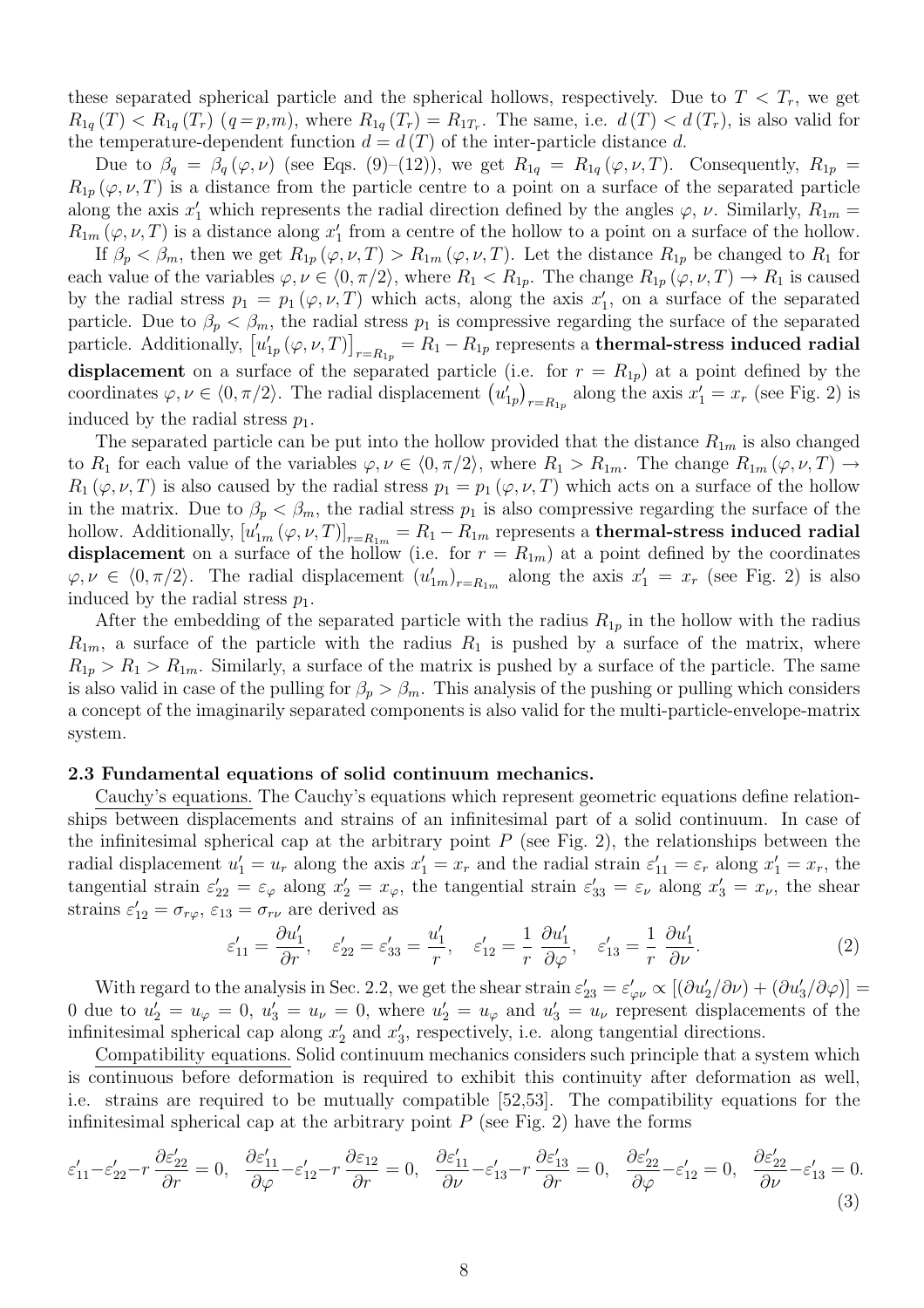Equilibrium equations. Solid continuum mechanics also considers a principle of the equilibrium of forces which act within a solid continuum, strictly speaking, within on sides an infinitesimal part of the solid continuum. In case of the infinitesimal spherical cap, the equilibrium equations of the forces which act (along  $x'_1, x'_2, x'_3$ ) on sides of the infinitesimal spherical cap at the arbitrary point P (see Fig. 2) are derived as

$$
2\sigma'_{11} - \sigma'_{22} - \sigma'_{33} + r\frac{\partial \sigma'_{11}}{\partial r} + \frac{\partial \sigma'_{12}}{\partial \varphi} + \frac{\partial \sigma'_{13}}{\partial \nu} = 0, \quad \frac{\partial \sigma'_{22}}{\partial \varphi} + 3\sigma'_{12} + r\frac{\partial \sigma'_{12}}{\partial r} = 0, \quad \frac{\partial \sigma'_{33}}{\partial \nu} + 3\sigma'_{13} + r\frac{\partial \sigma'_{13}}{\partial r} = 0. \tag{4}
$$

As analysed in Sec. 2.2, the infinitesimal spherical cap exhibits the thermal-stress induced radial displacement  $u'_1$  along the axis  $x'_1$ . This radial displacement is caused by the radial stress  $p_1$  acting at the particle-matrix and particle-envelope boundary as well as by the radial stress  $p_2$  acting at the matrix-envelope boundary. Due to these radial stresses and radial displacement, we get  $\sigma'_{23} = \sigma_{\varphi\nu}$ 0, where  $\sigma'_{23}$  is a shear stress which is determined in the Cartesian system  $(Px'_1x'_2x'_3)$  (see Fig. 2).

Hooke's law. With regard to  $\sigma'_{23} = 0$ , the Hooke's law for an **anisotropic** continuum is derived as [54]

$$
\varepsilon'_{11} = s'_{11}\sigma'_{11} + s'_{12}\sigma'_{22} + s'_{13}\sigma'_{33} + s'_{15}\sigma'_{13} + s'_{16}\sigma'_{12}, \ \varepsilon'_{22} = s'_{12}\sigma'_{11} + s'_{22}\sigma'_{22} + s'_{23}\sigma'_{33} + s'_{25}\sigma'_{13} + s'_{26}\sigma'_{12},
$$
  
\n
$$
\varepsilon'_{33} = s'_{13}\sigma'_{11} + s'_{23}\sigma'_{22} + s'_{33}\sigma'_{33} + s'_{35}\sigma'_{13} + s'_{36}\sigma'_{12}, \ \varepsilon'_{23} = s'_{14}\sigma'_{11} + s'_{24}\sigma'_{22} + s'_{34}\sigma'_{33} + s'_{45}\sigma'_{13} + s'_{46}\sigma'_{12},
$$
  
\n
$$
\varepsilon'_{13} = s'_{15}\sigma'_{11} + s'_{25}\sigma'_{22} + s'_{35}\sigma'_{33} + s'_{55}\sigma'_{13} + s'_{56}\sigma'_{12}, \ \varepsilon'_{12} = s'_{16}\sigma'_{11} + s'_{26}\sigma'_{22} + s'_{36}\sigma'_{33} + s'_{56}\sigma'_{13} + s'_{66}\sigma'_{12}. (5)
$$

The elastic modulus  $s'_{ijkl}$  ( $\equiv s'_{11}, s'_{12}, \ldots, s'_{56}, s'_{66}$ )  $(i, j, k, l = 1, 2, 3)$  in  $(Ox'_1x'_2x'_3)$  which is determined by  $s_{11}, s_{12}, \ldots, s_{56}, s_{66}$  in  $(Ox_1x_2x_3)$  (see Fig. 2), the coefficient  $a_{vw} = \cos[\angle(x'_v, x_w)]$  $(v, w = 1, 2, 3)$ , and transformations of subscripts are derived as [54]

$$
s'_{ijkl} = \sum_{r,s,t,u=1}^{3} a_{ir} a_{js} a_{kt} a_{lu} s_{rstu} \quad i, j, k, l = 1, 2, 3;
$$
  
\n
$$
a_{11} = \cos \varphi \sin \nu, \quad a_{12} = \sin \varphi \sin \nu, \quad a_{13} = \cos \nu, \quad a_{21} = -\sin \varphi, \quad a_{22} = -\cos \varphi, \quad a_{23} = 0,
$$
  
\n
$$
a_{31} = -\cos \varphi \cos \nu, \quad a_{32} = -\sin \varphi \cos \nu, \quad a_{33} = -\sin \nu;
$$
  
\n
$$
ij \equiv ji; \quad i = j \rightarrow ij \equiv i; \quad i \neq j \rightarrow ij = 12 \equiv 6, \quad ij = 13 \equiv 5, \quad ij = 23 \equiv 4.
$$
  
\n(6)

In case of an **isotropic** continuum, we get [52,53,55]

$$
\varepsilon'_{11} = s_{11}\sigma'_{11} + s_{12}\left(\sigma'_{22} + \sigma'_{33}\right), \quad \varepsilon'_{22} = s_{12}\left(\sigma'_{11} + \sigma'_{33}\right) + s_{11}\sigma'_{22}, \quad \varepsilon'_{33} = s_{12}\left(\sigma'_{11} + \sigma'_{22}\right) + s_{11}\sigma'_{33},
$$
\n
$$
\varepsilon'_{13} = s_{44}\sigma'_{13}, \quad \varepsilon'_{12} = s_{44}\sigma'_{12}; \quad s_{11} = \frac{1}{E}, \quad s_{12} = -\frac{\mu}{E}, \quad s_{44} = \frac{2\left(1+\mu\right)}{E}, \tag{7}
$$

where E and  $\mu$  are the Young's modulus and Poisson's ratio, respectively. As presented in [54], we get  $\mu = 0.25$ . In case of real materials, we get  $\mu < 0.5$  [56]. The elastic moduli  $s'_{11}, s'_{12}, \ldots, s'_{56}, s'_{66}$ ;  $s_{11}, s_{12}, \ldots, s_{56}, s_{66}$ ; the Young' modulus E and the Poisson's ratio  $\mu$  are related to the spherical particle  $(q = p)$ , spherical envelope  $(q = e)$  and the cell matrix  $(q = m)$ . The transformations  $s'_{ij} \rightarrow$  $s'_{ijq}, s_{ij} \rightarrow s_{ijq}, E \rightarrow E_q, \mu \rightarrow \mu_q (i, j = 1, \dots, 6; q = p, e, m)$  are then required to be considered.

**2.4 Elastic energy.** The elastic energy density  $w_q$  accumulated at the arbitrary point in the spherical particle  $(q = p)$ , spherical envelope  $(q = e)$  and cell matrix  $(q = m)$ , along with the elastic energy  $W_q$ accumulated in the volume  $V_q$  of these components have the forms [29,52]

$$
w_q = \frac{1}{2} \left( \sum_{i=1}^3 \sigma'_{iiq} \varepsilon'_{iiq} + \sum_{i,j=1;\ i \neq j}^3 \sigma'_{ijq} \varepsilon'_{ijq} \right), \quad W_q = \int_{V_q} w_q \, dV_q = 8 \int_0^{\pi/2} \int_0^{\pi/2} \int_{r_1}^{r_2} w_q \, r^2 \, dr \, d\varphi \, d\nu, \quad q = p, e, m,
$$
\n(8)

where  $dV_q = r^2 dr d\varphi d\nu$  is volume of the infinitesimal spherical cap for the angles  $\varphi, \nu \in \langle 0, \pi/2 \rangle$ . The integration boundaries  $r_1$ ,  $r_2$  are as follows:  $r_1 = 0$ ,  $r_2 = R_1$  for the spherical particle;  $r_1 = R_1$ ,  $r_2 = R_2$  for the spherical envelope;  $r_1 = R_1$ ,  $r_2 = r_c$  for the cell matrix of the multi-particle-matrix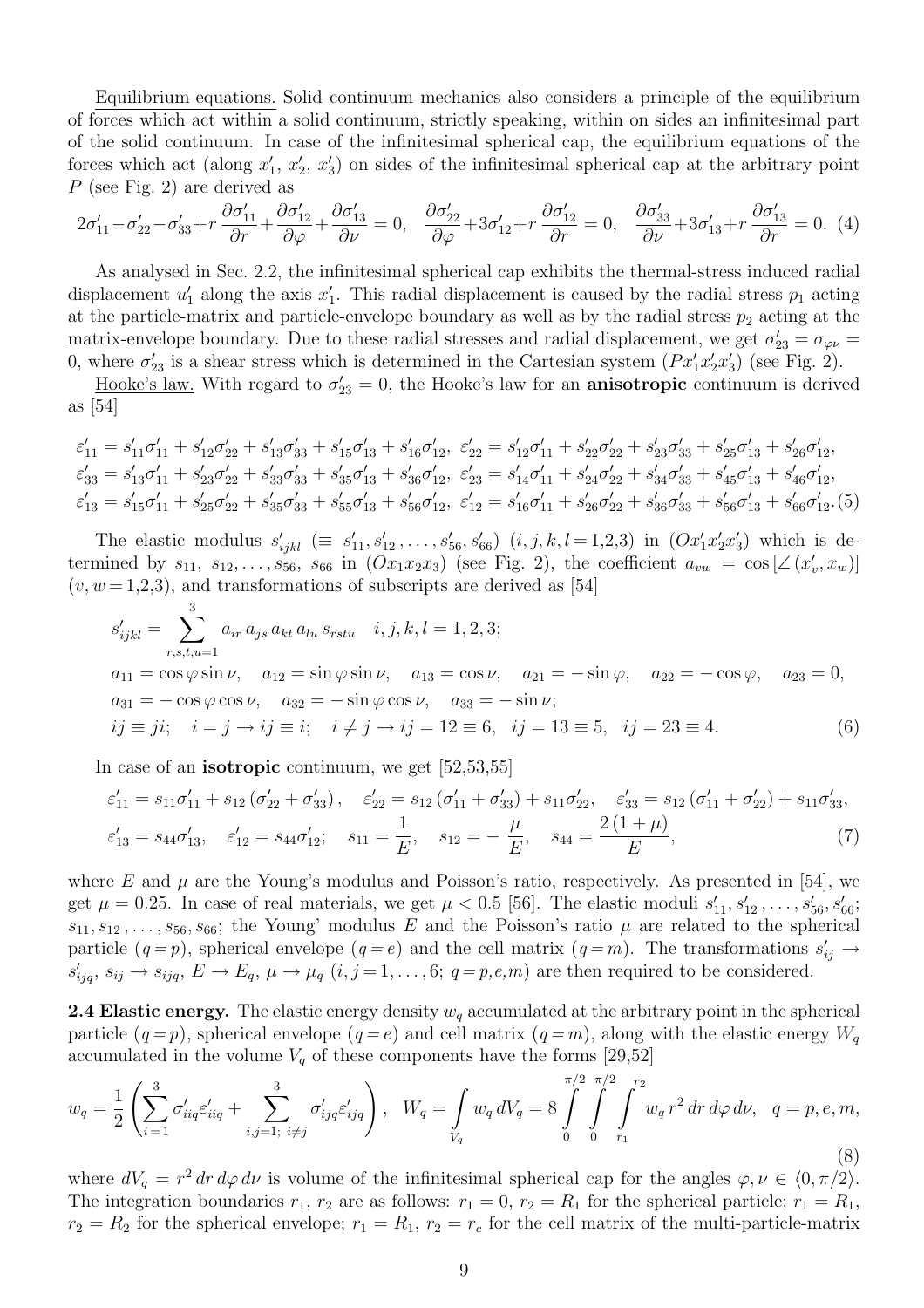system;  $r_1 = R_2$ ,  $r_2 = r_c$  for the cell matrix of the multi-particle-envelope-matrix system; where  $R_1$ ,  $R_2$  and  $r_c = r_c (R_1, v)$  are related to the temperature  $T \in \langle T_f, T_r \rangle$ .

Elastic energy of the multi-particle-matrix and multi-particle-envelope-matrix systems is represented by the elastic energy  $W_c = W_p + W_m$  and  $W_c = W_p + W_e + W_m$  of the cubic cell, respectively.

As analysed in Secs. 3.2, 4.2, a thermal stress-strain state in the model systems (see Fig. 1) is determined by mutually different solutions which result in mutually different values of  $W_c$ . Due to these different values, such solution is considered to exhibit minimal value of  $W_c$ . Strictly speaking, a principle of minimum total potential energy (i.e. the tendency of an elastic solid body to exhibit minimum total potential energy) [29] is required to be considered.

As presented in [29], the total potential energy  $W_t = W_d - (W_v + W_s)$  consists of the deformation energy  $W_d$ , and of the energy  $W_v$  and  $W_s$  which is induced by the volume and surface forces,  $\overline{F}_v$ and  $\overrightarrow{F}_s$ , respectively. In case of the model systems (see Fig. 1), we get  $\overrightarrow{F}_v = \overrightarrow{F}_s = 0$ , and then  $W_v = W_s = 0$ ,  $W_t = W_d$ . The deformation energy  $W_d$  of the model systems is then identical with  $W_c$ . Finally, in case of the model systems, the principle of minimum total potential energy is thus 'transformed' to a principle of minimum value of  $W_c$  due to  $W_t = W_d = W_c$ .

2.5 Reason of thermal stresses. In case of the multi-particle-matrix system, the thermal stresses are a consequence of the condition  $\alpha_p \neq \alpha_m$  as well as a consequence of a phase transformation which originates at the temperature  $T_{tq}$   $(q = p,m)$  at least in one component of this system. The thermal expansion coefficient  $\alpha_q$  ( $q = p, e, m$ ) along the axis  $x'_1 = x_r$  (see Fig. 2) is given by Eq. (12). The phase-transformation temperature  $T_{tq}$  is from the interval  $\langle T_f, T_r \rangle$ , where  $T_f$  is a final temperature of a cooling process, and  $T_r$  is a relaxation temperature of this model system. The phase transformation at  $T_{tq} \in \langle T_f, T_r \rangle$  induces the radial strain  $\varepsilon'_{11tq} = \varepsilon'_{11tq}(\varphi, \nu)$  along the axis  $x'_1$ . This phase-transformation radial strain is a consequence of a difference in dimensions of mutually transforming crystal lattices.

In case of the multi-particle-envelope-matrix system, the thermal stresses originate as a consequence of one of these conditions  $\alpha_p \neq \alpha_e = \alpha_m$ ,  $\alpha_p \neq \alpha_e \neq \alpha_m$   $\alpha_p = \alpha_e \neq \alpha_m$  as well as a consequence of  $\varepsilon'_{11tq} = \varepsilon'_{11tq} (\varphi, \nu)$   $(q = p, e, m)$  which is induced at  $T_{tq} \in \langle T_f, T_r \rangle$   $(q = p, e, m)$  at least in one component of this model system. The relaxation temperature  $T_r$  of the model systems is analysed below. The coefficient  $\beta_q$  which includes  $\alpha_q$  and  $\varepsilon'_{11tq}$  is determined below (see Eqs. (9)-(12)). The determination of  $\varepsilon'_{11tq} = \varepsilon'_{11tq}(\varphi,\nu)$   $(q=p,e,m)$  for anisotropic and isotropic crystal lattices is not presented due to a range of this brochure. This determination is presented in the doctoral dissertation.

Relaxation temperature. The thermal stresses originate during a cooling process. Additionally, the thermal stresses originate at the temperature  $T \in \langle T_f, T_r \rangle$ . As defined in [56], the relaxation temperature  $T_r$  is such temperature below that the stress relaxation as a consequence of thermalactivated processes does not occur in a material. The relaxation temperature is defined approximately by the relationship  $T_r = (0.35 - 0.4) \times T_m$  [56] and exactly by an experiment, where  $T_m$  is melting temperature of the model systems (see Sec. 1.2).

The analysis of  $T_m$  for the multi-particle-matrix system is as follows. If the particles precipitate from a liquid matrix, then  $T_m$  represents a minimum of the set  $\{T_{mp}, T_{mm}\}$ , where  $T_{mp}$  and  $T_{mm}$  are melting temperatures of the particles and the matrix, respectively. If the particles precipitate from a solid matrix, then  $T_m$  represents a melting temperature of the multi-particle-matrix system.

The analysis of  $T_m$  for the multi-particle-envelope-matrix system is as follows. If the particles and envelopes precipitate from a liquid matrix, then  $T_m$  represents a minimum of the set  $\{T_{mp}, T_{me}, T_{mm}\},$ where  $T_{ep}$  is a melting temperature of the envelope. If the particles and envelopes precipitate from a solid matrix, then  $T_m$  represents a melting temperature of the multi-particle-envelope-matrix system.

Let the multi-particle-matrix system be considered. If  $\alpha_p = \alpha_m$ , then the thermal stresses originate at the temperature  $T_t$  which represents maximal temperature of the set  $\{T_{tp}, T_{tm}\}\$ .  $T_{tp}$  and  $T_{tm}$ thus represent temperature of a phase transformation in the spherical particle and cell matrix, where  $T_{tq} \in \langle T_f, T_r \rangle \ (q = p,m).$ 

The same is also valid for multi-particle-envelope-matrix system. In this case (i.e. on the condition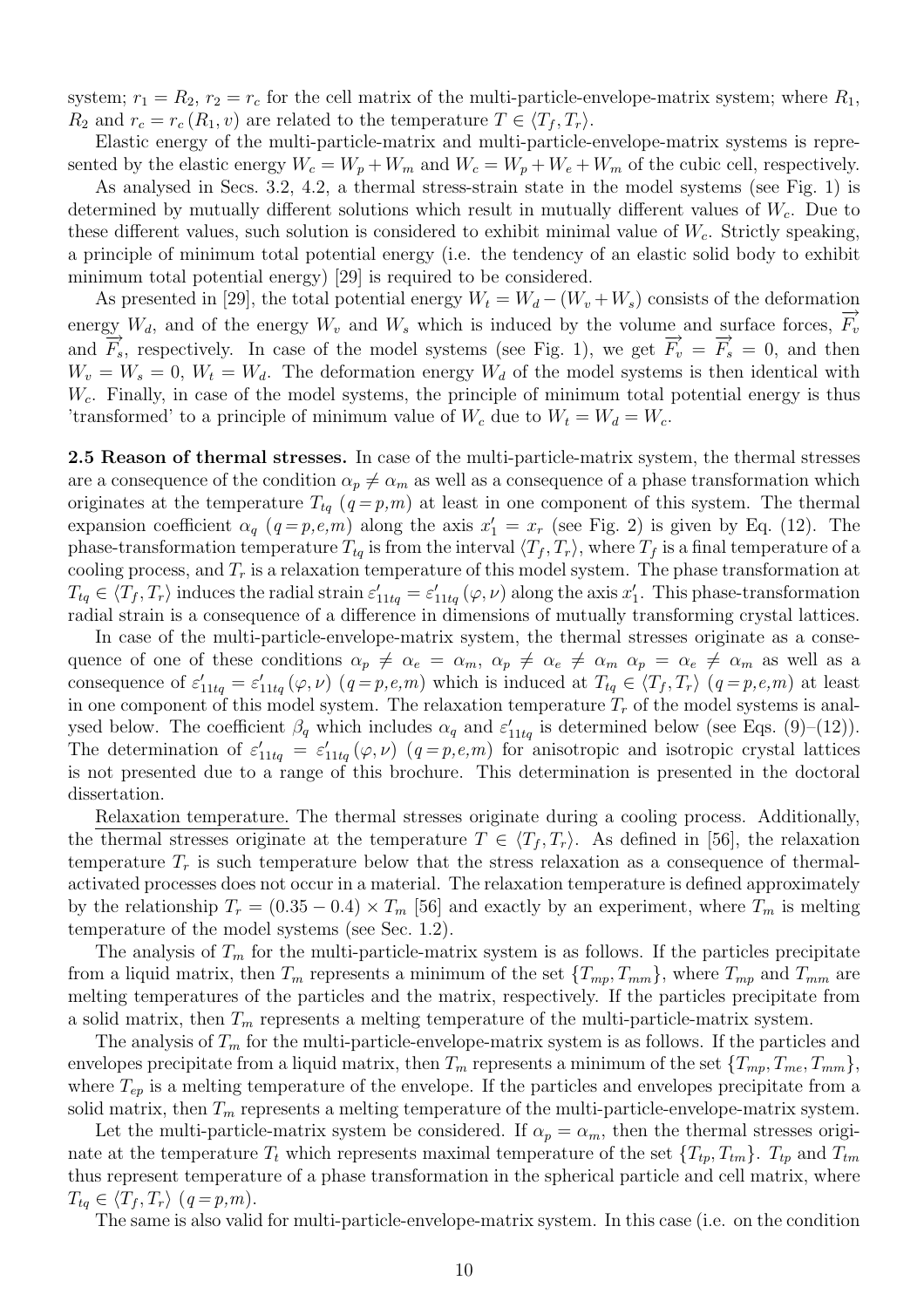$\alpha_p = \alpha_e = \alpha_m$ ,  $T_t$  represents maximal temperature of the set  $\{T_{tp}, T_{te}, T_{tm}\}\$ , where  $T_{te} \in \langle T_f, T_r \rangle$  is temperature of a phase transformation in the spherical envelope.

Coefficients  $\beta_p$ ,  $\beta_e$ ,  $\beta_m$ . As mentioned in Sec. 2.2, a mutual interaction of components of the model systems is realized along the radial direction, i.e. along the axis  $x_1' = x_r$  (see Fig. 2). Accordingly, the coefficient  $\beta_q$   $(q=p,e,m)$  is also related to  $x'_1$ .

Let the phase transformation originate at the temperature  $T_{tq} \in \langle T_f, T_r \rangle$  in the component which is related to the subscript  $q = p, e, m$ . Consequently, the coefficient  $\beta_q = \beta_q(T)$  at the temperature  $T \in \langle T_f, T_{tq} \rangle \subset \langle T_f, T_r \rangle$  has the form

$$
\beta_q = \varepsilon'_{11tq} + \int_T^{T_{tq}} \alpha_{Iq} dT + \int_{T_{tq}}^{T_r} \alpha_{IIq} dT, \quad T_{tq} \in \langle T_f, T_r \rangle, \quad T \in \langle T_f, T_{tq} \rangle \subset \langle T_f, T_r \rangle, \tag{9}
$$

where  $\alpha_{Iq} = \alpha_{Iq}(T)$  and  $\alpha_{IIq} = \alpha_{IIq}(T)$  (see Eq. (12)) represent a thermal expansion coefficient of the component at the temperature  $T \leq T_{tq}$  and  $T \geq T_{tq}$ , respectively. If  $T > T_{tq}$ , then the coefficient  $\beta_q = \beta_q(T)$  at the temperature  $T \in (T_{tq}, T_r) \subset \langle T_f, T_r \rangle$  has the form

$$
\beta_q = \int_T^{T_r} \alpha_{IIq} dT, \quad T_{tq} \in \langle T_f, T_r \rangle, \quad T \in (T_{tq}, T_r) \subset \langle T_f, T_r \rangle. \tag{10}
$$

Let the phase transformation do not originate at the temperature  $T_{tq} \in \langle T_f, T_r \rangle$ , i.e.  $T_{tq} \notin \langle T_f, T_r \rangle$ . The coefficient  $\beta_q = \beta_q(T)$  at the temperature  $T \in \langle T_f, T_r \rangle$  has the form

$$
\beta_q = \int_T^{T_r} \alpha_q \, dT, \quad T_{tq} \notin \langle T_f, T_r \rangle \,, \quad T \in \langle T_f, T_r \rangle \,, \tag{11}
$$

where  $\alpha_q = \alpha_q(T)$  (see Eq. (12)) is a thermal expansion coefficient on the condition  $T_{tq} \notin \langle T_f, T_r \rangle$ .

The thermal stresses are then a consequence of the condition  $\beta_{q_1} \neq \beta_{q_2}$ . In case of the multiparticle-matrix and multi-particle-envelope-matrix systems, we get  $q_1, q_2 = p, m$  and  $q_1, q_2 = p, e, m$ , respectively, where  $q_1 \neq q_2$ .

Let  $\alpha_{iq}$  represent a thermal expansion coefficient along the axis  $x_i$  (i=1,2,3) of the Cartesian system  $(Ox_1x_2x_3)$  (see Fig. 2). The component for which one of these conditions  $\alpha_{1q} \neq \alpha_{2q} = \alpha_{3q}$  or  $\alpha_{1q} \neq \alpha_{2q} \neq \alpha_{3q}$  or  $\alpha_{1q} = \alpha_{2q} \neq \alpha_{3q}$  is valid is anisotropic. In case of an **anisotropic component** of the model systems (see Sec. 1.2), the thermal expansion coefficient  $\alpha_q$  along the axis  $x'_1$  is then derived as [57]

$$
\alpha_q = a_{11}^2 \alpha_{1q} + a_{12}^2 \alpha_{2q} + a_{13}^2 \alpha_{3q},\tag{12}
$$

where the coefficient  $a_{ij} = \cos \left[\angle (x'_i, x_j)\right]$   $(i = 1; i, j = 1, 2, 3)$  is given by Eq. (6). In case of an **isotropic component**, we get  $\alpha_q = \alpha_{1q} = \alpha_{2q} = \alpha_{3q}$ . Due to the term  $\alpha_{Iq}$  in Eq. (9), the terms  $\alpha_{1q}$ ,  $\alpha_{2q}$ ,  $\alpha_{3q}$  in Eq. (12) are replaced by  $\alpha_{1Iq}$ ,  $\alpha_{2Iq}$ ,  $\alpha_{3Iq}$ , respectively. Consequently, in case of  $\alpha_{IIq}$ , the terms  $\alpha_{1q}$ ,  $\alpha_{2q}$ ,  $\alpha_{3q}$  in Eq. (12) are replaced by  $\alpha_{1IIq}$ ,  $\alpha_{2IIq}$ ,  $\alpha_{3IIq}$ , respectively.

2.6 Formulae for determination of the radial stresses  $p_1$ ,  $p_2$ . In case of the multi-particlematrix system (see Fig. 1a), the formula

$$
(1 - \beta_m) \left(\varepsilon'_{22m}\right)_{r=R_{1m}} - (1 - \beta_p) \left(\varepsilon'_{22p}\right)_{r=R_{1p}} = \beta_m - \beta_p,\tag{13}
$$

is considered for the determination of the radial stress  $p_1 = p_1(\varphi, \nu)$  acting at the particle-matrix boundary (i.e. for  $r = R_1$ ) along the axis  $x'_1$  (see Fig. 2). In case of multi-particle-envelope-matrix system (see Fig. 1b), and on the condition  $\beta_p \neq \beta_e$ , the formula

$$
(1 - \beta_e) \left(\varepsilon'_{22e}\right)_{r=R_{1e}} - (1 - \beta_p) \left(\varepsilon'_{22p}\right)_{r=R_{1p}} = \beta_e - \beta_p \tag{14}
$$

is considered for the determination of the radial stress  $p_1 = p_1(\varphi, \nu)$  which acts at the particleenvelope boundary. In case of  $\beta_m \neq \beta_e$ , the formula

$$
(1 - \beta_m) (\varepsilon'_{22m})_{r=R_{2m}} - (1 - \beta_e) (\varepsilon'_{22e})_{r=R_{2e}} = \beta_m - \beta_e
$$
 (15)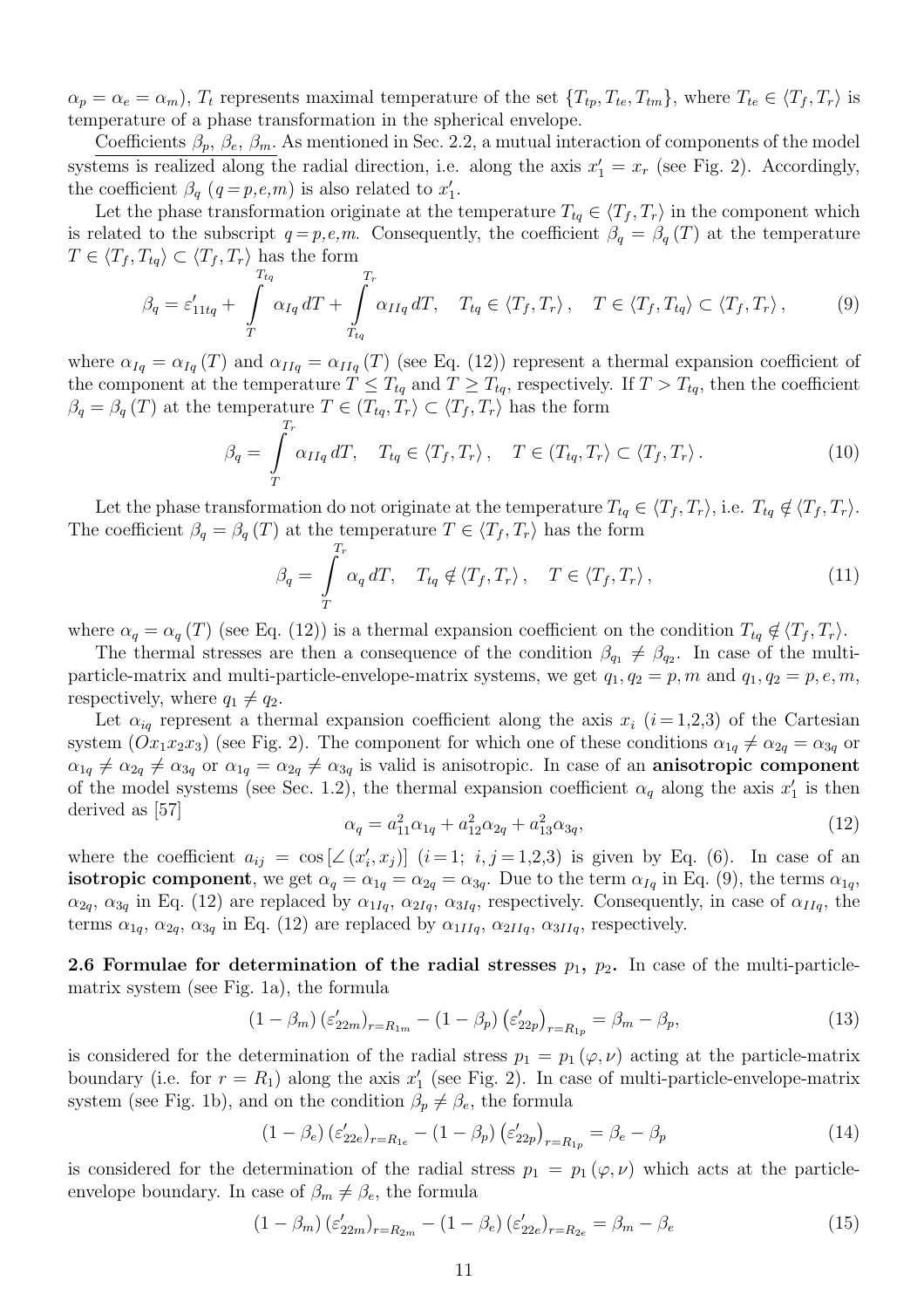is considered for the determination of the radial stress  $p_2 = p_2(\varphi, \nu)$  which acts at the matrix-envelope boundary.

## 3 Thermal stresses in the model systems with anisotropic components

3.1 Radial, tangential and shear stresses. Applying suitable mathematical procedures to the Cauchy's, compatibility and equilibrium equations as well as to the Hooke's law for an anisotropic continuum (see Sec. 2.3), we get

$$
\sigma'_{11} = \sum_{i=1}^{n} C_i r^{\lambda_i}, \quad \sigma'_{2+j2+j} = (\delta_{1j} - \delta_{0j}) \left( c_{135+j} \sigma'_{11} + c_{137+j} r \frac{\partial \sigma'_{11}}{\partial r} + c_{139+j} r^2 \frac{\partial^2 \sigma'_{11}}{\partial r^2} \right),
$$
  

$$
\sigma'_{12+j} = c_{153+j} \sigma'_{11} + c_{155+j} r \frac{\partial \sigma'_{11}}{\partial r} + c_{157+j} r^2 \frac{\partial^2 \sigma'_{11}}{\partial r^2}, \quad j = 0, 1,
$$
 (16)

where *n* is a number of boundary conditions,  $C_i$  is an integration constant which is determined by the boundary conditions, the exponent  $\lambda_i$  is required to represent a real number, and  $\delta_{0i}$ ,  $\delta_{1i}$   $(i=0,1)$ are the Kronecker's symbols. The exponents  $\lambda_1, \ldots, \lambda_n$  represent real roots of one of the following characteristics equations

$$
c_{203+3i}\lambda^2 + (c_{202+3i} - c_{203+3i})\lambda + c_{201+3i} = 0, \quad i = 0-5,
$$
\n(17)

$$
c_{540+4i}\lambda^3 + (c_{539+4i} - 3c_{540+4i})\lambda^2 + (c_{538+4i} - c_{539+4i} + 2c_{540+4i})\lambda + c_{537+4i} = 0, \quad i = 0 - 29, \quad (18)
$$

The determination of Eqs.  $(16)$ – $(18)$  is not presented due to a range of this thesis. This determination along with the coefficient  $c_i = c_i (\varphi, \nu)$   $(i = 1, ..., 656)$  is presented in detail in the doctoral dissertation. Additionally, the doctoral dissertation also presents the determination of characteristics equations of an order of  $\lambda^4$  and  $\lambda^5$ . Similarly, due to a range of this brochure, the analyses in Secs. 3.1, 3.2 which are applied to these characteristics equations of an order of  $\lambda^4$  and  $\lambda^5$  are also presented in the doctoral dissertation.

Due to  $i = 0-5$ , the equation (17) represents six characteristic equations with the variable  $\lambda =$  $\lambda(\varphi,\nu)$  and with the parameters  $\varphi$ ,  $\nu$ . The parameters  $\varphi$ ,  $\nu$  are included in  $s'_{11}, s'_{12}, \ldots, s'_{56}, s'_{66}$  which are functions of  $a_{ij} = \cos[\angle(x'_i, x_j)]$   $(i, j = 1, 2, 3)$  (see Eq. (6)). The elastic moduli  $s'_{11}, s'_{12}, \ldots, s'_{56}, s'_{66}$ are included in the coefficients  $c_i, \ldots, c_{15+i}$  which are then included in the coefficients  $c_{18+i}, \ldots, c_{7766+6j}$  $(i = 1-3; j = 0-63).$ 

The exponents  $\lambda_1^{(17)(i)} = \lambda_1^{(17)(i)}$  $\lambda_1^{(17)(i)}(\varphi,\nu), \ \lambda_2^{(17)(i)} = \lambda_2^{(17)(i)}$  $2^{(1)}(\varphi,\nu)$  which represent roots of the *i*-th characteristic equation  $(i = 0-5)$  are derived as

$$
\lambda_j^{(17)(i)} = \frac{1}{2c_{203+3i}} \left[ c_{203+3i} - c_{202+3i} + (\delta_{1j} - \delta_{2j}) \sqrt{(c_{203+3i} - c_{202+3i})^2 - 4c_{201+3i}c_{203+3i}} \right], \quad j = 1, 2.
$$
\n(19)

Due to  $i = 0-5$ , the formula (19) represents six sets with the exponents  $\lambda_1^{(17)(i)}$  $\lambda_1^{(17)(i)}, \lambda_2^{(17)(i)}$  $i^{(1)}(i)$   $(i=0-5)$ , i.e.  $\{\lambda_1^{(17)(0)}\}$  $\left\{ \lambda_1^{(17)(0)}, \lambda_2^{(17)(0)} \right\}, \ldots, \left\{ \lambda_1^{(17)(5)} \right\}$  $\left\{\lambda_1^{(17)(5)},\lambda_2^{(17)(5)}\right\}$ . If both exponents of each of the sets are imaginary, or none of these six sets consists of such real exponents which fulfil boundary conditions (see Sec. 3.3) for a component of the model systems (see Sec. 1.2), then the characteristic equation (18) is considered.

Due to  $i = 0-29$ , the equation (18) represents thirty characteristic equations with three roots in these thirty sets  $\left\{\lambda_1^{(18)(0)}\right\}$  $\left\{\lambda_1^{(18)(0)},\lambda_2^{(18)(0)},\lambda_3^{(18)(0)}\right\},\ldots,\left\{\lambda_1^{(18)(29)}\right\}$  $\left\{\lambda_1^{(18)(29)},\lambda_2^{(18)(29)},\lambda_3^{(18)(29)}\right\}.$  The exponents  $\lambda_1^{(18)(i)}=$  $\lambda_1^{(18)(i)}$  $\lambda_1^{(18)(i)}(\varphi,\nu),\ \lambda_2^{(18)(i)}=\lambda_2^{(18)(i)}$  $\lambda_2^{(18)(i)}(\varphi,\nu),\ \lambda_3^{(18)(i)}=\lambda_3^{(18)(i)}$  $\mathcal{L}_{3}^{(10)(i)}(\varphi,\nu)$  represent roots of the *i*-th characteristic equation. The set  $\{\lambda_1^{(18)(i)}\}$  $\left\{\lambda_1^{(18)(i)},\lambda_2^{(18)(i)},\lambda_3^{(18)(i)}\right\}$  consists either of three real roots, or of one real and two imaginary roots. If none of these thirty sets consists of such real exponents which fulfil boundary conditions (see Sec. 3.3) for a component of the model systems (see Sec. 1.2), then a characteristic equation of an order of  $\lambda^4$  which is determined in the doctoral dissertation is considered.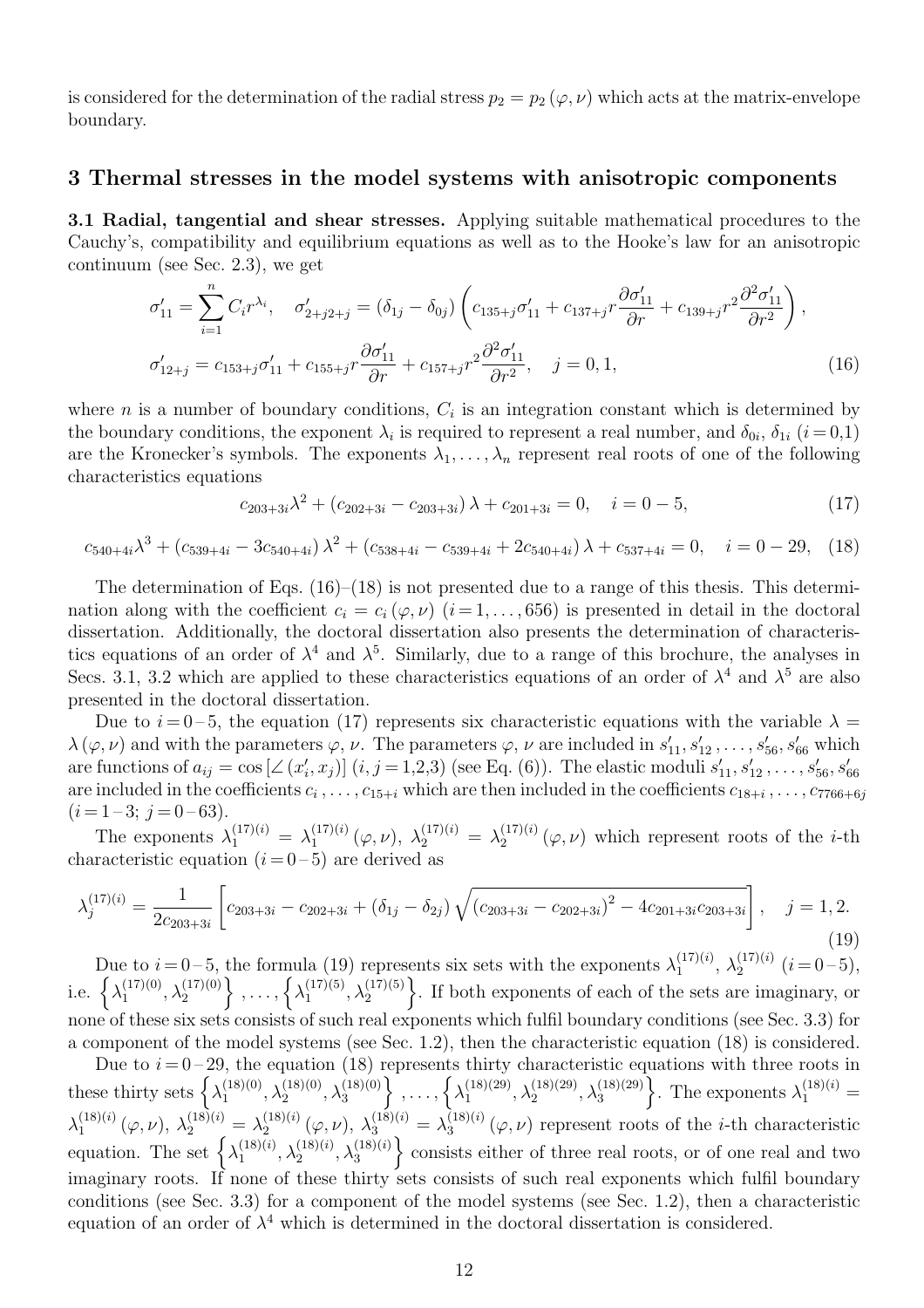Finally, these analyses concerning the characteristic equations (17), (18) are considered due to the determination of a sufficient number of the real exponent  $\lambda$  which is required to fulfill boundary conditions (see Sec. 3.3) for a component of the model systems (see Sec. 1.2).

Roots of the characteristic equation (18) are determined for a real component of the model systems (see Sec. 1.2) by a suitable numerical method. Strictly speaking, numerical values of the elastic moduli  $s_{11q}, s_{12q}, \ldots, s_{56q}, s_{66q}$  (see Eq. (6)) are required to be substituted to the coefficients which are included in (18). Consequently, the suitable numerical method is required to be applied for the determination of these roots (the exponent  $\lambda \equiv \lambda_q$ ) of the characteristic equation(18). The subscripts  $q = p$ ,  $q = p$  and  $q = p$  are related to the numerical values of  $s_{11q}, s_{12q}, \ldots, s_{56q}, s_{66q}$  for the spherical particle, spherical envelope and cell matrix, respectively.

3.2 Analysis of a number of solutions for the model systems. Let  $n_q^{(17)(i)}$  represent a number of such real roots of the set  $\left\{\lambda_{1p}^{(17)(i)}\right\}$  $\left\{\lambda_{1p}^{(17)(i)},\lambda_{2p}^{(17)(i)}\right\}$   $(i=0,\ldots,5)$  which fulfil the boundary conditions (see Sec. 3.3) for the spherical particle  $(q = p)$ , the spherical envelope  $(q = e)$  and the cell matrix  $(q = m)$ . Let  $n_q$  be a number of the boundary conditions for the component of the model systems which is related to the subscript  $q = p, e, m$ , where  $n_q^{(17)(i)} \geq n_q$ . The set  $\begin{cases} \lambda_{1q}^{(17)(i)} & \text{if } i \leq q \\ 1 & \text{if } i \leq q \end{cases}$  $\left\{\begin{array}{c} (17)(i), \lambda_{2q}^{(17)(i)} \end{array}\right\}$   $(i = 0, \ldots, 5)$ (see Eq. (19)) represents the *i*-th set of these six sets  $\{\lambda_1^{(17)(0)}\}$  $\left\{\lambda_1^{(17)(0)},\lambda_2^{(17)(0)}\right\},\ldots,\left\{\lambda_1^{(17)(5)}\right\}$  $\lambda_1^{(17)(5)}, \lambda_2^{(17)(5)}\}$  which are related to the characteristic equation (17). Let  $s_q^{(17)(i)}$  represent a number of solutions for the thermal stresses in the component of the model systems which is related to the subscript  $q = p,e,m$ . The number  $s_q^{(17)(i)}$  is related to the set  $\left\{\lambda_{1g}^{(17)(i)}\right\}$  $\left\{\lambda_{1q}^{(17)(i)}, \lambda_{2q}^{(17)(i)}\right\}$ , and then we get

$$
s_q^{(17)(i)} = \binom{n_q^{(17)(i)}}{n_q} = \frac{n_q^{(17)(i)}!}{n_q! \left(n_q^{(17)(i)} - n_q\right)!}.
$$
\n(20)

The number  $s^{(17)}$  of solutions which determine a stress-strain state induced by the thermal stresses in the multi-particle-matrix system is derived as

$$
s^{(17)} = \left(\sum_{i} s_p^{(17)(i)}\right) \times \left(\sum_{i} s_m^{(17)(i)}\right),\tag{21}
$$

where  $s^{(17)}$  are related to the characteristic equation (17). In case of the multi-particle-envelopematrix system, we get  $\setminus$ 

$$
s^{(17)} = \left(\sum_{i} s_p^{(17)(i)}\right) \times \left(\sum_{i} s_e^{(17)(i)}\right) \times \left(\sum_{i} s_m^{(17)(i)}\right). \tag{22}
$$

The superscript  $i \subset \{0, \ldots, 5\}$  concerning the sum  $\sum_{i}$ in Eqs. (21), (22) is related to such  $n_q^{(17)(i)}$ for which the condition  $n_q^{(17)(i)} \ge n_q$  is valid  $(q = p, e, m)$ . The same analysis is valid for  $s^{(18)}$ , which includes  $s_q^{(18)(j)}$  for  $j=0,\ldots,29$ . The parameter  $s_q^{(18)(j)}$  is related to  $\left\{\lambda_1^{(18)(j)}\right\}$  $\left\{\lambda_1^{(18)(j)},\lambda_2^{(18)(j)},\lambda_3^{(18)(j)}\right\}$  which represents the *j*-th set of these thirty sets  $\{\lambda_1^{(18)(0)}\}$  $\left\{\lambda_1^{(18)(0)},\lambda_2^{(18)(0)},\lambda_3^{(18)(0)}\right\},\ldots,\left\{\lambda_1^{(18)(29)}\right\}$  $\left\{\lambda_1^{(18)(29)},\lambda_2^{(18)(29)},\lambda_3^{(18)(29)}\right\}.$ 

As an example, let the characteristic equations (17), (18) be considered for the determination of a stress-strain state in the model systems (see Sec. 1.2). In case of the multi-particle-matrix system, we get

$$
s^{(17)(18)} = \left(\sum_{j} s_p^{(17)(i)} + \sum_{l} s_p^{(18)(i)}\right) \times \left(\sum_{j} s_m^{(17)(i)} + \sum_{l} s_m^{(18)(i)}\right). \tag{23}
$$

In case of the multi-particle-envelope-matrix system, we get

$$
s^{(17)(18)} = \left(\sum_{j} s_p^{(17)(i)} + \sum_{l} s_p^{(18)(i)}\right) \times \left(\sum_{j} s_e^{(17)(i)} + \sum_{l} s_e^{(18)(i)}\right) \times \left(\sum_{j} s_m^{(17)(i)} + \sum_{l} s_m^{(18)(i)}\right). \tag{24}
$$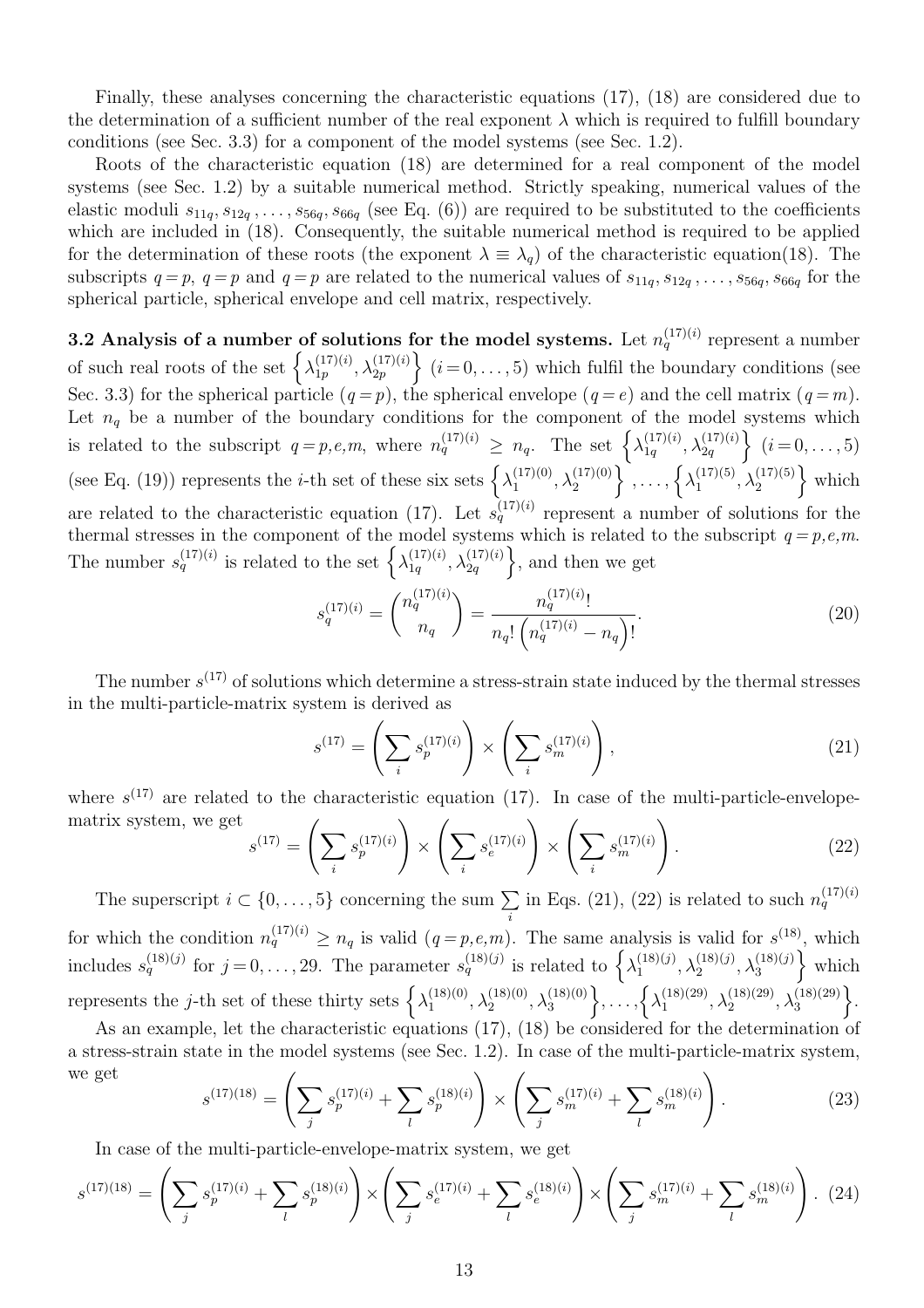The superscripts  $j \subset \{0, \ldots, 5\}$  and  $l \subset \{0, \ldots, 29\}$  concerning the sums  $\sum_{j}$ ,  $\sum$ in Eqs. (23), (24)

l are related to such  $n_q^{(17)(j)}$  and  $n_q^{(18)(l)}$  for which the conditions  $n_q^{(17)(j)} \ge n_q$  and  $n_q^{(18)(l)} \ge n_q$  are valid  $(q = p, e, m)$ , respectively.

#### 3.3 Boundary conditions.

**Spherical particle.** The thermal stresses  $\sigma'_{iip}$ ,  $\sigma'_{12+jp}$  ( $i=1,2,3; j=0,1$ ) in the Cartesian system  $(Px_1'x_2'x_3')$  (see Fig. 2), and the thermal-stress induced radial displacement  $u_{1p}'$  along the axis  $x_1'$  are required to fulfil these boundary conditions

$$
(u'_{1p})_{r=0} = 0,\t\t(25)
$$

$$
\left(\sigma'_{iip}\right)_{r\to 0} \to \pm \infty, \quad i = 1, 2, 3,
$$
\n<sup>(26)</sup>

$$
\left(\sigma'_{12+ip}\right)_{r\to 0} \to \pm \infty, \quad i = 0, 1,
$$
\n<sup>(27)</sup>

$$
\left(\sigma'_{11p}\right)_{r=R_1} = -p_1.\tag{28}
$$

Equations (25) and (26)–(28) represent geometric and stress boundary conditions, respectively. The boundary conditions (25)–(28) are considered for the multi-particle-matrix system on the condition  $\beta_p \neq \beta_m$ . The boundary conditions (25)–(28) are also considered for the multi-particle-envelopematrix systems on the conditions  $\beta_p \neq \beta_e = \beta_m$ ,  $\beta_p \neq \beta_e \neq \beta_m$  (see Eqs. (9)–(12)). If  $\beta_p = \beta_e \neq \beta_m$ , then the boundary condition (28) is replaced by

$$
\left(\varepsilon'_{22p}\right)_{r=R_1} = \left(\varepsilon'_{22e}\right)_{r=R_1} = \frac{(u'_{1e})_{r=R_1}}{R_1} = -p_2 \varrho_{1e}^{pe},\tag{29}
$$

In this case, i.e.  $\beta_p = \beta_e \neq \beta_m$ , the integration constant  $C_{1p}$  includes  $\rho_{1e}^{pe}$ <sup>pe</sup><sub>1e</sub>. The coefficient  $\rho_{1e}^{pe}$  $\frac{be}{1e}$  can be thus determined after the determination of the integration constant  $C_{1e}$ . As mentioned above, the integration constant  $C_{1e}$  for  $\beta_p = \beta_e \neq \beta_m$  is determined by the boundary condition (31). The determination of  $C_{1p}$  for  $\beta_p = \beta_e \neq \beta_m$  is then preceded by the determination of  $C_{1e}$  for  $\beta_p = \beta_e \neq \beta_m$ .

Equations (25)–(28) result in one integration constant only, and then we get  $n_p = 1$ , where  $n_p$ is a number of boundary conditions which are required for the spherical particle. The integration constant  $C_{1p} \neq 0$  is then determined by Eq. (28).

On each of these conditions,  $\beta_p \neq \beta_m$ ,  $\beta_p \neq \beta_e = \beta_m$ ,  $\beta_p \neq \beta_e \neq \beta_m$ ,  $\beta_p = \beta_e \neq \beta_m$ , the absolute value  $|u'_{1p}|$  is required to represent an increasing function of  $r \in \langle 0, R_1 \rangle$ . This increasing dependence  $|u'_{1p}| - r$  exhibits a maximal value at the particle-matrix or particle-envelope boundary, thus for  $r = R_1$ . Due to  $|u'_{1p}| \propto r^{\lambda_{1p}}$ , the condition  $\lambda_{1p} > 0$  is required to be fulfilled.

**Spherical envelope.** If 
$$
\beta_p \neq \beta_e \neq \beta_m
$$
 (see Eqs. (9)–(12)), then the following boundary conditions  $(\sigma'_{11e})_{r=R_1} = -p_1$ , (30)

$$
(\sigma'_{11e})_{r=R_2} = -p_2,\tag{31}
$$

are considered for the determination of the integration constants  $C_{1e} \neq 0$  and  $C_{2e} \neq 0$ , and then  $n_e =$ 2, where  $n_e$  is a number of boundary conditions for the spherical envelope. In case of  $\beta_p \neq \beta_e \neq \beta_m$ , the real exponents  $\lambda_{1e}$  and  $\lambda_{2e}$  are not required to be defined by additional conditions, in contrast to the condition  $\lambda_{1p} > 0$  for the spherical particle.

If  $\beta_p \neq \beta_e = \beta_m$ , then the boundary condition (30) is considered for the determination of the integration constant  $C_{1e} \neq 0$ , and then we get  $n_e = 1$ . In this case, i.e.  $\beta_p \neq \beta_e = \beta_m$ , the absolute value  $|u'_{1e}|$  is required to represent a decreasing function of the variable  $r \in \langle R_1, R_2 \rangle$  or, at the very most, a constant function of  $r \in \langle R_1, R_2 \rangle$ . This decreasing dependence  $|u'_{1e}| - r$  exhibits a maximal value at the particle-envelope boundary, thus for  $r = R_1$ . Due to  $|u'_{1e}| \propto r^{\lambda_{1e}+1}$ , the condition  $\lambda_{1e} \leq -1$  is required to be fulfilled.

If  $\beta_p = \beta_e \neq \beta_m$ , then the boundary condition (31) along with the condition  $n_e = 1$  are considered for the determination of the integration constant  $C_{1e} \neq 0$ . The absolute value  $|u'_{1e}|$  is required to represent an increasing function of  $r \in \langle R_1, R_2 \rangle$  or, at the very most, a constant function of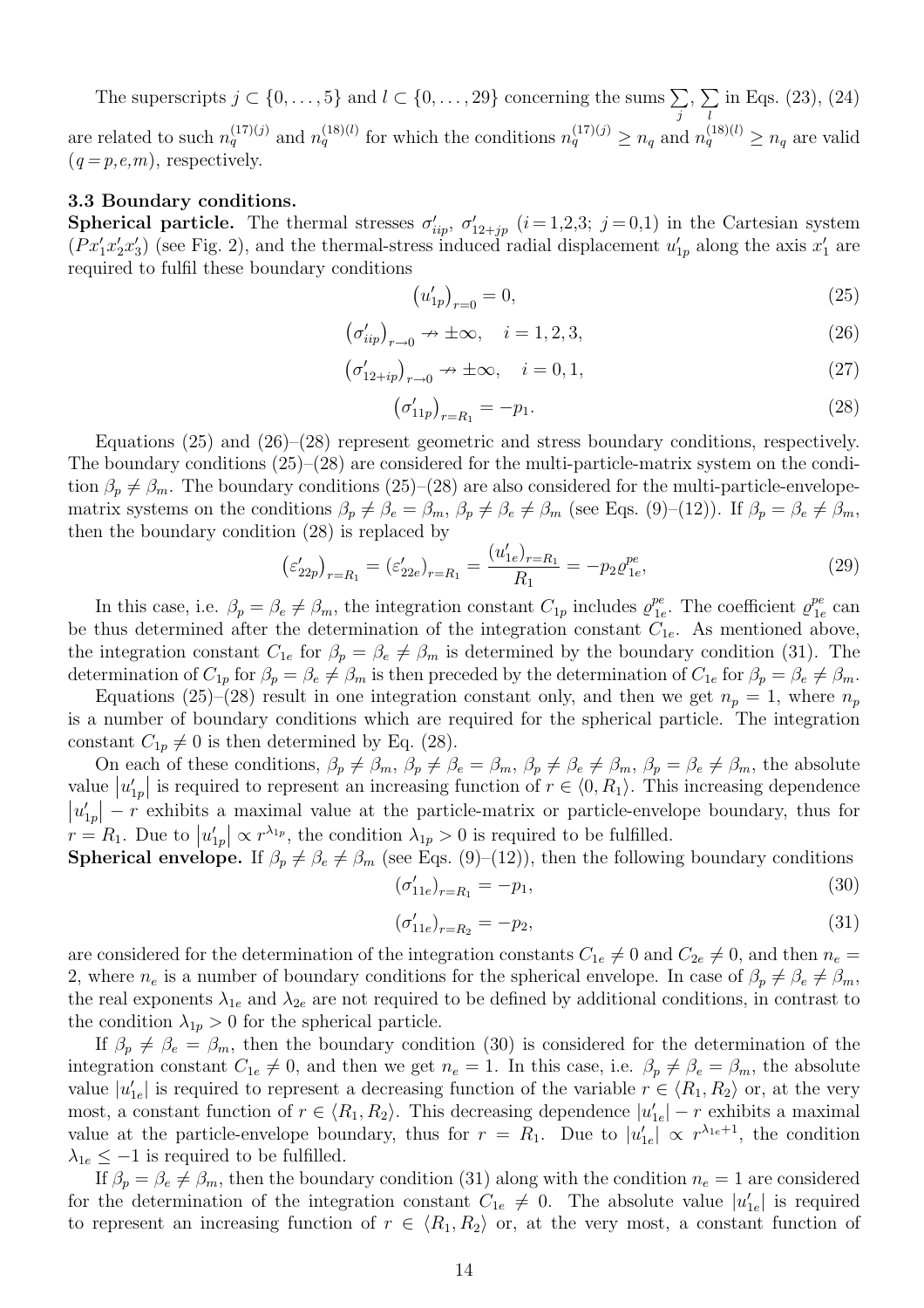$r \in \langle R_1, R_2 \rangle$ . This increasing dependence  $|u'_{1e}| - r$  exhibits a maximal value at the matrix-envelope boundary, thus for  $r = R_2 = R_1 + t$ . Due to  $|u'_{1e}| \propto r^{\lambda_{1e}+1}$ , the condition  $\lambda_{1e} \ge -1$  is required to be fulfilled.

Cell matrix. The thermal stresses in the cell matrix are derived regarding the standard boundary conditions  $(32)$ – $(34)$  which are mandatory. In addition to  $(32)$ – $(34)$ , the additional boundary conditions (36), (37) might be also considered. With regard to (36), the dependence  $u'_{1m} - r$  is required to be extremal on the cell surface, i.e. for  $r = r_c$ . With regard to (37), the dependence  $w_m - r$  is required to be extremal on the cell surface.

The mandatory boundary conditions for the multi-particle-matrix and multi-particle-envelopematrix systems are as follows.

- In case of the multi-particle-matrix system, the conditions (32), (34) are considered.
- In case of the multi-particle-envelope-matrix system, the conditions (33), (34) are considered for  $\beta_p \neq \beta_e \neq \beta_m$  or  $\beta_p = \beta_e \neq \beta_m$  (see Eqs. (9)–(12)).
- In case of the multi-particle-envelope-matrix system, the conditions (34), (35) are considered for  $\beta_p \neq \beta_e = \beta_m$ .

Accordingly, the four following combinations of the mandatory and additional boundary conditions for the multi-particle-matrix and multi-particle-envelope-matrix systems are considered:

- 1. the mandatory boundary conditions (32), (34) or (33), (34).
- 2. the mandatory boundary conditions (32), (34) or (33), (34) along with the additional boundary condition (36).
- 3. the mandatory boundary conditions (32), (34) or (33), (34) along with the additional boundary condition (37).
- 4. the mandatory boundary conditions (32), (34) or (33), (34) along with the additional boundary conditions (36) and (37).

Mandatory boundary conditions. The thermal radial stress  $\sigma'_{11m}$  and the thermal-stress induced radial displacement  $u'_{1m}$  are required to fulfil these mandatory boundary conditions

$$
(\sigma'_{11m})_{r=R_1} = -p_1,\tag{32}
$$

$$
(\sigma'_{11m})_{r=R_2} = -p_2,\tag{33}
$$

$$
(u'_{1m})_{r=r_c} = 0,\t\t(34)
$$

where the distance  $r_c$  is given by Eq. (1). Equations (32), (33) and (34), represent stress and geometric boundary conditions, respectively. The mandatory boundary conditions (32), (34) are considered for the multi-particle-matrix for  $\beta_p \neq \beta_m$ . The mandatory boundary conditions (33), (34) are also considered for the multi-particle-envelope-matrix system on the conditions  $\beta_p \neq \beta_e \neq \beta_m$  or  $\beta_p = \beta_e \neq \beta_m$ . If  $\beta_p \neq \beta_e = \beta_m$ , then the boundary condition (33) is replaced by

$$
\left(\varepsilon'_{22m}\right)_{r=R_2} = \left(\varepsilon'_{22e}\right)_{r=R_2} = \frac{\left(u'_{1e}\right)_{r=R_2}}{R_2} = -p_1 \,\varrho_{2e}^{me},\tag{35}
$$

In this case, i.e.  $\beta_p \neq \beta_e = \beta_m$ , the integration constants  $C_{1m}$ ,  $C_{2m}$  both include  $\varrho_{2e}^{me}$ . The coefficient  $\varrho_{2e}^{me}$  can be thus determined after the determination of the integration constant  $C_{1e}$ . As mentioned above, the integration constant  $C_{1e}$  for  $\beta_p \neq \beta_e = \beta_m$  is determined by the boundary condition (30). The determination of  $C_{1m}$ ,  $C_{2m}$  for  $\beta_p \neq \beta_e = \beta_m$  is then preceded by the determination of  $C_{1e}$  for  $\beta_p \neq \beta_e = \beta_m$ .

Equations (32)–(35) result in two integration constants, and then we get  $n_m = 2$  where  $n_m$  is a number of boundary conditions which are required for the cell matrix.

In case of the multi-particle-matrix system, the absolute value  $|u'_{1m}|$  is required to represent a decreasing function of  $r \in \langle R_1, r_c \rangle$  due to  $(u'_{1m})_{r=r_c} = 0$  (see Eq. (34)). This decreasing dependence  $|u'_{1m}| - r$  exhibits a maximal value at the particle-matrix boundary, thus for  $r = R_1$ . The same is also valid for the multi-particle-envelope-matrix system on each of the conditions  $\beta_p \neq \beta_e = \beta_m$ ,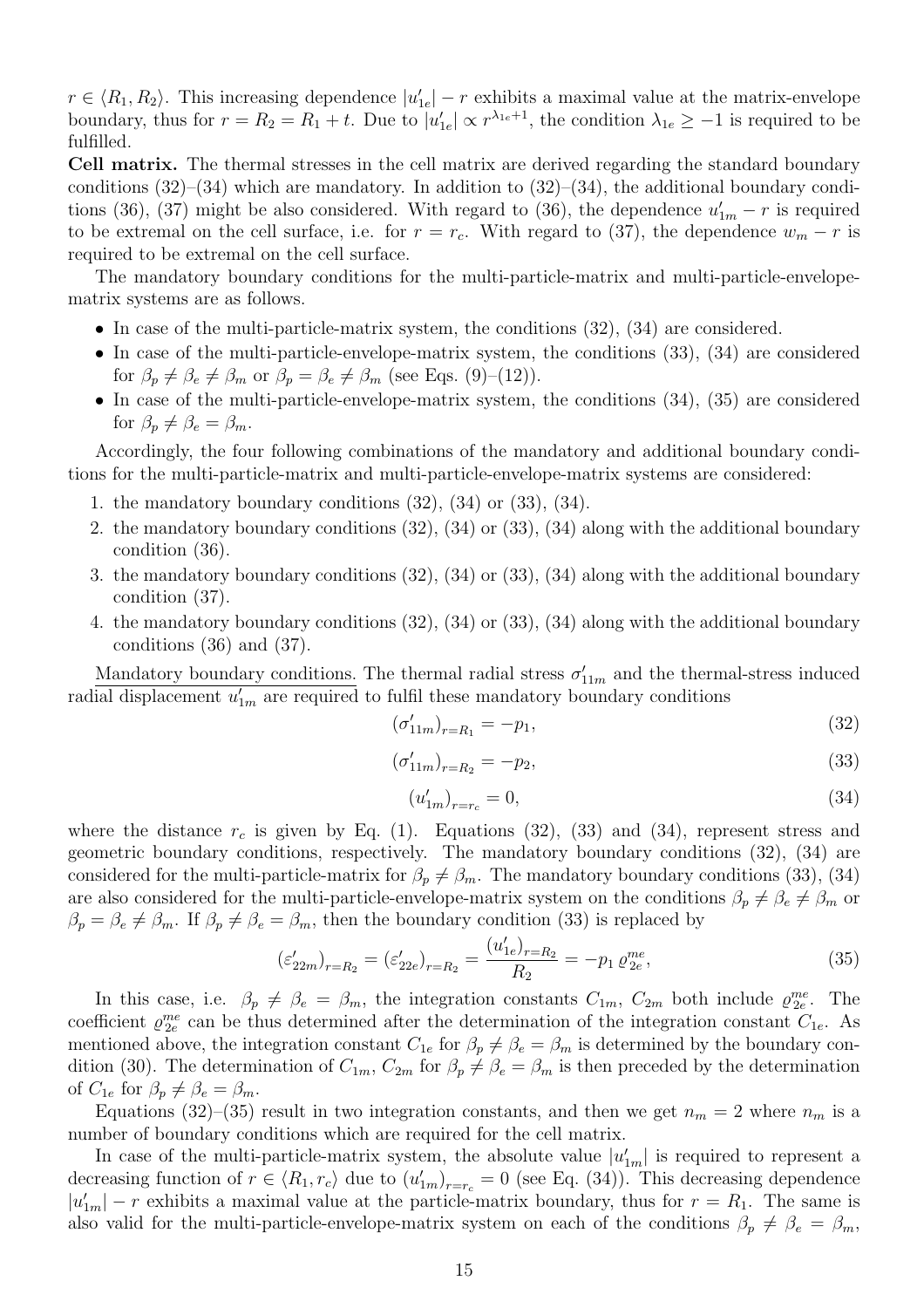$\beta_p \neq \beta_e \neq \beta_m$ ,  $\beta_p = \beta_e \neq \beta_m$ , The decreasing course of the dependence  $|u'_{1m}| - r$  in the cell matrix of the multi-particle-matrix and multi-particle-envelope-matrix systems is ensured by integration constants.

The determination of  $(u'_{1m})_{r=r_c} = 0$  is based on a concept of the imaginary separation of components of the model systems (see Fig. 1). This concept which is also considered for the determination of the Eshelby's model [51] is described in detail in Sec. 2.2.

Let the multi-particle-matrix system be considered. Let the components of this system be imaginarily separated at the relaxation temperature  $T_r$ . In this case, the spherical particles in the infinite matrix are replaced by spherical hollows. Let  $R_1 = R_1(T)$  be a temperature dependence of a radius of these separated particles. Let  $R_{1m} = R_{1m}(T)$  be a temperature dependence of a radius of the spherical hollows. Let these separated components be cooled down from the relaxation temperature  $T_r$  to the temperature T, where  $T < T_r$ .

A radius of the separated particle is thus changed from  $R_1(T_r)$  to  $R_1(T)$ , where  $R_1(T) < R_1(T_r)$ . A radius of the hollow is thus changed from  $R_{1m}(T_r)$  to  $R_{1m}(T)$ , where  $R_{1m}(T) < R_{1m}(T_r)$ . Additionally, the condition  $R_1(T_r) = R_{1m}(T_r)$  is valid.

A dimension of the cubic cell is thus changed from  $d(T_r)$  to  $d(T)$ , where  $d(T) < d(T_r)$ .

Let the condition  $\beta_p \leq \beta_m$  be considered. If  $\beta_p \leq \beta_m$ , then  $R_1(T) \geq R_{1m}(T)$  for  $T < T_r$ .

As analysed in Sec. 2.2, the infinitesimal spherical cap exhibits a displacement along the axis  $x'_1$  (see Fig. 2). This displacement along  $x'_1$  results from the symmetry of the multi-particle-matrix system. The axis  $x'_1$  of the Cartesian system  $(Px'_1x'_2x'_3)$  defines a radial direction regarding the Cartesian system  $(Ox_1x_2x_3)$  (see Fig. 2).

Let the separated particle with the radius  $R_1(T)$  be put into the spherical hollow with the radius  $R_1(T)$  of the cubic cell with with the dimension  $d(T)$ . After the embedding of the separated particle in the hollow at the temperature  $T < T_r$ , a surface of the particle is pushed or pulled by a surface of the matrix due to  $R_1(T) > R_{1m}(T)$  or  $R_1(T) < R_{1m}(T)$ , respectively. Similarly, a surface of the matrix is pushed or pulled by a surface of the particle due to  $R_1(T) > R_{1m}(T)$  or  $R_1(T) < R_{1m}(T)$ , respectively. The pushing or pulling at  $T < T_r$  within the spherical particle and cell matrix is expressed by the thermal-stress induced radial displacements  $u'_{1p}$  and  $u'_{1m}$  along the axis  $x'_{1}$ , i.e. along a radial direction.

The same is also valid for the multi-particle-envelope-matrix system as well as for the thermalstress induced radial displacement  $u'_{1e}$  in the spherical envelope.

The pushing or pulling, which is induced in the cubic cell after the embedding at  $T < T_r$ , is related to the cell dimension  $d(T)$  at the temperature  $T < T_r$ . This fact is required to be considered within the following analysis which concerns the determination of the mandatory boundary condition  $(u'_{1m})_{r=r_c} = 0.$ 

An analysis of the mandatory boundary condition  $(u'_{1m})_{r=r_c} = 0$  is as follows.

Let C be an arbitrary point on the surface  $1234$  (see Fig. 3). The surface  $1234$  with the normal  $x_2$  represents a common surface of two neighbouring cubic cells A and B with the centres  $O_A$  and  $O_B$ , respectively. These neighbouring cubic cells with the dimension  $d(T)$  at the temperature  $T < T_r$ are cells of the multi-particle-matrix system or the multi-particle-envelope-matrix system.

A position of the arbitrary point C on the surface  $1234$  of the cell A is determined by the spherical coordinates  $(r_{cA}, \varphi_A, \nu_A)$  regarding the Cartesian system  $(O_A x_{1A} x_2 x_{3A})$ , where  $r_{cA} = \left| \overline{O_A C} \right|$ . Let the axis  $x'_{1A}$  (see Figs. 2, 3) define a radial displacement in the cubic cell A. Let  $u'_{1mA} = u'_{1mA}$   $(r, \varphi_A, \nu_A)$ represent the thermal-stress induced radial displacement along the axis  $x'_{1A}$  in the cell matrix of the cell A.

A position of the arbitrary point C on the surface  $1234$  of the cell B is determined by the spherical coordinates  $(r_{cB}, \varphi_B, \nu_B)$  regarding the Cartesian system  $(O_B x_{1B} x_2 x_{3B})$ , where  $r_{cB} = |\overline{O_B C}|$ . Let the axis  $x'_{1B}$  (see Figs. 2, 3) define a radial displacement in the cubic cell B. Let  $u'_{1mB} = u'_{1mB}(r, \varphi_B, \nu_B)$ represent the thermal-stress induced radial displacement along the axis  $x'_{1B}$  in the cell matrix of the cell B.

The distances  $r_{cA} = r_{cA} (d, \varphi_A, \nu_A), r_{cB} = r_{cB} (d, \varphi_B, \nu_B)$  are given by Eq. (1).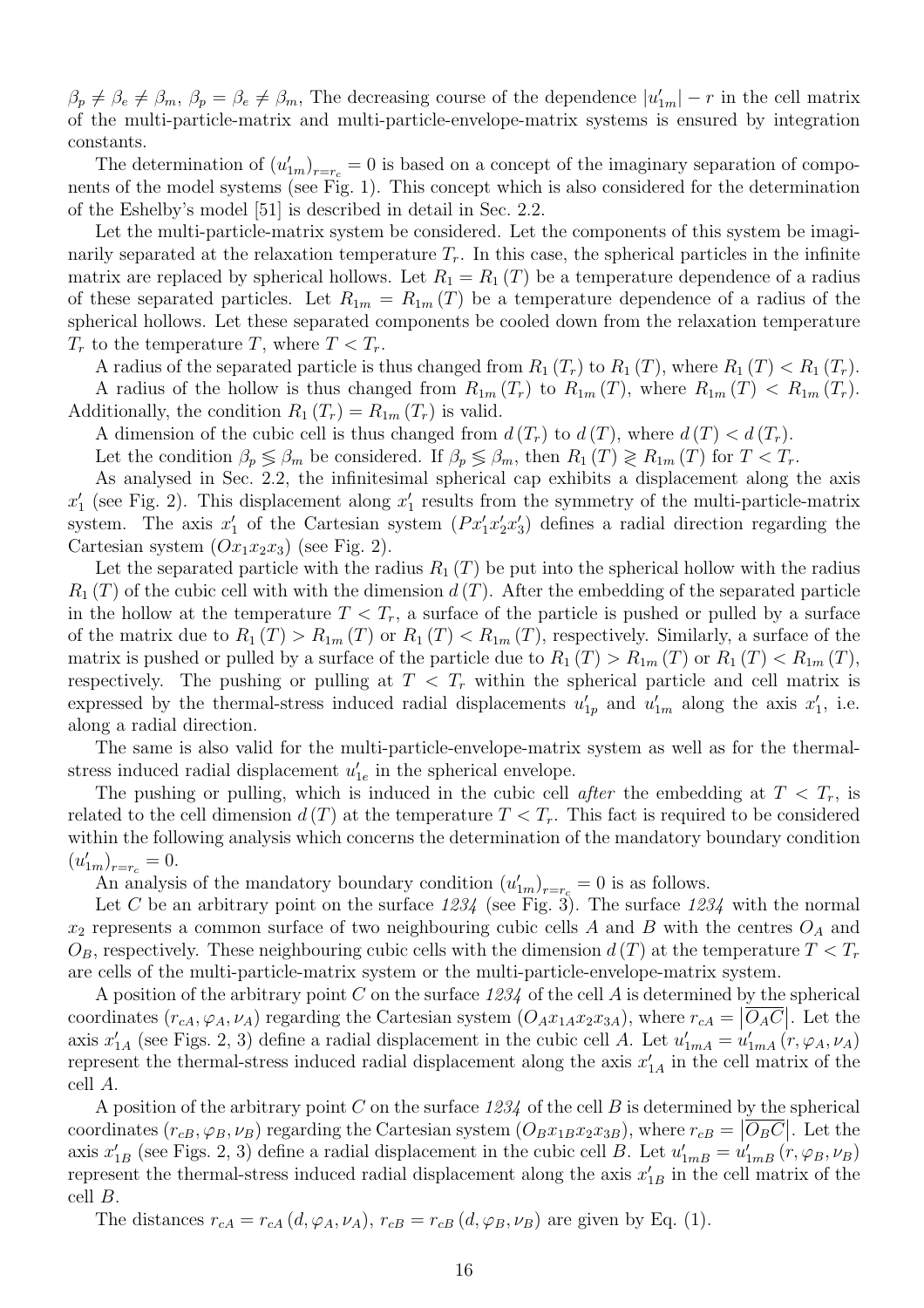Due to the cubic shape of the cells A, B, we get  $\varphi_A = \varphi_B = \varphi$ ,  $\nu_A = \nu_B = \nu$ ,  $r_{cA} = r_{cB}$  $r_c(d, \varphi, \nu), u'_{1mA} = u'_{1m} = u'_{1m}(r, \varphi, \nu).$ 

Let the condition  $(u'_{1m})_{r=r_c}$  < 0 be assumed to be valid. The arbitrary point C on the surface 1234 thus tends to be shifted along the axis  $x'_{1A}$  towards the centre  $O_A$  as well as along the axis  $x'_{1B}$ towards the centre  $O_B$ .



Figure 3: The arbitrary point C on the surface 1234 of two neighbouring cubic cells with the centres  $O<sub>A</sub>$ and  $O_B$  both with the dimension  $d(T)$  at the temperature  $T < T_r$ . Due to the cubic shape of the cells A, B, we get  $\varphi_A = \varphi_B =$  $\varphi$  $\begin{array}{c} \hline \end{array}$ ,  $\nu_A = \nu_B = \nu$ ,  $r_{cA} =$  $\left| \overline{O_A C} \right| = r_{cB} = \left| \overline{O_B C} \right| =$  $r_c$ , where the distance  $r_c$  is given by Eq.  $(1)$ .

This is possible in such case when the volume  $dV_A = (r_{cA} - |(u'_{1mA})_{r=r_{cA}}|) d\varphi_A \times$  $\begin{array}{c} \hline \end{array}$  $(r_{cA} - |(u'_{1mA})_{r=r_{cA}}|) d\nu_A \times |(u'_{1mA})_{r=r_{cA}}|$  in the cubic cell A is replaced by the vacuum, and simultaneously, the volume  $dV_B = (r_{cB} - |(u'_{1mB})_{r=r_{cB}}|) d\varphi_B \times (r_{cA} - |(u'_{1mB})_{r=r_{cB}}|) d\nu_A \times |(u'_{1mB})_{r=r_{cB}}|$ in the cubic cell  $B$  is also replaced by the vacuum.

The volume  $dV_Q$   $(Q = A, B)$  is characterized by the length  $|(u'_{1m}A)_{r=r_{cA}}|$  along the axis  $x'_{1Q}$ and by the surface dS in a point on  $x'_{1Q}$  with the coordinate  $r = r_{cQ} (u'_{1mQ})_{r=r_{cQ}}$ ¯ ¯ ¯ . The surface dS with the normal  $x'_{1Q}$  is characterized by the dimensions  $\left(r_{cQ} - \frac{1}{2}\right)$  $(u'_{1mQ})_{r=r_{cQ}}$ ¯ ¯ ¯  $\int d\varphi_Q$  and  $\left(r_{cQ}-\left|(u'_{1mQ})_{r=r_{cQ}}\right)$  $\bigcap d\nu_Q$   $(Q = A, B).$ 

Due to the general position of the point C on the surface 1234, if  $(u'_{1m})_{r=r_c} < 0$ , then the matrix between neighbouring cells is replaced by the vacuum what is physically unacceptable. The same analysis is also valid for the condition  $(u'_{1m})_{r=r_c} > 0$ .

Accordingly, the mandatory boundary condition  $(u'_{1m})_{r=r_c} = 0$  for the thermal-stress induced displacement  $u'_{1m} = u'_{1m}(r, \varphi, \nu)$  in the cell matrix is thus valid.

Additional boundary conditions. As presented in Sec. 1.2, the division of the matrix the model systems into identical cubic cells is imaginary. Accordingly, the surface of the cubic cell does not represent a physical boundary. As an example, a physical boundary is represented by a boundary of two material components.

Due to the fact that the surface of the cubic cell is not a physical boundary, the connection of these identical functions  $u'_{1mA} = u'_{1mA}(r, \varphi_A, \nu_A)$  and  $u'_{1mB} = u'_{1mB}(r, \varphi_B, \nu_B)$  in the point C (i.e. for  $r = r_{1cA} = r_{1cB} = r_c$ ) on the surface 1234 (see Fig. 3) is assumed to be 'smooth'. Due to this assumption of the 'smooth' connection, the dependences  $u'_{1mA} - r$  and  $u'_{1m} - r$  are thus required not to mutually create a singular point at the point C, i.e. for  $r = r_c$  (see Eq. (1)). The same analysis concerning the smooth course of the dependence  $u'_{1m} - r$  for  $r = r_c$  is also valid in case of the dependence  $w_m - r$  for  $r = r_c$ , where  $w_m = w_m (r, \varphi, \nu)$  is thermal-stress induced elastic energy density (see Eq.  $(8)$ ).

To fulfil this non-singularity assumption, the functions  $u'_{1m} = u'_{1m}(r, \varphi, \nu)$ ,  $w_m = w_m(r, \varphi, \nu)$  are required to be extremal on the surface of the cubic cell, i.e. for  $r = r_c$ . In case of  $|u'_{1m}|$  and  $w_m$ ,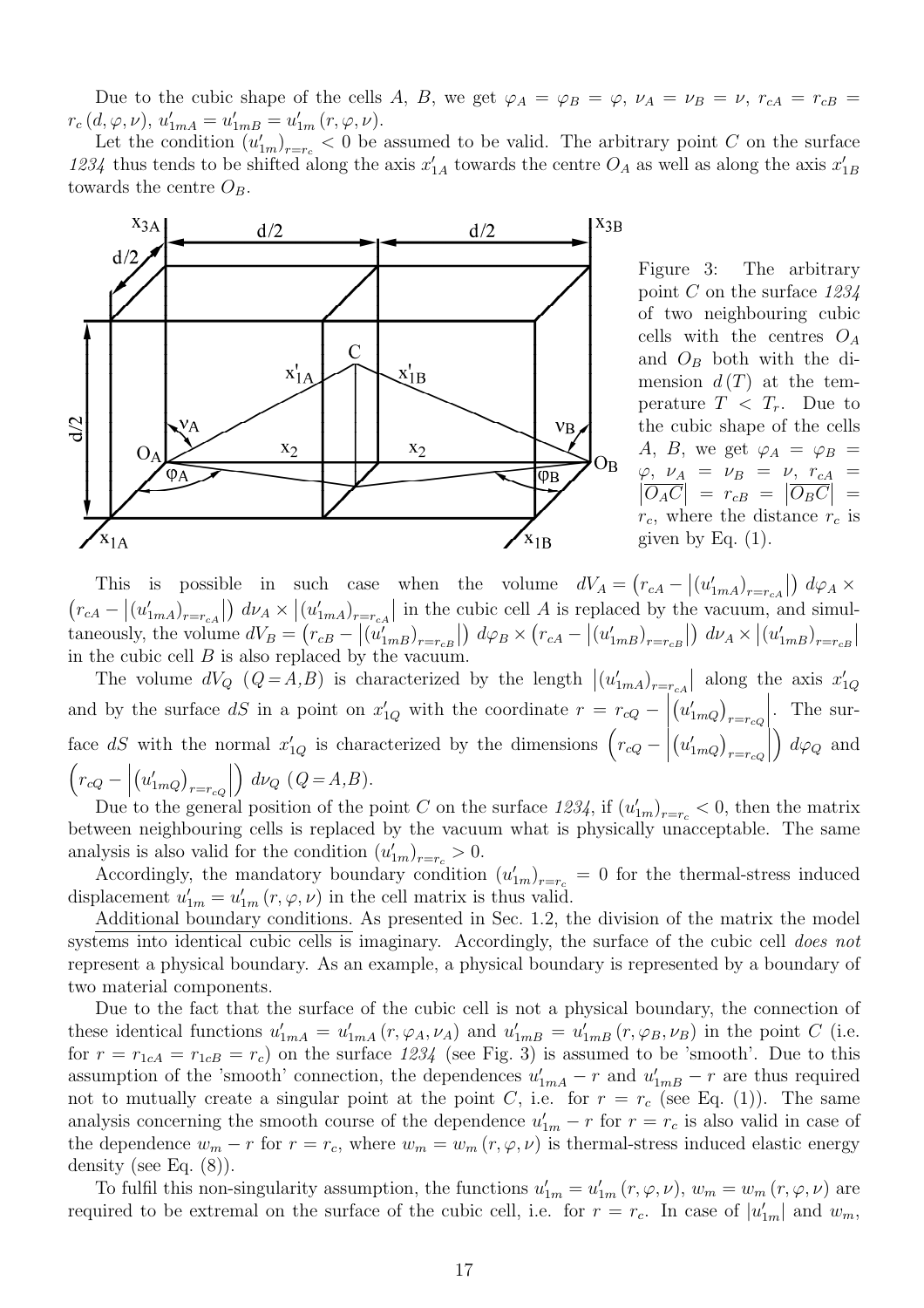this extreme for  $r = r_c$  represents the minimum, where the dependences  $|u'_{1m}| - r$  and  $w_m - r$  are decreasing. If  $u'_{1m} < 0$ , then this extreme for  $r = r_c$  represents the maximum.

With regard to Eq. (2), the additional boundary conditions for the cell matrix of the model systems (see Fig. 1) are derived as

$$
(\varepsilon'_{11m})_{r=r_c} = \left(\frac{\partial u'_{1m}}{\partial r}\right)_{r=r_c} = 0,
$$
\n(36)

$$
\left(\frac{\partial w_m}{\partial r}\right)_{r=r_c} = 0.\tag{37}
$$

#### 4 Thermal stresses in the model systems with isotropic components

4.1 Radial, tangential and shear stresses. Applying suitable mathematical procedures to the Cauchy's, compatibility and equilibrium equations as well as to the Hooke's law for an isotropic continuum (see Sec. 2.3), we get

$$
\sigma'_{11} = (c_1 + c_2) \frac{\partial u'_1}{\partial r} - 2c_2 \frac{u'_1}{r}, \quad \sigma'_{22} = \sigma'_{33} = -c_2 \frac{\partial u'_1}{\partial r} + c_1 \frac{u'_1}{r}, \quad \sigma'_{12} = \frac{1}{s_{44}r} \frac{\partial u'_1}{\partial \varphi}, \quad \sigma'_{13} = \frac{1}{s_{44}r} \frac{\partial u'_1}{\partial \nu},
$$
  

$$
c_1 = \frac{E}{(1 + \mu)(1 - 2\mu)}, \quad c_2 = -\mu c_1, \quad c_3 = -4(1 - \mu).
$$
 (38)

The radial displacement  $u'_{1q} = u'_{1q}(r, \varphi, \nu)$  along the axis  $x'_1$  (see Fig. 2) in the spherical particle  $(q = p)$ , the spherical envelope  $(q = e)$  and the cell matrix  $(q = m)$  which is determined by four different mathematical procedures has the form

$$
u'_{1q} = \sum_{i=1}^{2} C_{iq}^{(1)} \xi_{iq}^{(1)} u_{irq}^{(1)}, \quad u_{irq}^{(1)} = r^{\lambda_{iq}}, \quad \xi_{iq}^{(1)} = \frac{1}{3s_{44} (c_1 + c_2)} \left( \frac{1}{\lambda_{iq} + 2} - \frac{1}{\lambda_{iq} - 1} \right),
$$
  
\n
$$
\lambda_{iq} = \frac{1}{2} \left[ 1 + (\delta_{1i} - \delta_{2i}) \sqrt{D_q} \right], \quad D_q = 1 + 16 (1 - \mu_q) [1 + 4 (1 - \mu_q)], \quad i = 1, 2,
$$
 (39)  
\n
$$
u'_{1q} = \sum_{i=1}^{3} C_{iq}^{(2)} \xi_{iq}^{(2)} u_{irq}^{(2)}, \quad u_{1rq}^{(2)} = r \left( \frac{1}{3} - \ln r \right), \quad u_{2rq}^{(2)} = r^{c_{3q}}, \quad u_{3rq}^{(2)} = 1,
$$

$$
\xi_{1q}^{(2)} = \frac{1}{3s_{44q} (c_{1q} + c_{2q})}, \quad \xi_{2q}^{(2)} = \xi_{1q}^{(2)} \left( \frac{1}{c_{3q} + 2} - \frac{1}{c_{3q} - 1} \right), \quad \xi_{3q}^{(2)} = \frac{3 \xi_{1q}^{(2)}}{2},\tag{40}
$$

$$
u'_{1q} = \sum_{i=1}^{3} C_{iq}^{(3)} \xi_{iq}^{(3)} u_{iq}^{(3)}, \quad u_{1rq}^{(3)} = r \left(\frac{4}{3} - \ln r\right), \quad u_{2rq}^{(3)} = r^{c_{3q}}, \quad u_{3rq}^{(3)} = \frac{1}{2} + \ln r,
$$

$$
\xi_{1q}^{(3)} = c_{3q} \xi_{1q}^{(2)}, \quad \xi_{2q}^{(3)} = 3 \xi_{1q}^{(3)} \left[ \frac{1}{2c_{3q}} - \frac{1}{3(c_{3q} - 1)} - \frac{1}{6(c_{3q} + 2)} \right], \quad \xi_{3q}^{(3)} = \frac{3 \xi_{1q}^{(3)}}{2}, \tag{41}
$$

$$
u'_{1q} = \sum_{i=1}^{3} C_{iq}^{(4)} u_{irq}^{(4)}, \quad u_{1rq}^{(4)} = r, \quad u_{2rq}^{(4)} = r^{c_{3q}}, \quad u_{3rq}^{(4)} = \frac{1}{r^2}, \tag{42}
$$

where detailed analyses of the four mathematical procedures are presented in the doctoral dissertation. In case of an elastic solid continuum, we get  $\mu = 0.25$  [54]. In case of a real isotropic material, we get  $\mu < 0.5$  [56], and then  $c_{3q} < 0$ , we get  $D_q > 0$ , and the real exponents  $\lambda_{1q} > 3$ ,  $\lambda_{2q} < -2$ . Accordingly,  $u_{1rq}^{(1)} = u_{1rq}^{(1)}(r)$ ,  $u_{3rq}^{(3)} = u_{3rq}^{(3)}(r)$ ,  $u_{1rq}^{(4)} = u_{1rq}^{(4)}(r)$  and  $u_{2rq}^{(1)} = u_{2rq}^{(1)}(r)$ ,  $u_{2rq}^{(2)} = u_{2rq}^{(2)}(r)$ ,  $u_{2rq}^{(3)} = u_{2rq}^{(3)}(r)$ ,  $u_{2rq}^{(4)} = u_{2rq}^{(4)}(r)$ ,  $u_{3rq}^{(4)} = u_{3rq}^{(4)}(r)$  are increasing and decreasing functions of the variable r, respectively, and  $u_{3rq}^{(2)} \neq f(r)$  is a constant function.

The function  $u_{1rq}^{(2)} = u_{1rq}^{(2)}(r)$  increases or decreases on the condition  $\partial u_{1rq}^{(2)}/\partial r > 0$  or  $\partial u_{1rq}^{(2)}/\partial r < 0$ , respectively. The conditions  $\partial u_{1rq}^{(2)}/\partial r > 0$  and  $\partial u_{1rq}^{(2)}/\partial r < 0$  result in  $r < e^{-2/3} \approx 0.51342$  m and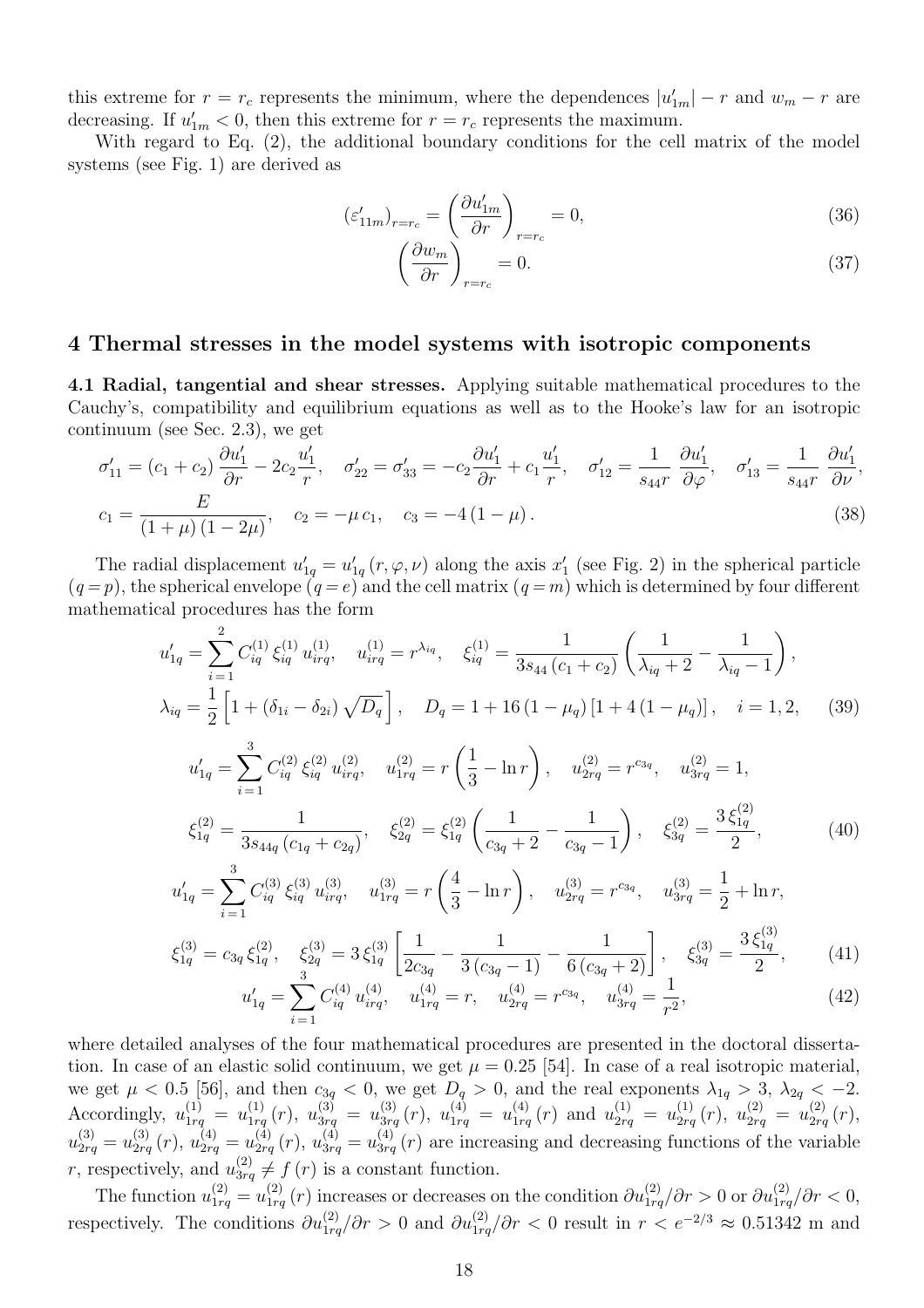$r > e^{-2/3} \approx 0.51342$  m, respectively, where  $e \approx 2.71828$  is the Euler's number [58]. In case of real two- and three-component materials, we get  $R_1 < 0.51342$  m,  $R_2 < 0.51342$  m,  $d < 0.51342$  m, and then  $r < 0.51342$  m. Finally, due to  $r < 0.51342$  m for real two- and three-component materials, the function  $u_{1rq}^{(2)} = u_{1rq}^{(2)}(r)$  represents an increasing function of the variable r. Similarly, the condition  $\partial u_{1rq}^{(3)}/\partial r \geq 0$  results in  $r \leq e^{1/3} \approx 1.39561$  m, and then  $u_{1rq}^{(3)} = u_{1rq}^{(3)}(r)$  represents an increasing function of the variable  $r$ .

4.2 Analysis of a number of solutions for the model systems. The analysis in Sec. 3.3 which concern a course of the dependence  $|u'_{1q}| - r$  is also valid for an isotropic component. The course of  $|u'_{1q}| - r$  results from courses of the functions  $u_{irq}^{(1)} = u_{irq}^{(1)}(r)$ ,  $u_{jrq}^{(2)} = u_{jrq}^{(2)}(r) u_{jrq}^{(3)} = u_{jrq}^{(3)}(r)$  $u_{jrq}^{(4)} = u_{jrq}^{(4)}(r)$   $(i=1,2; j=1,2,3; q=p,e,m)$  (see Eqs. (39)–(42)). The analysis of courses of these functions regarding the boundary conditions which is presented in detail in the doctoral dissertation is as follows.

Let  $s_q^{iso}$  represent a number of solutions which are determined by the four mathematical procedures for the thermal stresses in the isotropic spherical particle  $(q = p)$ , the isotropic spherical envelope  $(q = e)$  and the isotropic cell matrix  $(q = m)$ .

Spherical particle. If  $\beta_p \neq \beta_m$ ;  $\beta_p \neq \beta_e = \beta_m$  and  $\varepsilon'_{11te} \neq \varepsilon'_{11tp}$ ;  $\beta_p \neq \beta_e \neq \beta_m$ ;  $\beta_p = \beta_e \neq \beta_m$ ; then  $s_p^{iso} = 4$ . If  $\beta_p \neq \beta_e = \beta_m$  and  $\varepsilon'_{11te} = \varepsilon'_{11tp}$ , then  $s_p^{iso} = 1$ .

Spherical envelope. If  $\beta_p \neq \beta_e = \beta_m$  and  $\varepsilon'_{11te} \neq \varepsilon'_{11tp}$ , then  $s_e^{iso} = 4$ . If  $\beta_p \neq \beta_e = \beta_m$  and  $\varepsilon'_{11te} = \varepsilon'_{11tp}$ , then  $s_e^{iso} = 1$ . If  $\beta_p = \beta_e \neq \beta_m$ , then  $s_e^{iso} = 6$ . If  $\beta_p \neq \beta_e \neq \beta_m$ , then  $s_e^{iso} = 10$ .

Cell matrix. In case of the cell matrix, we get  $s_m^{iso} = 13$ , where the mandatory boundary conditions without or with the additional boundary condition (36) are considered. The additional boundary condition (37) is not considered due to the following analysis.

With regard to Eq. (8), the thermal-stress induced elastic energy density  $w_m = w_m (r, \varphi, \nu) > 0$ in the cell matrix includes the shear stresses  $\sigma'_{12m}$  and  $\sigma'_{13m}$  as well as the shear strains  $\varepsilon'_{12m}$  and  $\varepsilon'_{13m}$ which are functions of  $\partial u'_{1m}/\partial \varphi$  and  $\partial u'_{1m}/\partial \nu$  (see Eq. (2)), respectively. The terms  $\partial u'_{1m}/\partial \varphi$  and  $\partial u'_{1m}/\partial \nu$  are functions of the terms  $\partial C_{im}/\partial \varphi$  and  $\partial C_{im}/\partial \nu$   $(i = 1, ..., n)$ , respectively.

On the one hand, the additional boundary condition (37) concerning a course of the dependence  $w_m - r$  on a surface of the cubic cell might be considered to be a reasonable assumption. Equation (37) thus includes the terms  $\partial C_{im}/\partial \varphi$ ,  $\partial C_{im}/\partial \nu$ , where  $C_{im} \equiv C_{im}^{(j)}$   $(i=1,\ldots,3; j=2,3,4)$  (see Eqs. (40)–(42)). On the other hand, no conditions exist for the determination of  $\partial C_{im}/\partial \varphi$ ,  $\partial C_{im}/\partial \nu$ . Accordingly, if the model systems (see Fig. 1) consist of isotropic components, then the additional boundary condition (37) can not be considered in case of the cell matrix.

4.3 Number of solutions for the model systems. The stress-strain state which is induced by the thermal stresses in the multi-particle-matrix system with isotropic components (see Fig. 1a) is described by  $s = s_p^{iso} \times s_m^{iso} = 4 \times 13 = 52$  mathematical solutions which fulfil the boundary conditions (see Sec. 3.3). In case of the multi-particle-envelope-matrix system with isotropic components (see Fig. 1b) for  $\beta_p \neq \beta_e = \beta_m$ , we get  $s = 208$  and  $s = 13$  for  $\varepsilon'_{11e} \neq \varepsilon'_{11p}$  and  $\varepsilon'_{11e} = \varepsilon'_{11p}$ , respectively. If  $\beta_p \neq \beta_e \neq \beta_m$ , then we get  $s = 520$ . If  $\beta_p = \beta_e \neq \beta_m$ , then we get  $s = 312$ .

4.4 Thermal stresses in the model systems with isotropic and anisotropic components. The determination of an analytical model of the thermal stresses in such model system (see Fig. 1) which consists of anisotropic and isotropic components is as follows.

In case of an anisotropic component, formulae for the thermal stresses and strains as well as formulae for thermal-stress induced radial displacement, thermal-stress induced elastic energy density and elastic energy (see Sec. 2.4) are taken from Chap. 3. In case of an isotropic component, these formulae are taken from Chap. 4. These formulae for anisotropic and isotropic components includes the radial stresses  $p_1$ ,  $p_2$  which are determined by the formulae (13)–(15).

The formulae  $(13)$ – $(15)$  include tangential strains in components of the model systems (see Fig. 1). In case of an anisotropic component, a formula for the tangential strain which is included in Eqs. (13)–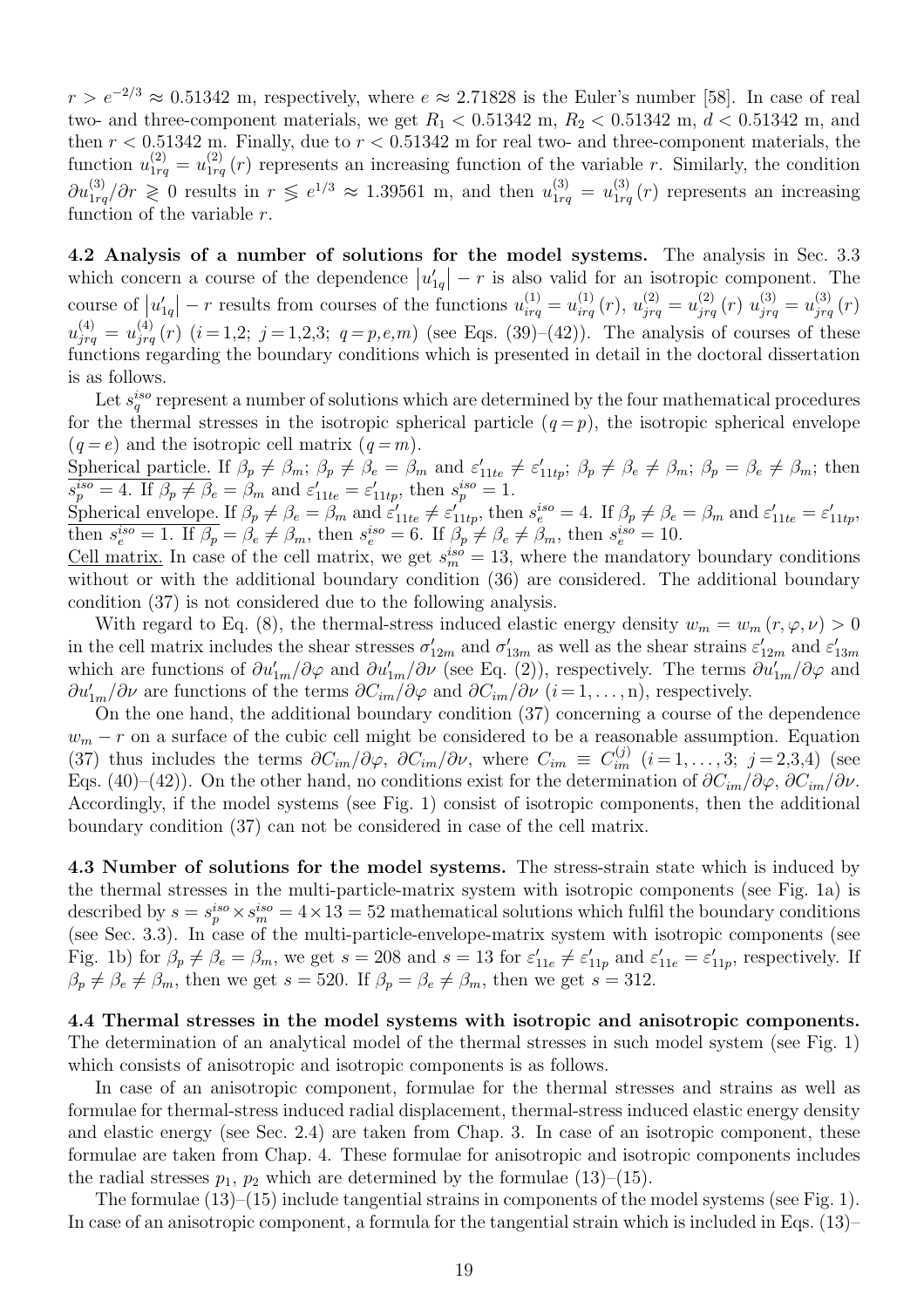(15) is taken from Chap. 4. Similarly, in case of an isotropic component, a formula for the tangential strain which is included in Eqs.  $(13)$ – $(15)$  is taken from Chap. 3.

Let s represent a number of solutions of the model system which consists of anisotropic and isotropic components. As an example, in case of the multi-particle-matrix system with anisotropic spherical particles and an isotropic matrix, we get  $s = s_p^{aniso} + s_m^{iso}$ . The numbers  $s_p^{aniso}$  and  $s_m^{iso}$  of solutions for the isotropic particle and cell matrix are taken form Chaps. 3 and 4, respectively. In case of the multi-particle-envelope-matrix system, a formula for s can be analogically determined.

Finally, if  $s > 1$ , then a principle of minimum total potential energy of an elastic solid body [29] is required to be considered (see Sec. 2.4).

## 5 Related phenomena

5.1 Analytical model of crack formation. The analytical modelling of crack formation<sup>2</sup> is based on the comparison of thermal-stress induced elastic energy in the cubic cell with energy for the creation of the surface of a crack. This comparison results from the analysis which is applied to a solid continuum of a general shape (see Fig.  $4a)^3$ .  $X_k$ 



Figure 4: The solid continuum with a general shape with the volume V in the Cartesian system  $(Ox_ix_ix_k)$   $(i, j, k = 1,2,3; i \neq j \neq k)$ ; (a) without and (b) with a crack. The crack is formed in the plane  $x_i x_j$ . The shaded area represents cuts of the solid continuum in the planes  $x_i x_j$ ,  $x_i x_k$ ,  $x_{ij} x_k$ , where  $x_{ij} \subset x_ix_j$ ,  $\varphi = \angle (x_i, x_{ij}) \in \langle 0, 2\pi \rangle$ . The curves 1, 2, 3, 4 on a surface of the solid continuum are outlines of the cuts in the planes  $x_i x_k$ ,  $x_i x_j$ ,  $x_j x_k$ ,  $x_{ij} x_k$ , respectively. P and P'' are points on the axis  $x_{ij}$  and the curve 4, respectively, where  $|OP| = x_{ij}$ ,  $\overline{PP''} \parallel x_k$ . The curves 5 and 6 represent the crack shape in the planes  $x_ix_k$  and  $x_{ij}x_k$ , respectively. The planes  $x_ix_k$ ,  $x_{ij}x_k$  are perpendicular to the crack formation plane  $x_i x_j$ . The curve 7 determines a position of the crack tip in the crack formation plane  $x_i x_j$ . The function  $f^{(ij)} = f^{(ij)}(x_{ij}, \varphi, x_k)$  related to the curve 6 describes the crack shape in the plane  $x_{ij}x_k$ . The point  $P_0 \in x_ix_j$  with the coordinate  $x_{ij} = x_0(\varphi)$  represents the crack tip related to the plane  $x_{ij}x_k$ . In case of the multi-particle-matrix system (see Fig. 1a), one eighth of the cubic cell with the central spherical particle with the radius  $R_1$  is considered, where d is the cubic cell dimension. The coefficient  $c_{\varphi} = c_{\varphi}(\varphi)$  is given by Eq. (1).

<sup>&</sup>lt;sup>2</sup>The term 'crack formation' which is used in the doctoral dissertation includes the crack initiation (in the plane  $x_ix_j$  for  $R_1 = R_{1cq}^{(ij)}$   $(q = p,m)$  and the crack propagation (in the plane  $x_ix_j$  for  $R_1 > R_{1cq}^{(ij)}$ ). The crack initiation is followed by the crack propagation.

<sup>&</sup>lt;sup>3</sup>Due to a range of the doctoral dissertation, this analytical model of the crack formation induced by the thermal stresses is determined for the multi-particle-matrix system with anisotropic and/or isotropic components (see Fig 1a). Results for the multi-particle-envelope-matrix system (see Fig 1b) which are presented in [D18] can be determined analogically.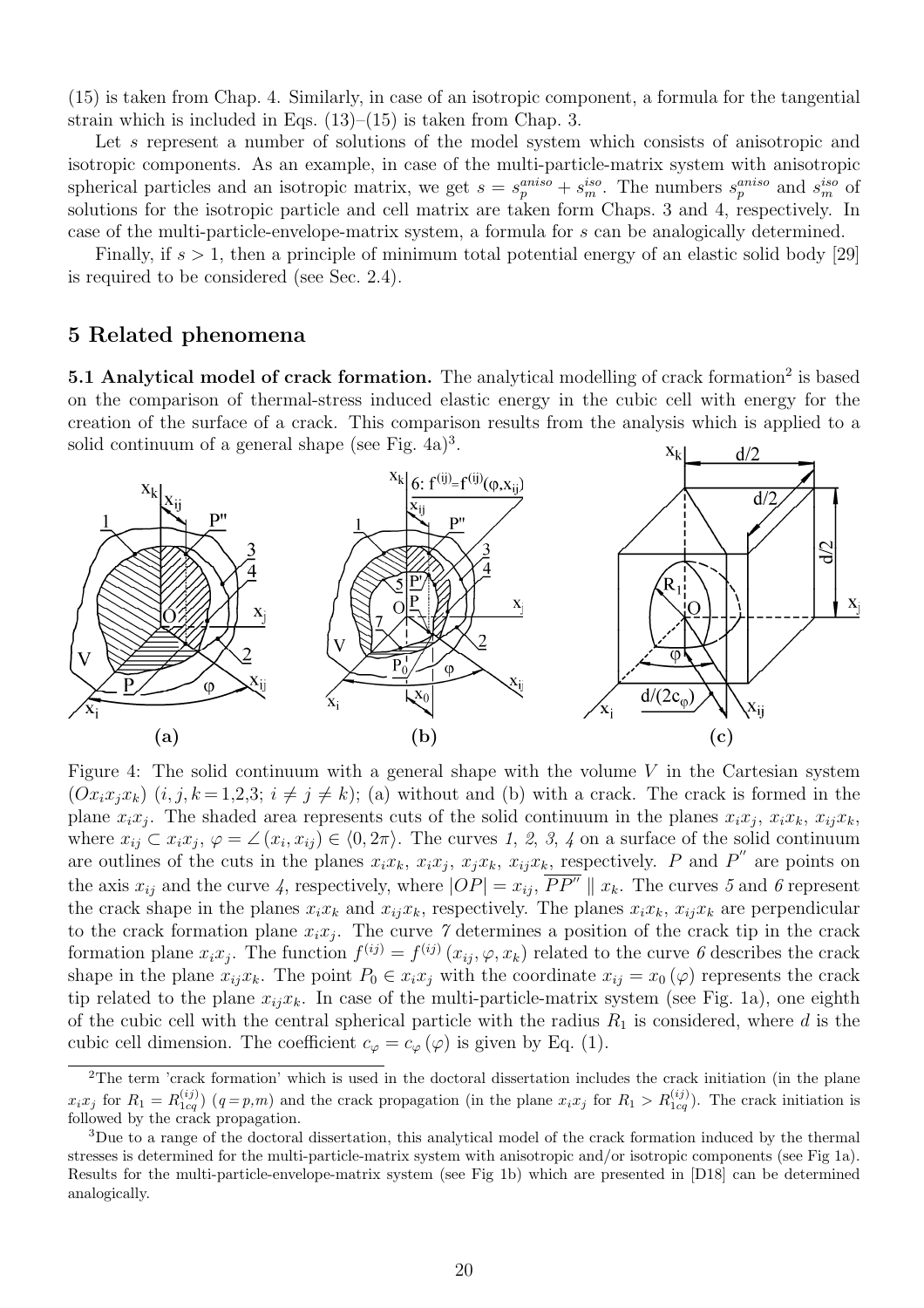This comparison results in the formula

$$
\frac{\partial f^{(ij)}}{\partial x_{ij}} = \pm \frac{1}{s_{kk} \left[ K_{IC}^{(ij)} \right]^2} \sqrt{\left[ W_c^{(ij)} \right]^2 - \left\{ s_{kk} \left[ K_{IC}^{(ij)} \right]^2 \right\}^2},\tag{43}
$$

for the function  $f^{(ij)} = f^{(ij)}(x_{ij}, \varphi, x_k)$  (see the curve 6, Fig. 1b) which describes the crack shape in the plane  $x_{ij}x_k$   $(i, j, k = 1, 2, 3; i \neq j \neq k$ , where  $x_{ij} \subset x_ix_j$ ,  $\varphi = \angle (x_i, x_{ij}) \in \langle 0, 2\pi \rangle$ . The plane  $x_{ij}x_k$  is perpendicular to the crack formation plane  $x_ix_j$ .  $K_{IC}^{(ij)}$  is fracture toughness in the crack formation plane  $x_ix_j$ . Additionally, the formula (43) is considered for  $W_c^{(ij)} - s_{kk} \left[K_{IC}^{(ij)}\right]^2 \geq 0$ . Finally,  $W_c^{(ij)} = W_c^{(ij)}\left(x_{ij}, \varphi\right) = \int$  $PP''$  $w^{(ij)} dx_k$  represent a curve integral of the thermal-stress induced elastic energy density  $w = w^{(ij)} = w^{(ij)} (x_{ij}, \varphi, x_k)$  along the curve  $PP''$ , where  $w = w^{(ij)} = w^{(ij)} (x_{ij}, \varphi, x_k)$ is determined by the cylindrical coordinates  $(x_{ij}, \varphi, x_k)$ .

Let the multi-particle-matrix system be considered. In case of thermal stresses,  $W_c^{(ij)} = W_{cp}^{(ij)} =$  $W_{cp}^{(ij)}(x_{ij},\varphi,R_1,v)$  and  $W_{c}^{(ij)}=W_{cm}^{(ij)}=W_{cm}^{(ij)}(x_{ij},R_1,v\varphi)$  represent increasing and decreasing functions of the variable  $x_{ij} \in (0, R_1)$  and  $x_{ij} \in (R_1, d/(2c_\varphi))$ , respectively, where the interval  $\varphi \in (0, \pi/2)$ is sufficient to be considered due to the symmetry of the multi-particle-matrix system (see Sec. 2.1. Accordingly,  $f_p^{(ij)} = f_p^{(ij)}(x_{ij}, \varphi, R_1, v)$  and  $f_m^{(ij)} = f_m^{(ij)}(x_{ij}, \varphi, R_1, v)$  are assumed to be also increasing and decreasing functions of  $x_{ij}$ , where the sign "+" and "-" in Eq. (43) is considered, respectively. Additionally, formula (43) is considered for  $W_{cq}^{(ij)} - s_{kkq} \left[ K_{ICq}^{(ij)} \right]^2 \geq 0$ .



Figure 5: A schematic illustration of a shape of cracks in the plane  $x_{ij}x_k$  (see Fig. 4c). The crack with a tip in the point  $P_0$  is formed in the plane  $x_i x_j$  in (a) the spherical particle and (b) the cell matrix. The crack shape in the plane  $x_{ij}x_k$  is described by the increasing and decreasing functions  $f_p^{(ij)} =$  $f_p^{(ij)}(x_{ij},\varphi,R_1,v)$  and  $f_m^{(ij)} = f_m^{(ij)}(x_{ij},\varphi,R_1,v)$  of the variable  $x_{ij} \in \langle x_{0p},R_1 \rangle$  and  $x_{ij} \in \langle R_1,x_{0m} \rangle$ for  $R_1 > R_{1cp}^{(ij)}$  and  $R_1 > R_{1cm}^{(ij)}$  (see Eqs. (44)–(46)), respectively. The coefficient  $c_\varphi = c_\varphi(\varphi)$  is given by Eq.  $(1)$ .

Consequently, the increasing and decreasing functions  $f_p^{(ij)} = f_p^{(ij)}(x_{ij}, \varphi, R_1, v)$  and  $f_m^{(ij)} =$  $f_m^{(ij)}(x_{ij}, \varphi, R_1, v)$  of the variable  $x_{ij} \in \langle x_{0p}, R_1 \rangle$  and  $x_{ij} \in \langle R_1, x_{0m} \rangle$  which describe the crack shape in the plane  $x_{ij}x_k$  in the spherical particle and the cell matrix, respectively, are derived as (see Fig. 5)

$$
f_p^{(ij)} = \frac{1}{s_{kkp} \left[ K_{ICp}^{(ij)} \right]^2} \left[ \int \sqrt{\left[ W_{cp}^{(ij)} \right]^2 - \left\{ s_{kkp} \left[ K_{ICp}^{(ij)} \right]^2 \right\}^2} \, dx_{ij} - C_p^{(ij)} \right], \ x_{ij} \in \langle x_{0p}, R_1 \rangle \,, \ R_1 > R_{1cp}^{(ij)} \tag{44}
$$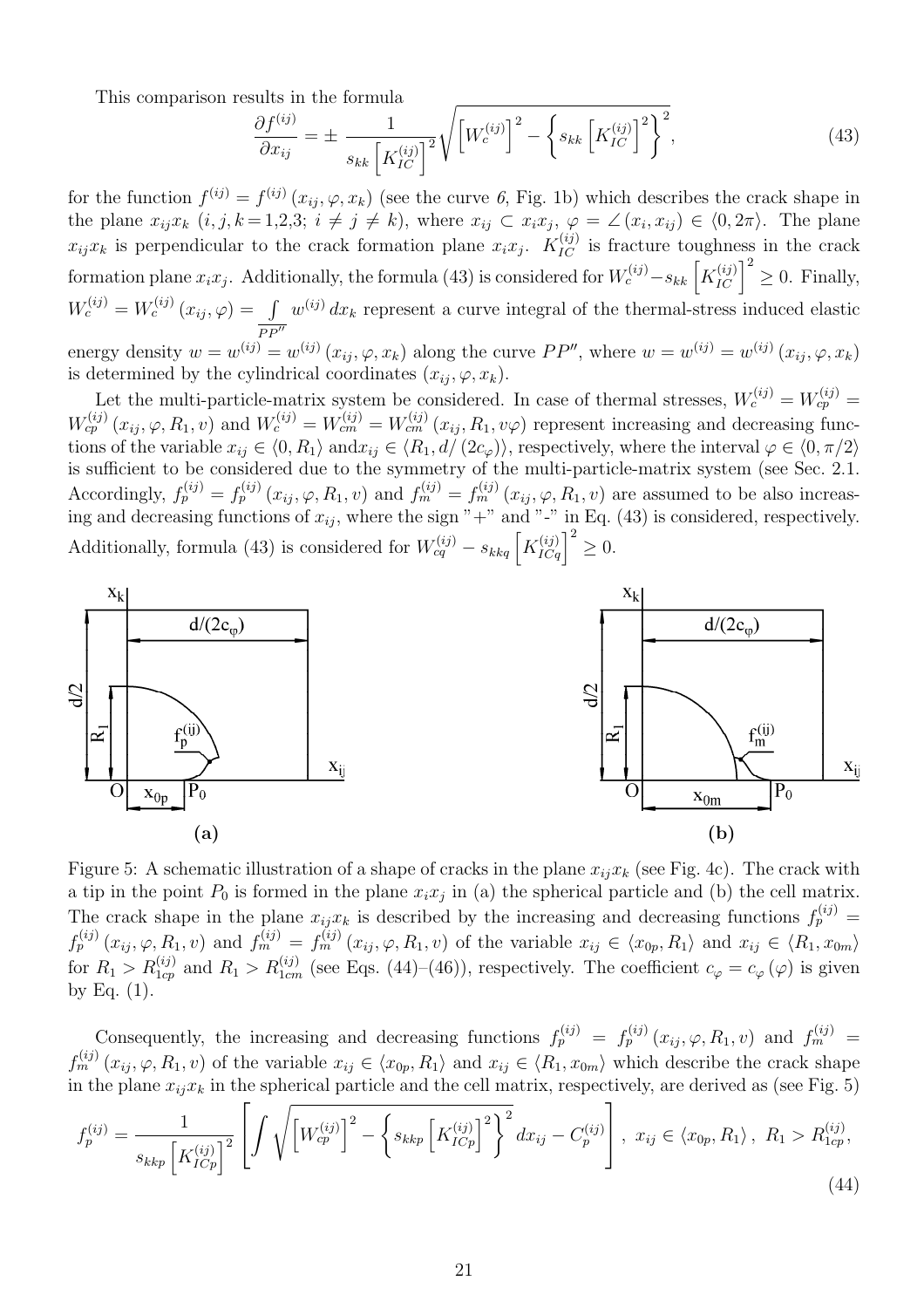$$
f_m^{(ij)} = \frac{1}{s_{kkm} \left[ K_{ICm}^{(ij)} \right]^2} \left[ C_m^{(ij)} - \int \sqrt{\left[ W_{cm}^{(ij)} \right]^2 - \left\{ s_{kkm} \left[ K_{ICm}^{(ij)} \right]^2 \right\}^2} \, dx_{ij} \right], \ x_{ij} \in \langle R_1, x_{0m} \rangle, \ R_1 > R_{1cm}^{(ij)}, \tag{45}
$$

where  $\varphi \in \langle 0, \pi/2 \rangle$ ,  $R_1$  and  $v \in (0, \pi/6)$  (see Sec. 1.3) represent parameters of these functions. The integration constant  $C_q^{(ij)}$   $(q = p,m)$  which is determined by the boundary condition  $\left[f_q^{(ij)}\right]$  $x_{ij} = x_{0q}$  $= 0$ has the form

$$
C_q^{(ij)} = \left[ \int \sqrt{\left[ W_{cq}^{(ij)} \right]^2 - \left\{ s_{kkq} \left[ K_{ICq}^{(ij)} \right]^2 \right\}^2} \, dx_{ij} \right]_{x_{ij} = x_{0q}}, \quad q = p, m. \tag{46}
$$

The condition

$$
\left[W_{cq}^{(ij)}\left(x_{ij}, \varphi, R_1, v\right)\right]_{x_{ij}=R_1} - s_{kkq} \left[K_{ICq}^{(ij)}\right]^2 = 0, \quad q = p, m,
$$
\n(47)

represents an equation with the variable  $R_1$  and the parameters  $\varphi$ , v. The root  $R_{1cq}^{(ij)} = R_{1cq}^{(ij)} (\varphi, v)$ of Eq. (47) represents a critical particle radius which is a reason of the crack initiation in the plane  $x_ix_j$  in the spherical particle  $(q = p)$  or cell matrix  $(q = m)$  of the multi-particle-matrix system. The determination of  $R_{1cp}^{(ij)}$  or  $R_{1cm}^{(ij)}$  is related to such position  $x_{ij} \in (0, R_1)$  or  $x_{ij} \in (R_1, d/(2c_\varphi))$  at which the dependence  $W_{cp}^{(ij)} - x_{ij}$  or  $W_{cm}^{(ij)} - x_{ij}$  is maximal, respectively. In case of the thermal stresses, we get  $x_{ij} = R_1$  for  $W_{cp}^{(ij)} - x_{ij}$  and  $W_{cm}^{(ij)} - x_{ij}$ .

The critical particle radius  $R_{1cq}^{(ij)}$  thus defines a *limit state* with respect to the crack initiation in the plane  $x_ix_j$  in the spherical particle  $(q=p)$  and cell matrix  $(q=m)$ . The crack initiation in the plane  $x_{ij}x_k$  is then followed by the crack propagation for  $R_1 > R_{1cq}^{(ij)}$ .

Let the condition  $R_1 > R_{1cq}^{(ij)}(\varphi, v)$  be valid. The condition

$$
W_{cq}^{(ij)}(x_{ij}, \varphi, R_1, v) - s_{kkq} \left[ K_{ICq}^{(ij)} \right]^2 = 0, \quad R_1 > R_{1cq}^{(ij)}, \quad q = p, m,
$$
\n(48)

represents an equation with the variable  $x_{ij}$  and the parameters  $\varphi$ ,  $R_1$ , v. The root  $x_{0q} = x_{0q}$  ( $\varphi$ ,  $R_1$ , v) which is a function of the variable  $\varphi$  defines a position of the crack tip point  $P_0$  on the axis  $x_{ii}$  (see Fig. 4b), where  $R_1$ , v represent parameters of this function. The point  $P_0 \in x_i x_j$  with the coordinate  $x_{ij} = x_{0q} (\varphi, R_1, v)$  represents the crack tip related to the plane  $x_{ij}x_k$ . The dependence  $x_{0q} - \varphi$  thus defines the crack shape in the plane  $x_i x_j$  in the spherical particle  $(q = p)$  or cell matrix  $(q = m)$ . With regard to Fig. 4b, the dependence  $x_{0q} - \varphi$  thus defines the curve 7.

As mentioned above, the critical particle radius  $R_{1cq}^{(ij)} = R_{1cq}^{(ij)} (\varphi, v)$  defines such limit state which is related to one value of the variable  $\varphi \in \langle 0, \pi/2 \rangle$ . Consequently, the minimal value  $R_{1cq\,min}^{(ij)}$  of the dependence  $R_{1cq}^{(ij)} - \varphi$  defines a limit state related to such plane  $x_{ij}x_k$  which corresponds to maximal value of the dependence  $W_{cq}^{(ij)}$ . The maximal value  $R_{1cq}^{(ij)}$  of the dependence  $R_{1cq}^{(ij)} - \varphi$  then defines a 'total' limit state of the crack initiation in the plane  $x_ix_j$  in the spherical particle  $(q=p)$  or cell matrix  $(q = m)$ .

The analysis which results in Eqs. (43)–(48) is valid disregarding the determination of the curve integral  $W_{cq}^{(ij)}$  ( $q = p,m$ ). On the one hand, the thermal stresses are modified (changed) during the crack propagation for  $R_1 > R_{1cq}^{(ij)}$ . Accordingly,  $W_{cq}^{(ij)}$  is also modified (changed) during the crack propagation. Such modification might be analytically and/or computationally determined, and then this modification can be applied to Eqs. (43)–(48). On the other hand, formulae for  $W_{cq}^{(ij)}$  (see Eqs. (50), (51)) do not consider the modification of  $W_{cq}^{(ij)}$  during the crack propagation. These formulae for  $W_{cq}^{(ij)}$  are thus determined for a stress-strain state which is induced by the thermal stresses before the crack initiation. Consequently, these formulae are then required to be considered only in case of a two-component material with ceramic components. In general, a ceramic component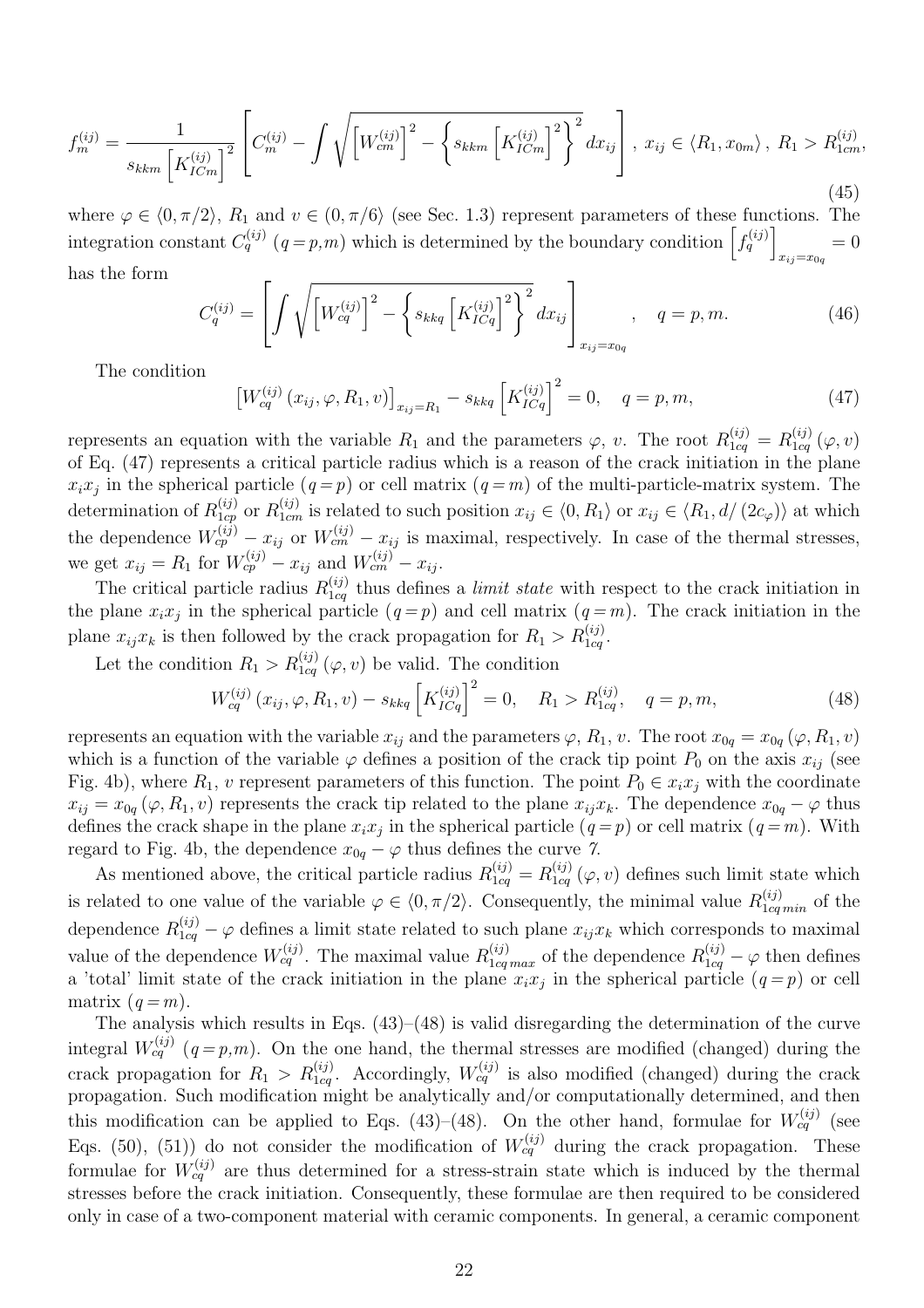exhibits a high-speed crack propagation [39]–[41] during which the modification (change) of  $W_{cq}^{(ij)}$ can be assumed to be neglected.

Finally, the determination of  $R_{1cq}^{(ij)}$  which considers the thermal stresses *before* the crack initiation is valid for any two-component material.

Due to a range of this brochure, the curve integral  $W_{cq}^{(ij)} = W_{cq}^{(ij)}(x_{ij}, \varphi, R_1, v)$   $(q = p,m)$  is determined for the multi-particle-matrix system (see Fig. 1a) on the condition  $\beta_p(\varphi,\nu) = \beta_m(\varphi,\nu)$ for  $\nu = \nu_{nm}(\varphi)$ . If the multi-particle-matrix system does not exhibit a phase transformation at the temperature  $T \in \langle T_f, T_r \rangle$ , then the condition  $\beta_p = \beta_m$  is transformed to  $\alpha_p(\varphi, \nu) = \alpha_m(\varphi, \nu)$ . Consequently, an analysis of the condition  $\alpha_p(\varphi, \nu) - \alpha_m(\varphi, \nu) = 0$  is as follows.

- 1. If the differences  $\alpha_{1p} \alpha_{1m}$ ,  $\alpha_{2p} \alpha_{2m}$ ,  $\alpha_{3p} \alpha_{3m}$  exhibits identical signs, i.e.  $\alpha_{1p} \geq \alpha_{1m}$ ,  $\alpha_{2p} \geq \alpha_{2m}, \ \alpha_{3p} \geq \alpha_{3m}$ , then the condition  $\alpha_p(\varphi, \nu) \neq \alpha_m(\varphi, \nu)$  is valid for  $\varphi, \nu \in \langle 0, \pi/2 \rangle$ . Otherwise, the following analysis is considered.
- 2. If  $\alpha_{1p} \geq \alpha_{1m}$ ,  $\alpha_{2p} \geq \alpha_{2m}$ ,  $\alpha_{3p} \leq \alpha_{3m}$ , then the condition  $\alpha_p(\varphi, \nu) = \alpha_m(\varphi, \nu)$  is valid for  $\varphi \in (0, \pi/2)$  and for  $\nu = \nu_{pm}$ , where the function  $\nu_{pm} = \nu_{pm}(\varphi)$ , along with the angle  $\varphi_{pm}$ , mentioned below, which is determined by the condition  $\alpha_p(\varphi,\nu)-\alpha_m(\varphi,\nu)=0$  for  $\alpha_{3p}=\alpha_{3m}$ , have the forms

$$
\nu_{pm} = \arcsin\left(\sqrt{\frac{\alpha_{3m} - \alpha_{3p}}{(\alpha_{1p} - \alpha_{1m})\cos^2\varphi + (\alpha_{2p} - \alpha_{2m})\sin^2\varphi + \alpha_{3m} - \alpha_{3p}}}\right),
$$

$$
\varphi_{pm} = \arcsin\left(\sqrt{\frac{\alpha_{1m} - \alpha_{1p}}{\alpha_{2p} - \alpha_{2m}}}\right).
$$
(49)

- 3. If  $\alpha_{1p} \geq \alpha_{1m}$ ,  $\alpha_{2p} \leq \alpha_{2m}$ ,  $\alpha_{3p} \leq \alpha_{3m}$ , then the condition  $\alpha_p(\varphi, \nu) = \alpha_m(\varphi, \nu)$  is valid for  $\varphi \in \langle 0, \varphi_{pm} \rangle$  and for  $\nu = \nu_{pm}$ .
- 4. If  $\alpha_{1p} \geq \alpha_{1m}$ ,  $\alpha_{2p} \leq \alpha_{2m}$ ,  $\alpha_{3p} \geq \alpha_{3m}$ , then the condition  $\alpha_p(\varphi, \nu) = \alpha_m(\varphi, \nu)$  is valid for  $\varphi \in \langle \varphi_{pm}, \pi/2 \rangle$  and for  $\nu = \nu_{pm}$ .
- 5. If  $\alpha_{3p} = \alpha_{3m}$ , then the following analysis is considered.
	- (a) If  $\alpha_{1p} \geq \alpha_{1m}$ ,  $\alpha_{2p} \geq \alpha_{2m}$ , then the condition  $\alpha_p(\varphi, \nu) = \alpha_m(\varphi, \nu)$  is valid for  $\nu = 0$ .
	- (b) If  $\alpha_{1p} \geq \alpha_{1m}$ ,  $\alpha_{2p} \leq \alpha_{2m}$ , then the condition  $\alpha_p(\varphi, \nu) = \alpha_m(\varphi, \nu)$  is valid for  $\varphi = \varphi_{pm}$ and for  $\nu \in \langle 0, \pi/2 \rangle$ .

Let the plane  $x_1x_2$  (see Fig. 2) in the component which is related to the subscript  $q_1$  be isotropic. In case of this uni-axial anisotropy, we get  $\alpha_{1q_1} = \alpha_{2q_1}$ .

If  $\varepsilon'_{11tp}(\varphi,\nu) \neq \varepsilon'_{11tm}(\varphi,\nu)$  at  $T \in \langle T_f, T_r \rangle$ , then the function  $\nu_{pm} = \nu_{pm}(\varphi)$  and the angle  $\varphi_{pm} \in$  $\langle 0, \pi/2 \rangle$  which both result from the condition  $\beta_p(\varphi, \nu) - \beta_m(\varphi, \nu) = 0$  are determined by numerical methods for a real two-component material (see Sec. 1.1). In case of  $\varepsilon'_{11tp}(\varphi,\nu) \neq \varepsilon'_{11tm}(\varphi,\nu)$  at  $T \in \langle T_f, T_r \rangle$ , the condition  $\beta_p(\varphi, \nu) - \beta_m(\varphi, \nu) = 0$  thus represents a transcendental equation regarding the variables  $\varphi, \nu \in \langle 0, \pi/2 \rangle$ .

If the spherical particles and matrix are isotropic and anisotropic, respectively, then we get  $\alpha_{1p} = \alpha_{2p} = \alpha_{3p} = \alpha_p$ . Similarly, if the spherical particles and matrix are anisotropic and isotropic, respectively, then we get  $\alpha_{1m} = \alpha_{2m} = \alpha_{3m} = \alpha_m$ .

The angle  $\nu_{pm}$  thus defines the intervals  $\nu \in (0, \nu_{pm})$  and  $\nu \in (\nu_{pm}, \pi/2)$  for which the conditions  $\alpha_p \leq \alpha_m$  and  $\alpha_p \geq \alpha_m$  are valid, respectively. The determination of  $W_{cp}^{(ij)}$  and  $W_{cm}^{(ij)}$  then considers the intervals  $\nu_{pm} \in \langle 0, \nu_R \rangle$ ,  $\nu_{pm} \in \langle \nu_R, \nu^* \rangle$ ,  $\nu_{pm} \in \langle \nu^*, \pi/2 \rangle$ . The angle  $\nu^* = \nu^* (\varphi)$  which is given by Eq. (1), and the angle  $\nu_R = \arctan(2R_1/d)$  are shown in Fig. 6, where this figure also shows the angle  $\nu_{pm}$  for the interval  $\nu_{pm} \in \langle \nu^*, \pi/2 \rangle$ .

On the conditions  $\nu_{pm} \in (0, \nu_R)$  and  $\nu_{pm} \in (\nu_R, \nu^*)$ , the determination of  $W_{cp}^{(ij)} = W_{cp}^{(ij)}(x_{ij}, \varphi, R_1, v)$ for  $x_{ij} \in \langle 0, R_1 \rangle$  and  $W_{cm}^{(ij)} = W_{cm}^{(ij)}(x_{ij}, \varphi, R_1, v)$  for  $x_{ij} \in \langle R_1, d/(2c_{\varphi}) \rangle$  is not presented due to a range of this brochure. This determination is presented in the doctoral dissertation.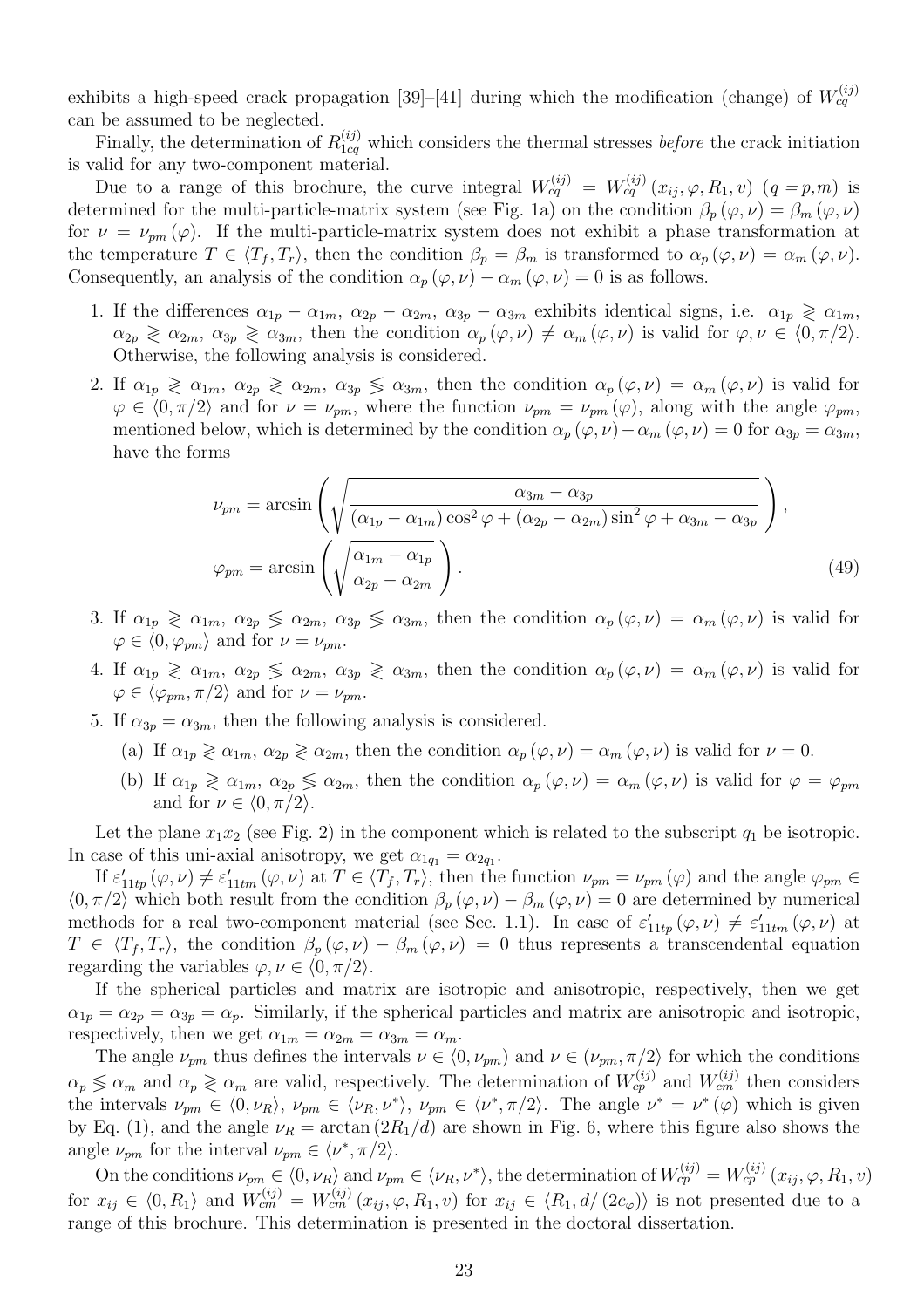The curve integral  $W_{cq}^{(ij)} = W_{cq}^{(ij)}(x_{ij}, \varphi, R_1, v)$  ( $q = p, m$ ) is then determined for the interval  $\nu_{pm} \in \langle \nu^*, \pi/2 \rangle$  by the two following methods.

Method 1. This method of determination of  $W_{cp}^{(ij)}$  and  $W_{cm}^{(ij)}$  is based on an assumption that the thermal-stress induced elastic energy accumulated in the cubic cell volume which is related to  $\nu_{pm} \in \langle \nu^*, \pi/2 \rangle$  is released by the crack formation in the plane  $x_i x_j$  in the spherical particle for  $\alpha_p > \alpha_m$  or in the cell matrix for  $\alpha_p < \alpha_m$ .



Figure 6: The angles  $\nu^* = \nu^*(\varphi)$  (see Eq. (1)),  $\nu_R = \arctan(2R_1/d)$  along with the angle  $\nu_{nm}$ which is shown for the interval  $\nu_{pm} \in \langle \nu^*, \pi/2 \rangle$ , where  $x_{ijp} = R_1 \sin \nu_{pm}$ . The coefficient  $c_{\varphi} =$  $c_{\varphi}(\varphi)$  is given by Eq. (1).



Figure 7: The abscissae  $\overline{P_1P_2}$ ,  $\overline{P_2P_3}$ ,  $\overline{P_3P_4}$ ,  $\overline{P_5P_6}$ ,  $P_6P_7$ ,  $P_7P_8$ ,  $P_9P_{10}$  along which the curve integrals  $W_{cp}^{(ij),1}$ ,  $W_{cp}^{(ij),2}$ ,  $W_{cm}^{(ij),1}$  are determined for  $\nu_{pm} \in \langle \nu^*, \pi/2 \rangle$  (see Eqs. (50), (51)). The abscissae  $\overline{P_1P_2P_3P_4}$ ,  $\overline{P_5P_6P_7P_8}$  and  $\overline{P_9P_{10}}$  are related to the plane  $x_{ij}x_k$  (see Fig. 4c). The coefficient  $c_{\varphi} = c_{\varphi}(\varphi)$  is given by Eq. (1).

With regard to Fig. 7, the curve integral  $W_{cp}^{(ij),1} = W_{cp}^{(ij),1}(x_{ij}, \varphi, R_1, v)$  for  $x_{ij} \in \langle 0, x_{ijp} \rangle$  and  $x_{ij} \in \langle x_{ijp}, R_1 \rangle$ , and the curve integral  $W_{cm}^{(ij),1} = W_{cm}^{(ij),1}(x_{ij}, \varphi, R_1, v)$  for  $x_{ij} \in \langle R_1, d/(2c_{\varphi}) \rangle$  are derived as  $4$ 

$$
W_{cp}^{(ij),1} = \int_{\overline{P_1 P_2}} w_p^{(ij)} dx_k = \int_0^{x_{k0}} w_p^{(ij)} dx_k, \quad x_{ij} \in \langle 0, x_{ijp} \rangle, \quad x_{ijp} = R_1 \sin \nu_{pm}, \quad x_{k0} = x_{ij} \cot \nu_{pm},
$$
  

$$
W_{cp}^{(ij),1} = \int_{\overline{P_5 P_6}} w_p^{(ij)} dx_k + \int_{\overline{P_6 P_7}} w_m^{(ij)} dx_k = \int_0^{\sqrt{R_1^2 - x_{ij}^2}} w_p^{(ij)} dx_k + \int_{\sqrt{R_1^2 - x_{ij}^2}}^{x_{k0}} w_m^{(ij)} dx_k, \quad x_{ij} \in \langle x_{ijp}, R_1 \rangle,
$$
  

$$
W_{cm}^{(ij),1} = \int_{\overline{P_9 P_{10}}} w_m^{(ij)} dx_k = \int_0^{x_{k0}} w_m^{(ij)} dx_k, \quad x_{ij} \in \left\langle R_1, \frac{d}{2c_{\varphi}} \right\rangle.
$$
  
(50)

Method 2. This method is based on an assumption that the crack can be formed in the spherical particle or cell matrix in the plane  $x_i x_j$  in spite of the condition  $\beta_p < \beta_m$  or  $\beta_p > \beta_m$ , respectively. The following analysis can then explain such paradoxical behaviour of the cracking which is observed in a real two-component material [39]–[41]. This analysis results from an assumption that the release of energy of a system considers 'minimal resistance' of the system, i.e. the energy of a system is released through 'minimal resistance' of the system. Due to a range of this brochure, this analysis

<sup>&</sup>lt;sup>4</sup>The superscripts 1 and 2 in  $W_{cp}^{(ij),1}$ ,  $W_{cm}^{(ij),1}$  and  $W_{cp}^{(ij),2}$  are related to the method 1 and method 2, respectively.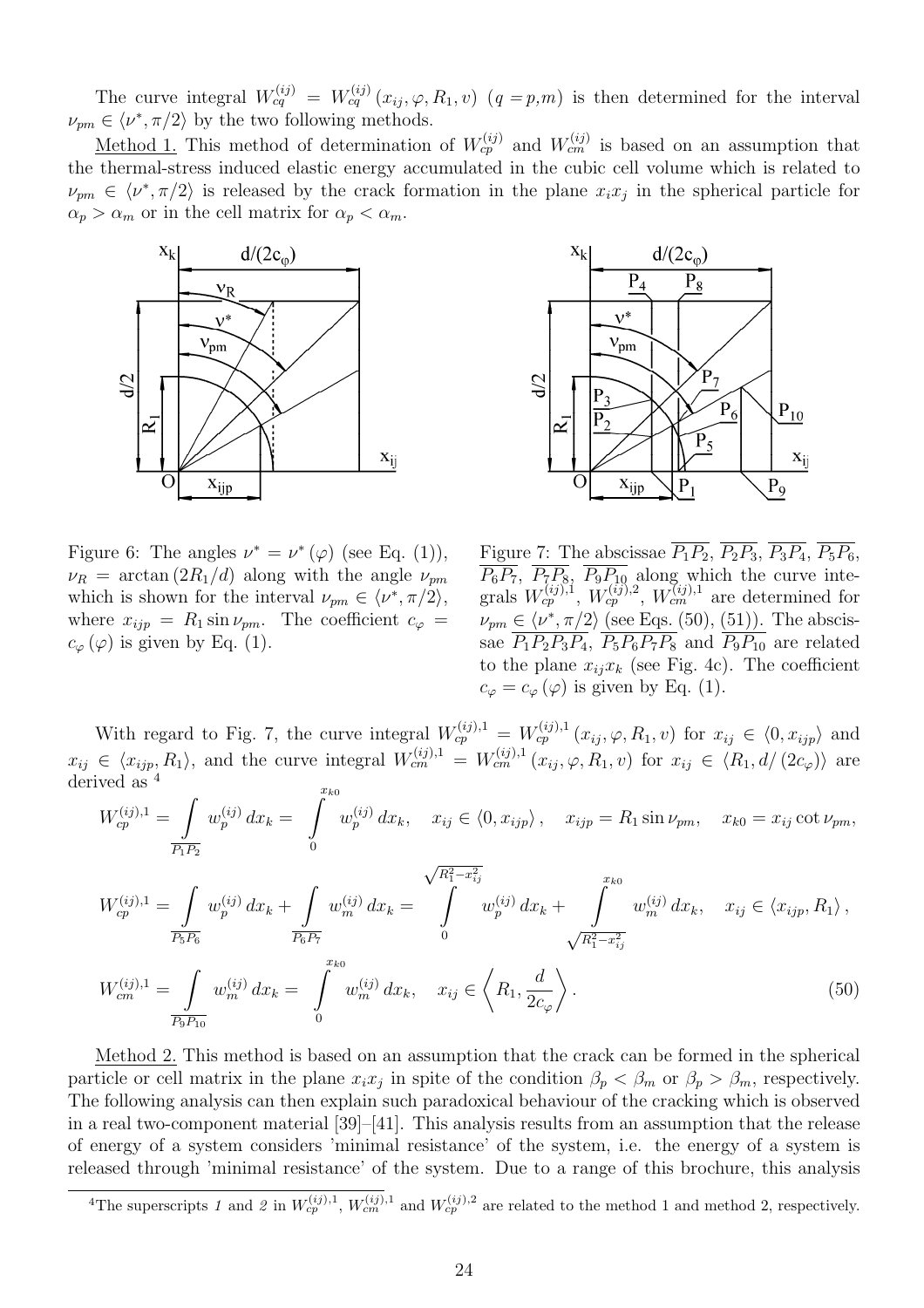is determined for the spherical particle only. The analysis for the cell matrix is presented in the doctoral dissertation.

Let the condition  $\alpha_p < \alpha_m$  be valid for  $\nu \in (\nu_{pm}, \pi/2)$ . Let  $R_{1cp}^{(jk),1} = R_{1cp}^{(jk),1}(\varphi, v)$  represent a critical particle radius for the crack initiation in the spherical particle in the plane  $x_j x_k$ . Let  $R_{1cp}^{(jk),1} =$  $R_{1cp}^{(jk),1}(\varphi, v)$  be determined by the curve integral  $W_{cp}^{(jk),1} = W_{cp}^{(jk),1}(x_{jk}, \varphi, R_1, v)$  for  $\varphi = \angle(x_j, x_{jk}),$  $x_{jk} \subset x_j x_k$  (see Eq. (47)). Let  $W_{cp}^{(jk),1}$  be determined by the method 1.

Let  $R_{1cp}^{(ki),1} = R_{1cp}^{(ki),1} (\varphi, v)$  represent a critical particle radius for the crack initiation in the spherical particle in the plane  $x_k x_i$ . Let  $R_{1cp}^{(ki),1} = R_{1cp}^{(ki),1} (\varphi, v)$  be determined by the curve integral  $W_{cp}^{(ki),1} =$  $W_{cp}^{(ki),1}(x_{ki}, \varphi, R_1, v)$  for  $\varphi = \angle (x_k, x_{ki}), x_{ki} \subset x_k x_i$  (see Eq. (47)). Let  $W_{cp}^{(ki),1}$  be also determined by the method 1.

Let  $R_{1cm}^{(ij),1} = R_{1cm}^{(ij),1}(\varphi, v)$  represent a critical particle radius for the crack initiation in the cell matrix in the plane  $x_k x_i$ . Let  $R_{1cm}^{(ij),1} = R_{1cm}^{(ij),1} (\varphi, v)$  be determined by the curve integral  $W_{cm}^{(ij),1} =$  $W_{cm}^{(ij),1}(x_{ij},\varphi,R_1,v)$  for  $\varphi = \angle(x_i,x_{ij}), x_{ij} \subset x_ix_j$  (see Eq. (47)). Let  $W_{cm}^{(ij),1}$  be also determined by the method 1.

Finally, let  $R_{1cp}^{(ij),2} = R_{1cp}^{(ij),2} (\varphi, v)$  represent a critical particle radius for the crack initiation in the spherical particle in the plane  $x_k x_i$ . Let  $R_{1cp}^{(ij),2} = R_{1cp}^{(ij),2} (\varphi, v)$  be determined by the curve integral  $W_{cp}^{(ij),2} = W_{cp}^{(ij),2}(x_{ij},\varphi,R_1,v)$  for  $\varphi = \angle(x_i,x_{ij}), x_{ij} \subset x_ix_j$  (see Eq. (47)). With regard to Fig. 7, the curve integral  $W_{cp}^{(ij),2}$  which is determined by the method 2 for  $x_{ij} \in \langle 0, x_{ijp} \rangle$  and  $x_{ij} \in \langle x_{ijp}, R_1 \rangle$ have the form

$$
W_{cp}^{(ij),2} = \int_{\frac{P_2P_3}{P_2P_3}} w_p^{(ij)} dx_k + \int_{\frac{P_3P_4}{P_3P_4}} w_m^{(ij)} dx_k - \int_{\frac{P_1P_2}{P_1P_2}} w_p^{(ij)} dx_k
$$
  
\n
$$
= \int_{x_{k0}} w_p^{(ij)} dx_k + \int_{\frac{P_1^2 - x_{ij}^2}{P_1P_2}} w_m^{(ij)} dx_k - \int_0^{x_{k0}} w_p^{(ij)} dx_k \ge 0, \quad x_{ij} \in \langle 0, x_{ijp} \rangle, \quad x_{k0} = x_{ij} \cot \nu_{pm}
$$
  
\n
$$
W_{cp}^{(ij),2} = \int_{\frac{P_1P_8}{P_1P_8}} w_m^{(ij)} dx_k - \left[ \int_{\frac{P_3P_6}{P_3P_6}} w_p^{(ij)} dx_k + \int_{\frac{P_6P_7}{P_6P_7}} w_m^{(ij)} dx_k \right]
$$
  
\n
$$
= \int_{x_{k0}}^{d/2} w_m^{(ij)} dx_k - \left[ \int_{0}^{\sqrt{R_1^2 - x_{ij}^2}} w_p^{(ij)} dx_k + \int_{\frac{P_6P_7}{P_1P_1}x_{ij}^2} x_{ik0}^{(ij)} dx_k \right] \ge 0, \quad x_{ij} \in \langle x_{ijp}, R_1 \rangle.
$$
 (51)

Additionally,  $W_{cp}^{(ij),2} = W_{cp}^{(ij),2} (x_{ij}, \varphi, R_1, v)$  is defined for such interval  $x_{ij} \in \langle x_{ijp0}, R_1 \rangle \subset (0, R_1)$ for which the condition  $W_{cp}^{(ij),2} \geq 0$  is valid, where  $x_{ijp0}$  is determined by the condition  $W_{cp}^{(ij),2} = 0$ . In case of the thermal stresses,  $W_{cp}^{(ij),2}$  represents an increasing function of  $x_{ij} \in \langle x_{ijp0}, R_1 \rangle$ .

If the conditions

$$
R_{1cp}^{(ij),2} < R_{1cp}^{(jk),1}, \quad R_{1cp}^{(ij),2} < R_{1cp}^{(ki),1}, \quad R_{1cp}^{(ij),2} < R_{1cm}^{(ij),1} \tag{52}
$$

are simultaneously valid, then the crack is formed in the plane  $x_i x_j$  in the spherical particle

- in spite of the fact that the condition  $\alpha_p < \alpha_m$  for  $\nu \in (\nu_{pm}, \pi/2)$  is valid,
- and in spite of the fact that the crack would be expected to be formed in the cell matrix regarding  $\alpha_p < \alpha_m$  for  $\nu \in (\nu_{pm}, \pi/2)$ .

The critical particle radius  $R_{1cp}^{(ij),2}$  which is a minimal value of the set  $\left\{R_{1cp}^{(ij),2}, R_{1cp}^{(jk),1}, R_{1cp}^{(ki),1}, R_{1cm}^{(ij),1}\right\}$ thus represents the 'minimal resistance' through which energy of the cubic cell is released.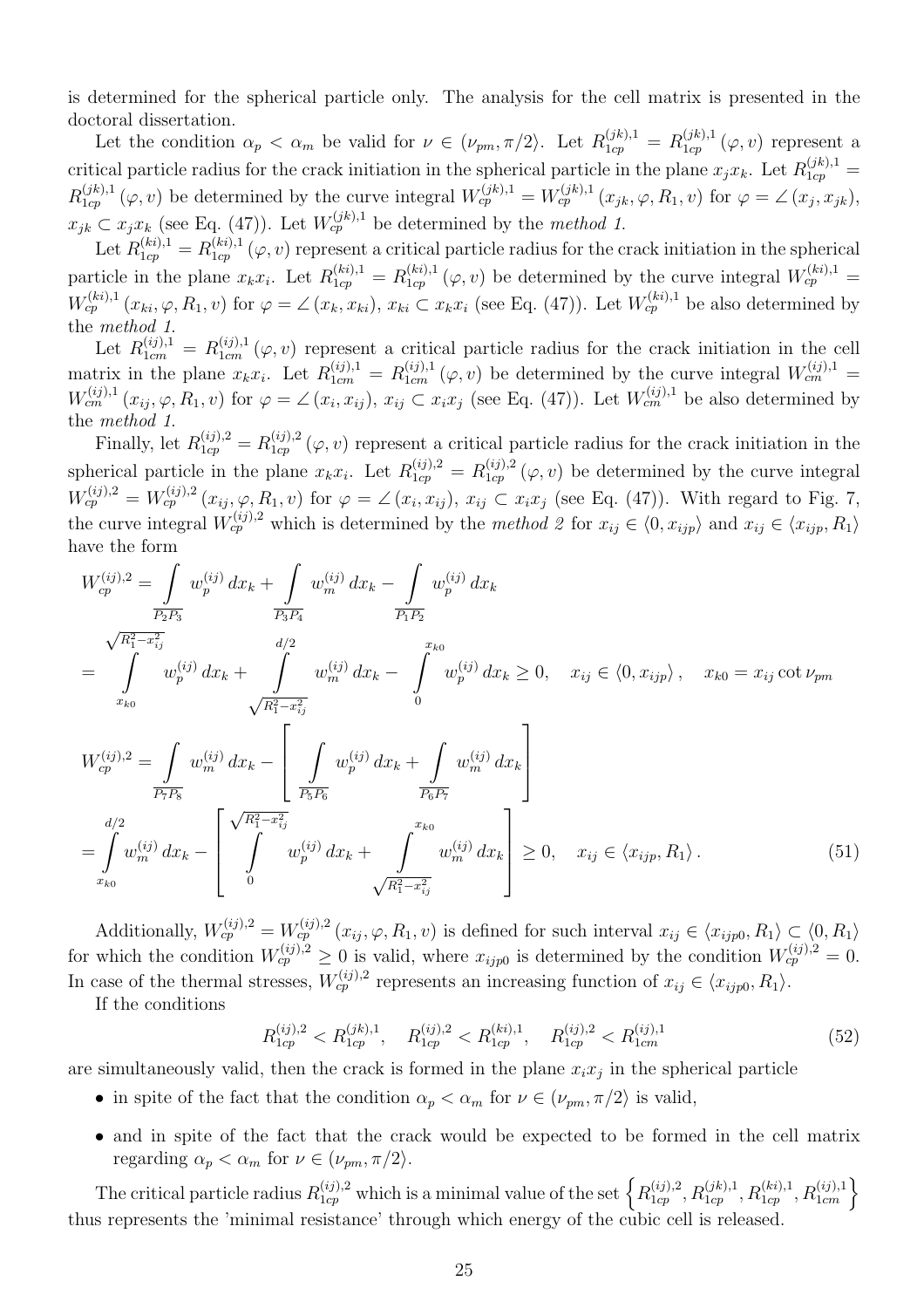5.2 Analytical model of energy barrier. The definition of the energy barriers  $W_{bi} = W_{bi} (x_i)$ ,  $W_{bj} = W_{bj} (x_j)$ ,  $W_{bk} = W_{bk} (x_k)$  which represent energy gradients along the axes  $x_i, x_k, x_k$ , respectively, is as follows. Let a solid continuum with a general shape shown in Fig. 8 be considered. Let  $W = \int w dV$  be energy accumulated in the volume V of this solid continuum, and then we get V  $x_{j2}$  $x_{k2}$ 

$$
W = \int_{x_{i1}}^{x_{i2}} \int_{x_{j1}}^{x_{j2}} \int_{x_{k1}}^{x_{k2}} w \, dx_i \, dx_j \, dx_k
$$
  
= 
$$
\int_{x_{i1}}^{x_{i2}} \int_{S_i} w \, dx_i \, dS_i = \int_{x_{j1}}^{x_{j2}} \int_{S_j} w \, dx_j \, dS_j = \int_{x_{k1}}^{x_{k2}} \int_{S_k} w \, dx_k \, dS_k,
$$
 (53)

where the energy density  $w = w(x_i, x_j, x_k)$  is represented e.g. by thermal-stress induced elastic energy density.  $x_{i1}, x_{i2}, x_{j1}, x_{j2}, x_{k1}, x_{k2}$  are integration boundaries related to the variables  $x_i$ ;  $x_j$ ;  $x_k$ , respectively. The surfaces  $S_i$ ,  $S_j$ ,  $S_k$  in positions given by  $x_i \in \langle x_{1i}, x_{2i} \rangle$ ,  $x_j \in \langle x_{1j}, x_{2j} \rangle$ ,  $x_k \in \langle x_{1k}, x_{2k} \rangle$  represent cross-sections of the solid continuum, where these surfaces are perpendicular to the axes  $x_i, x_j, x_k$ , respectively. As an example (see Fig. 8), the surface  $S_i$  with the normal  $x_i$  is related to the plane  $x''_j x''_k$  which is parallel to  $x_j x_k$ .





Figure 8: The solid continuum with a general shape with the volume  $V$ , and with the surface  $S_i$  in a position given by  $x_i \in \langle x_{i1}, x_{i2} \rangle$ , where the difference  $x_{i2} - x_{i1}$  represents length of the solid continuum along the axis  $x_i$ . The surface  $S_i$  with the normal  $x_i$  is a cross-section of the solid continuum. The cross-section is given by the plane  $x''_j x''_k$  which is parallel to the plane  $x_j x_k$ .

Figure 9: The energy barriers 1, 2, 3 with maximal values in the points  $A, B, C$ , respectively. The energy barrier 2 exhibits the maximum in the position  $x = b$ .

Consequently,  $W_{bi} = W_{bi}(x_i) = \partial W/\partial x_i$ ,  $W_{bj} = W_{bj}(x_j) = \partial W/\partial x_j$ ,  $W_{bk} = W_{bk}(x_k) = \partial W/\partial x_k$ which represent surface integrals related to  $S_i$ ,  $S_j$ ,  $S_k$ , respectively, have the forms

$$
W_{bi} = \int_{x_{j1}}^{x_{j2}} \int_{x_{k1}}^{x_{k2}} w \, dx_j \, dx_k, \quad W_{bj} = \int_{x_{i1}}^{x_{i2}} \int_{x_{k1}}^{x_{k2}} w \, dx_i \, dx_k, \quad W_{bk} = \int_{x_{i1}}^{x_{i2}} \int_{x_{j1}}^{x_{j2}} w \, dx_i \, dx_j. \tag{54}
$$

This definition of an energy barrier, i.e.  $W_{bi} = \partial W/\partial x_i$ ,  $W_{bj} = \partial W/\partial x_j$ ,  $W_{bk} = \partial W/\partial x_k$ , is also presented in [59].

In general, energy barriers influence motion of dislocations, magnetic domain walls, etc., where a magnetic domain wall represents a front between magnetic domains with and without ordered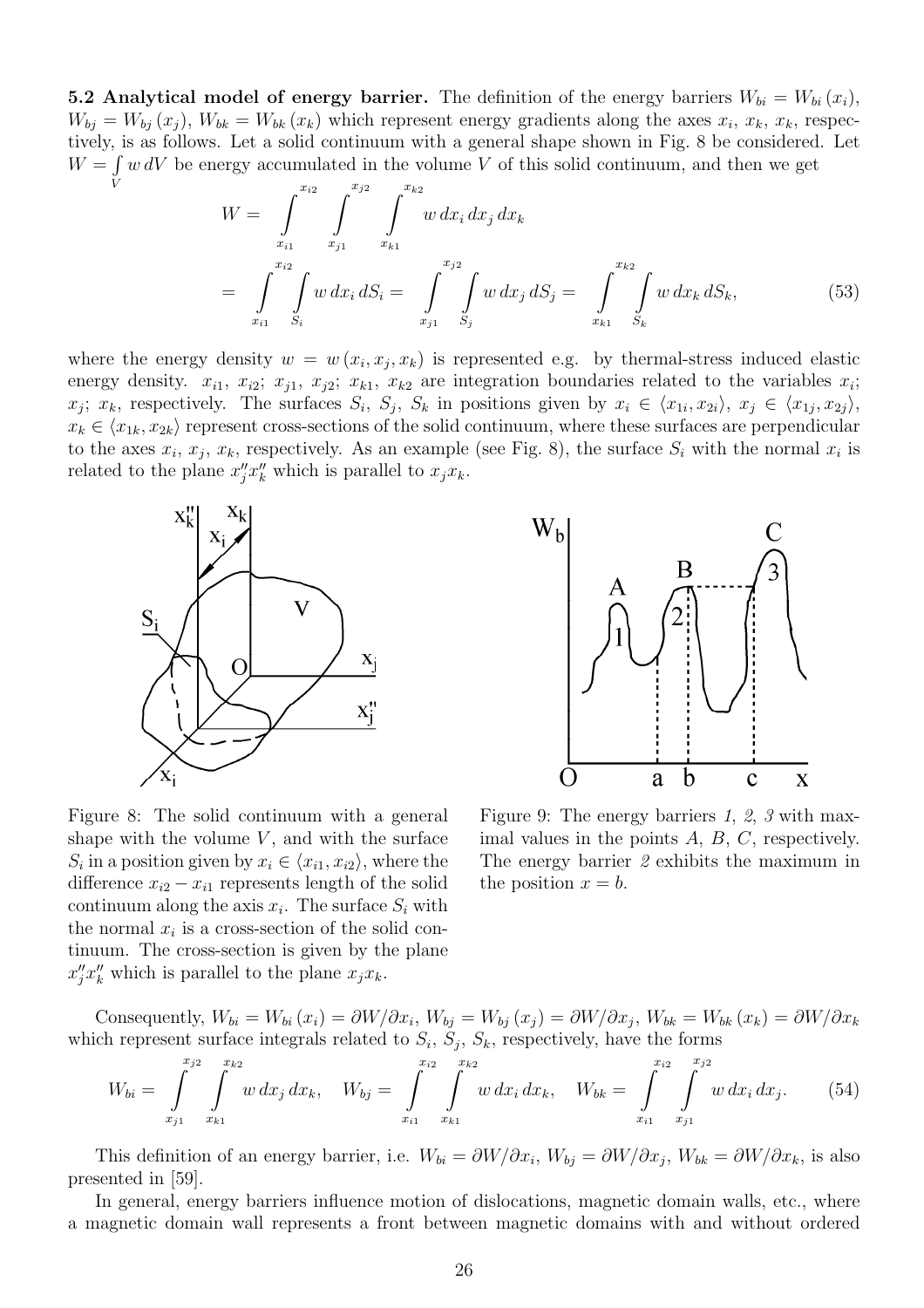magnetic moments [59]. As an example, a planar magnetic domain wall in a magnetic material is shifted along the axis x from the position  $x = a$  to the position  $x = b$  due to the change  $\Delta H_{ba} =$  $H_b - H_a$  of the magnetic field intensity H (see Fig 9). As presented in Fig 9, the point B with the position  $x = b$  represents a maximum of the energy barrier 2. Consequently, this magnetic domain wall moves along the axis x to the position  $x = c$  at the constant intensity  $H_b = H_c$ . The wall is then stopped by the energy barrier 3 which is higher than the energy barrier 2. The position change  $\Delta x_{cb} = c - b$  of the wall results in the change  $\Delta M_{cb}$  of the magnetic moment M of the magnetic material. Accordingly,  $\Delta M_{ba}$  related to  $\Delta x_{cb} = c - b$  results in a discrete change of the magnetization hysteresis loop at zero change of H, i.e. for  $\Delta H_{cb} = H_c - H_b = 0$ . This discrete change at the constant intensity  $H_b = H_c$  induces a voltage impulse in a pickup coil. The voltage impulse is known as the Barkhausen jump. Additionally, maximal values of the energy barriers 1, 2, 3 are reasons of the coercivity of magnetic materials including magnetic multi-component materials [59].

Due to a range of this brochure, formulae for the energy barrier in the model systems (see Fig. 1) are determined in the doctoral dissertation.

5.3 Analytical model of strengthening. The analytical model of the micro-strengthening  $\sigma_{si} =$  $\sigma_{si}(x_i)$ ,  $\sigma_{sj} = \sigma_{si}(x_j)$ ,  $\sigma_{sk} = \sigma_{si}(x_k)$  and the macro-strengthening  $\overline{\sigma}_{si}$ ,  $\overline{\sigma}_{sj}$ ,  $\overline{\sigma}_{sk}$  along the axes  $x_i$ ,  $x_j$ ,  $x_k$   $(i, j, k = 1, 2, 3; i \neq j \neq k)$  (see Fig. 8) is based on the following energy analysis.

Let a solid continuum with a general shape and with the volume  $V$  shown in Fig. 8 be considered. Let the surface  $S_i$  in a position given by  $x_i \in \langle x_{1i}, x_{2i} \rangle$  be a cross-section of this solid continuum, where  $S_i(x_i)$  is an area of  $S_i$ . The cross-section  $S_i$  with the normal  $x_i$  is related to the plane  $x''_j x''_k$ (see Fig. 8), where  $x''_j x''_k \parallel x_j x_k$ . The surface  $S_i$  is described by the coordinates  $x_j \in \langle x_{j1}, x_{j2} \rangle$  and  $x_k \in \langle x_{k1}, x_{k2} \rangle$ .

Let the micro-strengthening  $\sigma_{si} = \sigma_{si}(x_i)$  along the axis  $x_i$  which is required to be determined within this analysis represent a normal stress acting on the surface  $S_i$ . Additionally, let  $\sigma_{si} = \sigma_{si}(x_i)$ be constant regarding each point of the surface  $S_i$ , i.e.  $\sigma_{si} = \sigma_{si}(x_i) \neq f(x_j, x_k)$  is not a function of  $x_i \in \langle x_{i1}, x_{i2} \rangle$  and  $x_k \in \langle x_{k1}, x_{k2} \rangle$ .

Consequently, let the stress  $\sigma_{si} = \sigma_{si}(x_i)$  induce the elastic strain  $\varepsilon_{si} = \varepsilon_{si}(x_i) = s_{ii}\sigma_{si}(x_i)$  along the axis  $x_i$ . Accordingly, the elastic energy density  $W_{\sigma_{si}} = W_{\sigma_{si}}(x_i)$  accumulated on the surface area  $S_i = S_i(x_i)$  has the form

$$
W_{\sigma_{si}} = W_{\sigma_{si}}(x_i) = \frac{\sigma_{si} \,\varepsilon_{sii} \, S_i}{2} = \frac{s_{ii} \, S_i \, \sigma_{si}^2}{2}, \quad s_{ii} = \frac{1}{E_i},\tag{55}
$$

where  $E_i$  is the Young's modulus along the axis  $x_i$ .

Let  $\sigma_i = \sigma_i(x_i, x_j, x_k) = \sum$ 3  $n_1 = 1$  $a_{n_1i} \, \sigma'_{n_1n_1} + \sum$ 3  $n_1, n_2=1; n_1 \neq n_2$  $a_{n_1i} \sigma'_{n_1n_2}$  be a thermal stress which acts

along the axis  $x_i$  in the solid continuum, where the term  $a_{n_1i} \sigma'_{n_1n_2}$  represents a projection ('coordinate') of the stress  $\sigma'_{n_1 n_2}$  to a direction represented by the axis  $x_i$ , and the coefficient  $a_{n_1 i}$  $(i, j, k, n_1, n_2 = 1, 2, 3)$  is given by Eq. (6). Let  $w_i = w_i(x_i, x_j, x_k) = \varepsilon_{ii} \sigma_i/2 = s_{ii} \sigma_i^2/2$  be elastic energy density which is induced by  $\sigma_i = \sigma_i(x_i, x_j, x_k)$ .

Accordingly, the thermal-stress induced elastic energy density  $W_i = W_i(x_i)$  accumulated on the surface area  $S_i = S_i(x_i)$  is derived as

$$
W_i = W_i(x_i) = \int\limits_{S_i} w_i \, dS_i. \tag{56}
$$

With regard to a sign of the stress  $\sigma_{si} = \sigma_{si}(x_i)$ , the determination of the integral in Eq. (56) is required to consider the following conditions:

- 1. If  $\sigma_i(x_i, x_j, x_k)$  < 0 at a point with the coordinates  $(x_i, x_j, x_k)$  on the surface  $S_i$ , then  $w_i =$  $w_i(x_i, x_j, x_k)$  at this point is considered to be  $-w_i$ .
- 2. If  $\sigma_i(x_i, x_j, x_k) > 0$  at a point with the coordinates  $(x_i, x_j, x_k)$  on the surface  $S_i$ , then  $w_i =$  $w_i(x_i, x_j, x_k)$  at this point is considered to be  $+w_i$ .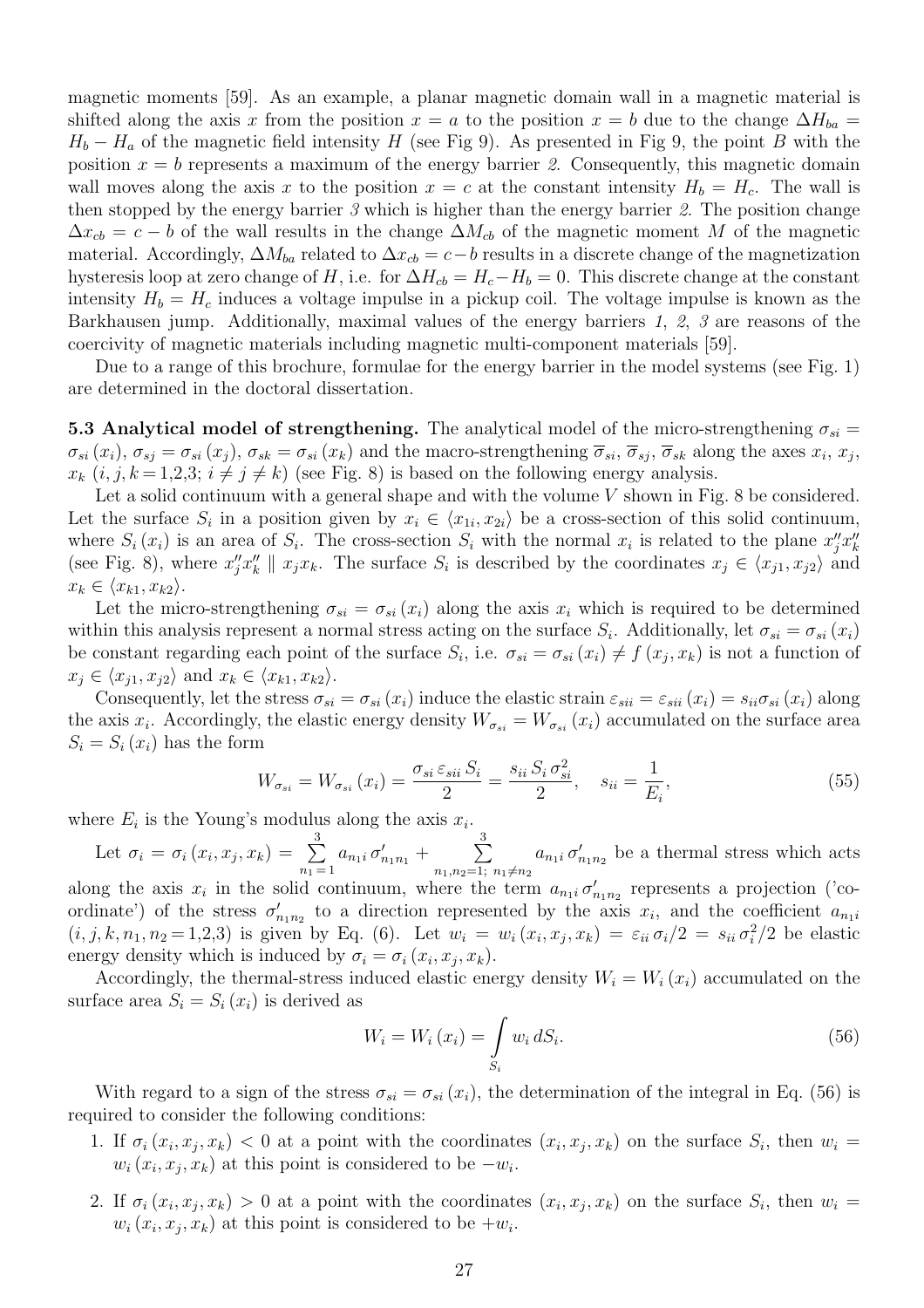The micro-strengthening  $\sigma_{si} = \sigma_{si}(x_i)$  along the axis  $x_i$  which is determined by the condition

$$
W_{\sigma_{si}} = W_i. \tag{57}
$$

The macro-strengthening  $\overline{\sigma}_{si}$  along the axis  $x_i$  which represents a mean value of  $\sigma_{si} = \sigma_{si}(x_i)$ regarding the interval  $x_i \in \langle x_{1i}, x_{2i} \rangle$ , are then derived as

$$
\sigma_{si} = \sigma_{si}(x_i) = \pm \sqrt{\frac{2|W_i|}{s_{ii} S_i}},
$$
\n
$$
\overline{\sigma}_{si} = \frac{1}{x_{2i} - x_{1i}} \int_{x_{1i}}^{x_{2i}} \sigma_{si} dx_i = \frac{1}{x_{2i} - x_{1i}} \sqrt{\frac{2}{s_{ii}}} \int_{x_{1i}}^{x_{2i}} \pm \sqrt{\frac{|W_i|}{S_i}} dx_i, \quad s_{ii} = \frac{1}{E_i},
$$
\n(58)

where the signs '+' and '-' in Eq. (57) are considered for  $W_i > 0$  and  $W_i < 0$ , respectively. Additionally, the following conditions are considered:

- 3. If  $W_i(x_i) > 0$  in a position given by the coordinate  $x_i$ , then the sign '+' in Eq. (58) is considered.
- 4. If  $W_i(x_i) < 0$  in a position given by the coordinate  $x_i$ , then the sign '-' in Eq. (58) is considered.

Finally, the following analysis concerning a sign of  $\overline{\sigma}_{si}$  is considered:

- 5. If  $\overline{\sigma}_{si}$  < 0, then the macro-strengthening  $\overline{\sigma}_{si}$  represents a 'resistance' against compressive mechanical loading.
- 6. If  $\overline{\sigma}_{si} > 0$ , then the macro-strengthening  $\overline{\sigma}_{si}$  represents a 'resistance' against tensile mechanical loading.

With regard to the micro-/macro-strengthening along the axes  $x_j$  and  $x_k$ , the transformations  $i \to j$ ,  $j \to i$ ,  $k \to k$  and  $i \to k$ ,  $j \to j$ ,  $i \to k$  of the subscripts i, j, k are considered in Eqs. (55)–(57), respectively.

Due to a range of this brochure, formulae for the micro-/macro-strengthening in the model systems (see Fig. 1) are determined in the doctoral dissertation.

5.4 Methods of lifetime prediction. The analytical-computational and analytical-experimentalcomputational methods of the lifetime prediction are applicable to the three-component material defined in Item 4, Sec. 1.1. This three-component material consists of grains with and without a continuous component (envelope) on a grain surface. The grains with the continuous component and the grains without the continuous component are identical or different regarding their crystal lattices, and thus exhibit identical or different thermal expansion coefficients, respectively.

With regard to analytical modelling of the thermal stresses, this three-component material is replaced by the multi-particle-envelope-matrix system (see Fig. 1b). The grains (with the radius  $R_1$ and with the volume fraction v) with the envelope with the thickness t correspond to the spherical particles with the radius  $R_1$  of this model system. The grains without the envelope correspond to the matrix of this model system. The parameters  $R_1$ , t, v of the multi-particle-envelope-matrix system represent microstructural parameters of the three-component material.

Each of the lifetime prediction methods considers a dependence of  $\overline{p_i} = \overline{p_i} (R_1, t, v)$   $(i = 1, 2)$  on these microstructural parameters, where  $\overline{p_i} = \overline{p_i} (R_1, t, v) = (2/\pi)^2 \times \int_0^{\pi/2}$ R 0  $\pi/2$ R 0  $p_i d\varphi d\nu$  represents a mean value [58] of the function  $p_i = p_i(\varphi, \nu, R_1, t, v)$  of the variables  $\varphi \in (0, \pi/2), \nu \in (0, \pi/2)$ . The radial stresses  $p_1 = p_1(\varphi, \nu, R_1, t, v)$  and  $p_2 = p_2(\varphi, \nu, R_1, t, v)$  act at the particle-envelope and matrix-envelope boundaries, respectively. The integration is sufficient to be determined within one eighth of the cubic cell, i.e. for  $\varphi \in \langle 0, \pi/2 \rangle$  and  $\nu \in \langle 0, \pi/2 \rangle$ . As analysed in Sec. 2.1, this is a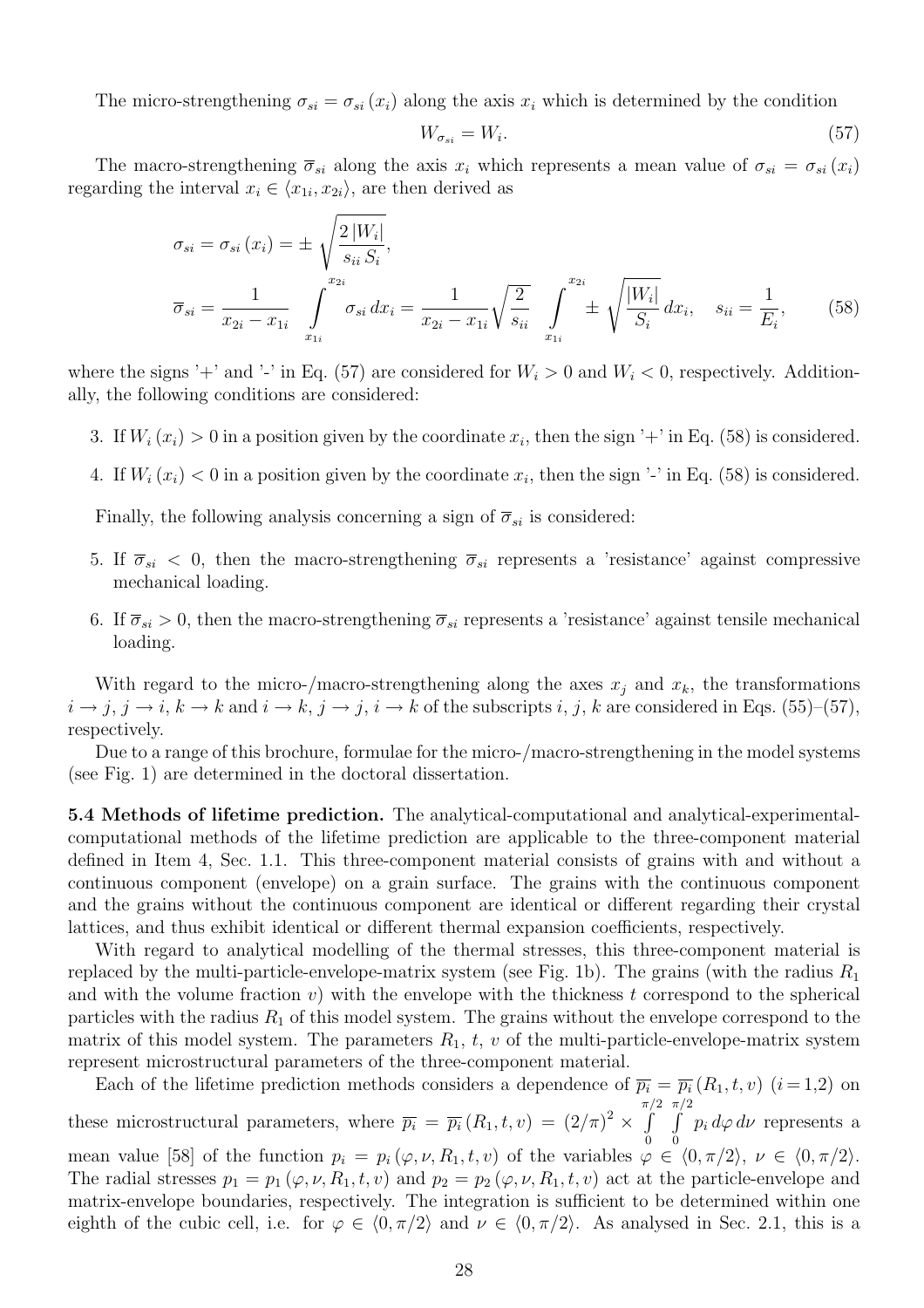consequence of symmetry of the multi-particle-envelope-matrix system due to the matrix infinity and the periodical distribution of the spherical particles and the spherical envelopes (see Fig. 1b).

On the one hand, the following analyses concern a stress-strain state which is induced by the thermal stresses. On the other hand, these analyses are also applicable to a stress-strain state with the radial stress  $\sigma'_{11q}$ , tangential stresses  $\sigma'_{22q}$ ,  $\sigma'_{33q}$  and shear stresses  $\sigma'_{12q}$ ,  $\sigma'_{13q}$  in the spherical particle  $(q = p)$  and cell matrix  $(q = m)$  which are required to fulfilled the following conditions, i.e. which have the forms  $\sigma'_{11p} = -p_1 f_{11p}, \sigma'_{11m} = -p_2 f_{11m}; \sigma'_{22p} = -p_1 f_{22p}, \sigma'_{33p} = -p_1 f_{33p}, \sigma'_{22m} = -p_2 f_{22m},$  $\sigma'_{33m} = -p_2 f_{33m}$ ;  $\sigma'_{12p} = -p_1 f_{12p}$ ,  $\sigma'_{13p} = -p_1 f_{13p}$ ,  $\sigma'_{12m} = -p_2 f_{12m}$ ,  $\sigma'_{13m} = -p_2 f_{13m}$ , where  $f_{ijp}$  and  $f_{ijm}$   $(i, j = 1, 2, 3)$  are functions of a position in the spherical particle and cell matrix, respectively.

Resistive and contributory effects of thermal stresses. In case of the multi-particle-matrix system, the compressive or tensile radial stress  $\overline{p_1}(R_1, v) > 0$  or  $\overline{p_1}(R_1, v) < 0$  which acts at the particlematrix boundary corresponds to the condition  $\beta_p < \beta_m$  or  $\beta_p > \beta_m$  (see Eqs. (9)–(12)), respectively.

In case of the multi-particle-envelope-matrix system, the radial stresses  $\overline{p_1}(R_1, t, v) \geq 0$  and  $\overline{p_2}(R_1,t,v) \geq 0$  can or need not correspond to the conditions  $\beta_e \geq \beta_p$  and  $\beta_m \geq \beta_e$  (see Eqs. (9)– (12)), respectively. This fact results from a dependence of  $\overline{p_i}$   $(i=1,2)$  on  $R_1$ , t, v.

Consequently, the radial stress  $\overline{p_i} = \overline{p_i}(R_1, t, v)$   $(i = 1, 2)$  can exhibit zero values at  $R_{1ci}$ ,  $t_{ci}$ . Accordingly,  $R_{1ci}$ ,  $t_{ci}$  represent such critical values of the microstructural parameters  $R_1$ , t at which  $\overline{p_i}$  is transformed from compressive to tensile or vice versa.

If  $\overline{p_1}$  is compressive (i.e.  $\overline{p_1}(R_1, t, v) > 0$ ), then radial and tangential thermal stresses in the spherical particle (i.e. in the grain with the envelope on the grain surface) are also compressive. The compressive radial and tangential thermal stresses in the spherical particle thus represent 'resistance' against the compressive radial stress  $\sigma_{r1} < 0$ . The radial stress  $\sigma_{r1}$  acting at the particle-envelope boundary is explained below.

Similarly, if  $\overline{p_1}$  is tensile (i.e.  $\overline{p_1}(R_1, t, v) < 0$ ), then radial and tangential thermal stresses in the spherical particle (i.e. in the grain with the envelope on the grain surface) are also tensile. The tensile radial and tangential thermal stresses in the spherical particle thus represent 'resistance' against the tensile radial stress  $\sigma_{r1} > 0$ .

If  $\overline{p_2}$  is compressive (i.e.  $\overline{p_2}(R_1,t,v) > 0$ ), then radial and tangential thermal stresses in the cell matrix (i.e. in the grain without the envelope on the grain surface) are compressive and tensile, respectively. The compressive radial and tensile tangential thermal stresses in the cell matrix thus represent 'resistance' against the compressive radial stress  $\sigma_{r2}$  < 0. The radial stress  $\sigma_{r2}$  acting at the matrix-envelope boundary is explained below.

Similarly, if  $\overline{p_2}$  is tensile (i.e.  $\overline{p_2}(R_1, t, v) < 0$ ), then radial and tangential thermal stresses in the cell matrix (i.e. in the grain without the envelope on the grain surface) are tensile and compressive, respectively. The tensile radial and compressive tangential thermal stresses in the cell matrix thus represent 'resistance' against the tensile radial stress  $\sigma_{r2} > 0$ .

The critical microstructural parameters  $R_{1c1}$ ,  $t_{c1}$  for  $v \in (0, v_{max})$  (see Sec. 1.3) thus represent such critical values at which the radial and tangential thermal stresses in the spherical particle change from positive (or negative) to negative (or positive). Accordingly, this resistive effect of the thermal stresses in the spherical particle is transformed to a contributory effect or vice versa.

Similarly,  $R_{1c2}$ ,  $t_{c2}$  for  $v \in (0, v_{max})$  (see Sec. 1.3) thus represent such critical values at which the radial/tangential thermal stresses in the cell matrix change from positive/negative (or negative/positive) to negative/positive (or positive/negative). Accordingly, this resistive effect of the thermal stresses in the cell matrix is transformed to a contributory effect or vice versa.

Due to mechanical loading mentioned below, the following analysis, which is based on the analysis presented above, also considers an quasi-resistive effect.

Let the three-component material be loaded by mechanical loading. Let the mechanical loading be represented by the stresses  $\sigma_{1 \text{ mech}}$ ,  $\sigma_{2 \text{ mech}}$ ,  $\sigma_{3 \text{ mech}}$  which act along the axes  $x_1, x_2, x_3$  (see Fig. 2). Let  $\sigma_{1,mech}$ ,  $\sigma_{2,mech}$ ,  $\sigma_{3,mech}$  induce the radial stresses  $\sigma_{r1} = \sigma_{r1}(\varphi,\nu,R_1,t,v)$  and  $\sigma_{r2} = \sigma_{r2}(\varphi,\nu,R_1,t,v)$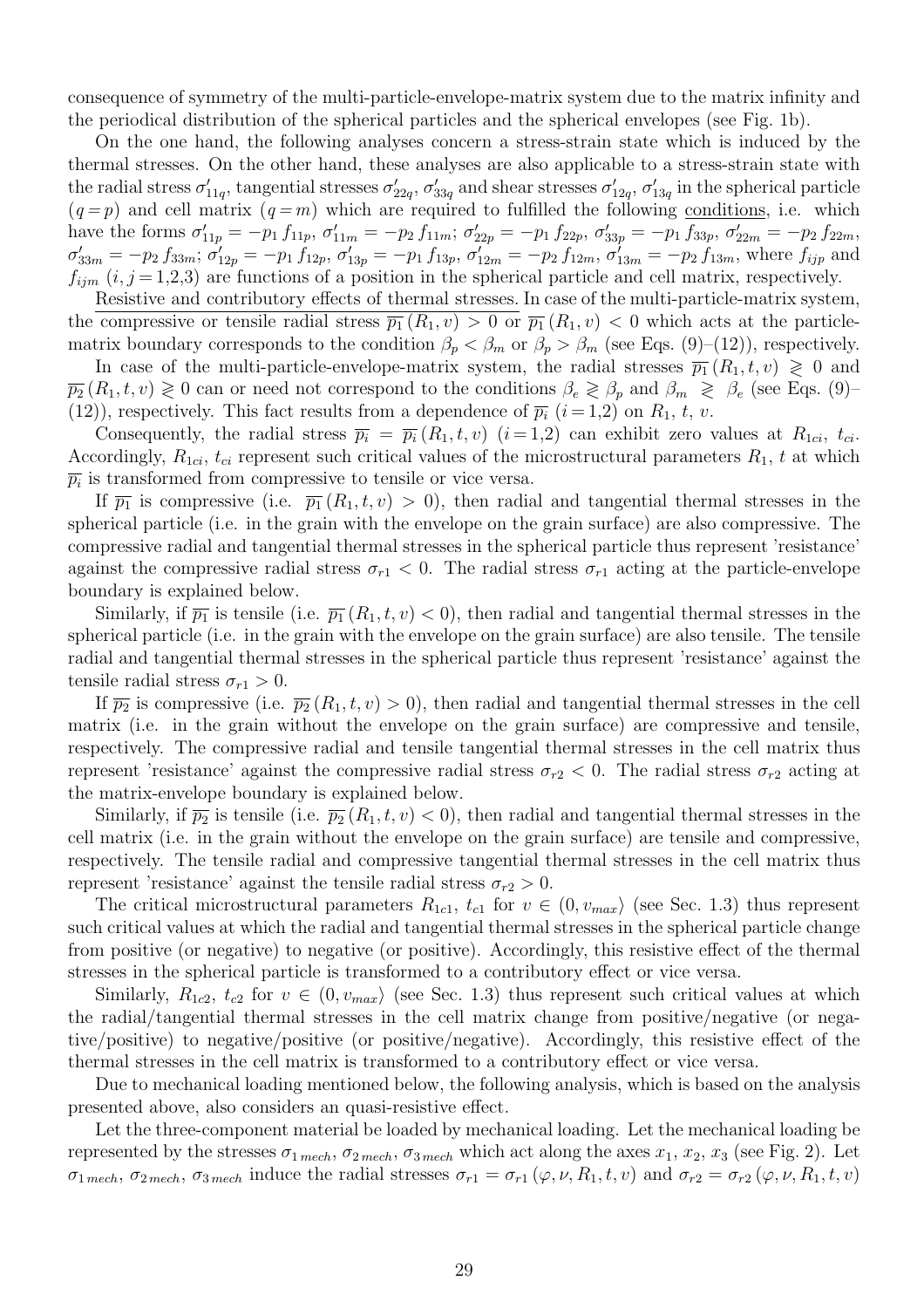which act at the particle-envelope and matrix-envelope boundaries, respectively <sup>5</sup>. Let the term  $\overline{\sigma_{ri}} = \overline{\sigma_{ri}}(R_1, t, v)$   $(i = 1, 2)$  represent a mean value of the function  $\overline{\sigma_{ri}} = \overline{\sigma_{ri}}(R_1, t, v)$  of the variables  $\varphi \in \langle 0, 2\pi \rangle, \, \nu \in \langle 0, \pi \rangle.$ 

Consequently, the condition  $|\overline{p_i}(R_1,t,v)| = |\overline{\sigma_{ri}}(R_1,t,v)|$  results in the dependence  $R_{1Ac}$  $f_i(t_{Ac}, v, \overline{\sigma_{ri}})$  between the variables  $R_1$ , t of the function  $\overline{\sigma_{ri}} = \overline{\sigma_{ri}}(R_1, t, v)$  with the parameter  $v \in (0, v_{max})$  (see Sec. 1.3).

Similarly, the condition  $\overline{p_i}(R_1, t, v) = 0$  results in the dependence  $R_{1Bc} = f_i(t_{Bc}, v)$  between the variables  $R_1$ , t of the function  $\overline{p_i} = \overline{p_i} (R_1, t, v)$  with the parameter  $v \in (0, v_{max})$ .



Figure 10: A schematic illustration of the dependences  $R_{1Ac} = f(t_{Ac}, v, \overline{\sigma}_r)$   $R_{1Ac} = f(t_{Ac}, v, \overline{\sigma}_r)$  and  $R_{1Bc} = f(t_{Bc}, v)$  which result from the conditions  $|\overline{p_i}(R_1,t,v)| = |\overline{\sigma_{ri}}(R_1,t,v)|$ and  $\overline{p_i}(R_1, t, v) = 0$ , respectively, where  $f(t_{Ac}, v, \overline{\sigma_r}) \equiv$  $f_i(t_{Ac}, v, \overline{\sigma_{ri}}), f(t_{Bc}, v) \equiv f_i(t_{Bc}, v)$  for  $v \in (0, v_{max})$  (see  $\bar{ }$  Sec. 1.3).

Fig. 10 shows a schematic illustration of the dependences  $R_{1Ac} = f(t_{Ac}, v, \overline{\sigma_r})$  and  $R_{1Bc} =$  $f(t_{Bc}, v)$  for  $v \in (0, v_{max})$  (see Sec. 1.3) which define the areas A, B, C, where  $f(t_{Ac}, v, \overline{\sigma_r}) =$  $f_i(t_{Ac}, v, \overline{\sigma_{ri}}), f(t_{Bc}, v) = f_i(t_{Bc}, v)$   $(i = 1, 2).$ 

The area A is characterized by such coordinates  $(R_1, t)$  of the microstructural parameters  $R_1$ , t for which the thermal stresses exhibit the resistive effect against the mechanical loading, and additionally  $|\overline{p_i}(R_1,t,v)| \geq |\overline{\sigma_{ri}}(R_1,t,v)|$ , and  $\overline{p_i}(R_1,t,v) \times \overline{\sigma_{ri}}(R_1,t,v) < 0$ .

The area B is characterized by such coordinates  $(R_1, t)$  of the microstructural parameters  $R_1, t$ for which the thermal stresses exhibit the quasi-resistive effect against the mechanical loading, i.e.  $|\overline{p_i}(R_1, t, v)| \in \langle 0, |\overline{\sigma_{ri}}(R_1, t, v)| \rangle$ , and  $\overline{p_i}(R_1, t, v) \times \overline{\sigma_{ri}}(R_1, t, v) \leq 0$ .

The area C is characterized by such coordinates  $(R_1, t)$  of the microstructural parameters  $R_1, t$ for which the thermal stresses exhibit the contributory effect regarding the mechanical loading, and  $\overline{p_i}(R_1,t,v) \times \overline{\sigma_{ri}}(R_1,t,v) > 0.$ 

With regard to Fig. 10, material scientists are able to design and develop microstructure of the three-component material with such microstructural parameters  $R_1$ ,  $t$ ,  $v$  which result in this thermal-stress induced resistance against required mechanical loading. The microstructure can be thus tailored regarding the required mechanical loading.

Additionally, let the microstructure be time-dependent. If a time development of the microstructure is determined analytically or experimentally, then the time  $\tau_c$  when the three-component material exhibits the critical microstructural parameters  $R_{1c}$ ,  $t_c$  for  $v \in (0, v_{max})$  (see Sec. 1.3) can be determined.

The determination of  $\tau_{c1}$  and  $\tau_{c2}$  which are related to  $\overline{p_1} = \overline{p_1}(R_1, t, v)$  and  $\overline{p_2} = \overline{p_2}(R_1, t, v)$ , respectively, is as follows.

Analytical-computational method. The transformation of the resistive effect of the thermal stresses to contributory effect with respect to mechanical loading is considered for the determination of a

<sup>&</sup>lt;sup>5</sup>Such radial stresses (i.e.  $\sigma_{r1}$ ,  $\sigma_{r2}$ ) can be determined by e.g. the Eshelby's model. The Eshelby's model and its development [20,21,28,51] which are based on the Green's function, ordinary Newtonian potential and biharmonic potential define the disturbance of an applied stress-field in a solid continuum, where the applied stress-field is disturbed due to the presence of inclusions in a solid continuum.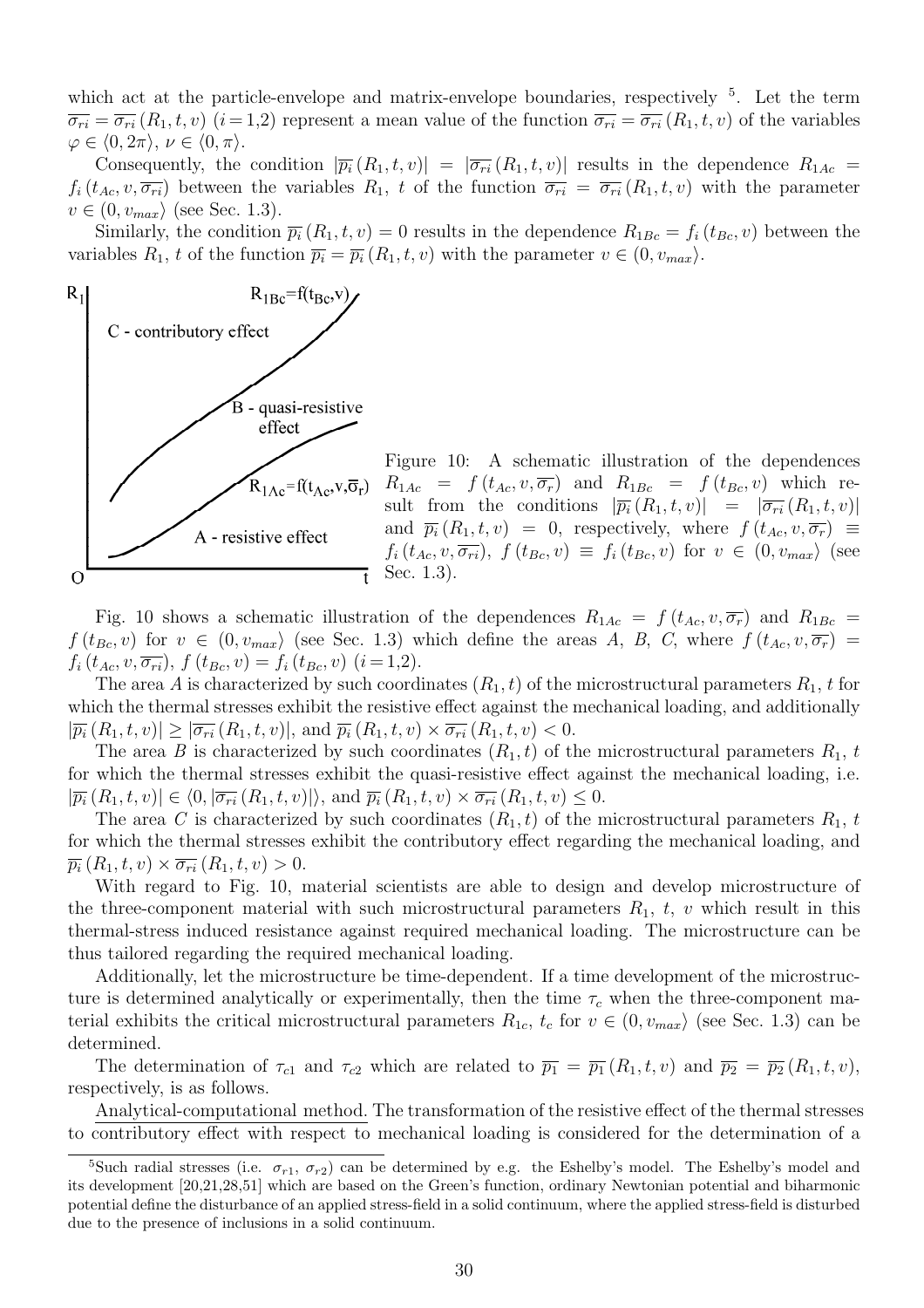method of the lifetime prediction. The lifetime prediction method is applicable to e.g. structural steels which are used within high-temperature applications, e.g. superheater and reheater tubing and piping in power plants. With regard to the high-temperature applications, these structural steels are creep-resistant [60]–[64]. Creep-resistant steels represent multi-component materials which exhibit changes of microstructure during years of an application at high temperature. In general, these microstructural changes are a reason of a degradation of strength of creep-resistant steels. The components of a power plant are usually designed with respect to a service life of 20 years (184 080 hours) [63,64].

The analytical-computational method represents a connection of analytical and computational techniques. The analytical technique is based on the 'resistance-contribution' transformation. The computational technique is represented by a computational simulation of the time development of microstructure at the temperature  $T$ . The temperature  $T$  is a parameter of this analyticalcomputational method.

Microstructure of a creep-resistant steel thus exhibits changes during the time-temperature exploitation. An initial state of the microstructure at the beginning of the time-temperature exploitation is characterized by the presence of grains with aperiodically distributed precipitates of more or less defined shape. The grain matrix is ferritic (Fe<sub> $\alpha$ </sub>-C) or austenitic (Fe<sub> $\alpha$ </sub>-C), with the substitutive atoms Mn, Cr, Mo, W. The precipitates are represented by the carbonitride MX  $(M = Nb, V, Ti;$  $X = C, N$ , various carbide types of Cr, Mo, V, W, and inter-metallic phases (Laves and sigma phases) [60]–[64]. As presented in [64], the ability of steels to resist creep deformation depends on the presence of such precipitates in a matrix of grains.

Consequently, a final state of the microstructure of the structural steel at the end (regarding the lifetime) of the time-temperature exploitation is characterized by the presence of grains with an envelope on the grain surface as well as by the presence of grains without an envelope on the grain surface.

The matrix of grains without the envelope and the matrix of grains with the envelope are ferritic  $(F_{\rm \acute{e}_\alpha-C})$  or austenitic (Fe<sub> $\gamma$ </sub>-C). The envelope is represented by the carbides  $M_{23}C_6$ ,  $M_6C$ , and/or inter-metallic phases (Laves and sigma phases) [60]–[64].

Microstructure of this final state of a creep-resistant steel thus corresponds to the microstructure which is defined in Item 4, Sec. 1.1.

The lifetime prediction method determines the critical time  $\tau_{Ac}$  and  $\tau_{Bc}$  when the microstructure exhibits the critical parameters  $R_{1Ac}$ ,  $t_{1Ac}$  and  $R_{1Bc}$ ,  $t_{1Bc}$ , respectively, where  $\tau_{Ac} < \tau_{Bc}$ . The determination of  $\tau_{Ac}$ ,  $\tau_{Bc}$  is as follows.



Figure 11: The function  $F(R_1, t, \tau, T) = 0$  which is determined by a computational simulation represents the time development of microstructure of the three-component material defined in Item 4, Sec. 1.1. The radius  $R_1$  of the grains which are covered by the envelope on their surfaces, the thickness  $t$  of the component (envelope) on the grain surface, and the time  $\tau$  represent variables of the function  $F(R_1, t, \tau, T) = 0$ . The exploitation temperature  $T \equiv T_e$ ) is a parameter of  $F(R_1, t, \tau, T) = 0$ , where  $T < T_r$  and  $T_r$  is relaxation temperature (see Sec. 2.5). The function  $F_p(R_1, t, T) = 0$  represents a projection of  $F(R_1, t, \tau, T) = 0$  into the plane  $R_1 - t$ . The functions  $R_{1Ac} = f(t_{Ac}, v, \overline{\sigma_r})$ ,  $R_{1Bc} = f(t_{Bc}, v)$ for  $v \in (0, v_{max})$  (see Sec. 1.3) are shown in Fig. 10, where  $f(t_{Ac}, v, \overline{\sigma_r}) \equiv f_i(t_{Ac}, v, \overline{\sigma_{ri}}), f(t_{Bc}, v) \equiv f_i(t_{Bc}, v)$ 

As shown in Fig. 11, let the Cartesian system  $(ORt\tau)$  with the functions  $R_{1Ac} = f(t_{Ac}, v, \overline{\sigma_r})$  and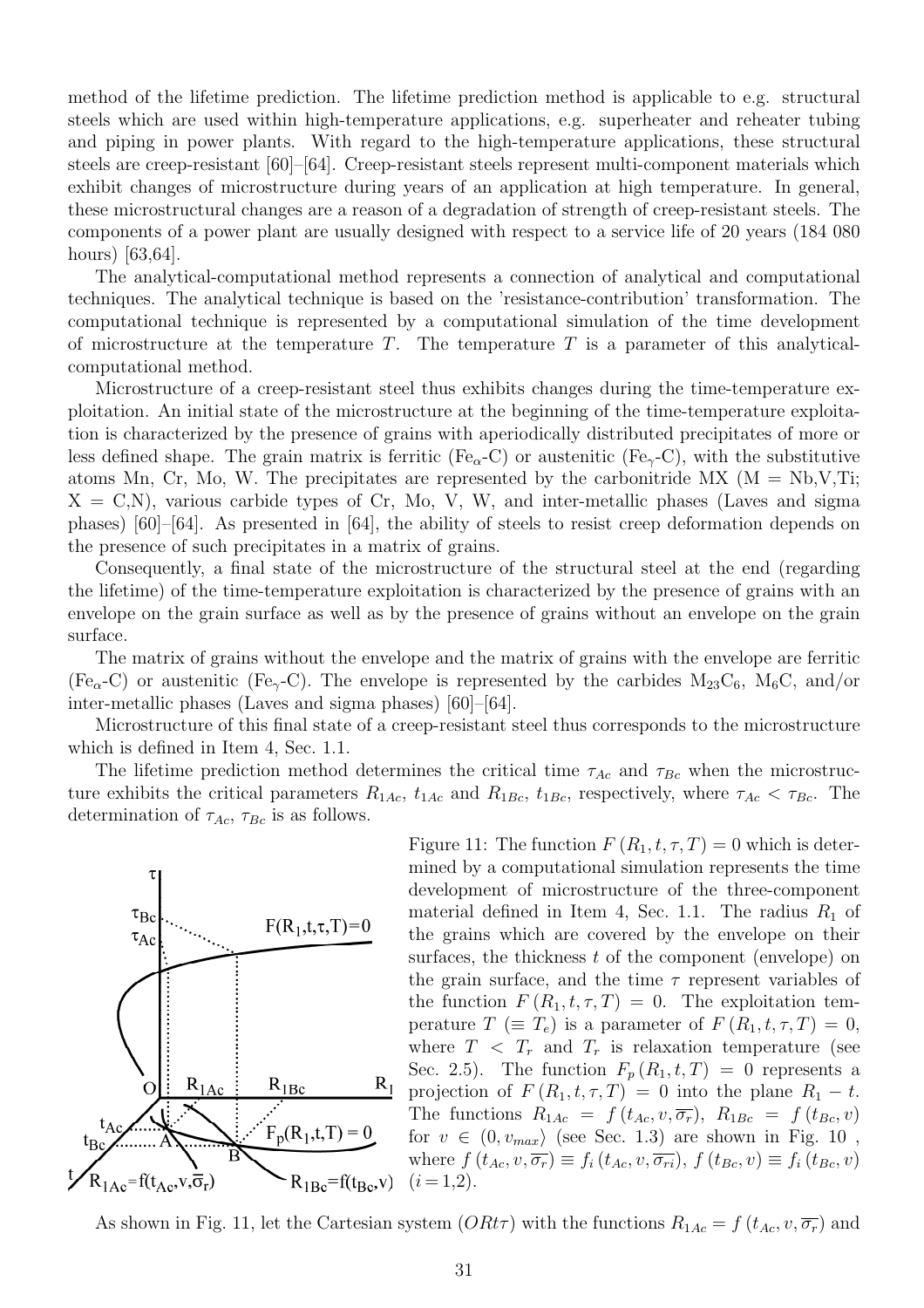$R_{1Bc} = f(t_{Bc}, v)$  in the plane  $R - t$  for  $v \in (0, v_{max})$  (see Sec. 1.3) which are shown in Fig. 10 be considered, and then we get  $f(t_{Ac}, v, \overline{\sigma_r}) \equiv f_i(t_{Ac}, v, \overline{\sigma_{ri}}), f(t_{Bc}, v) \equiv f_i(t_{Bc}, v)$   $(i = 1, 2)$ .

Let  $F(R_1, t, \tau, T) = 0$  in Fig. 11 represent a function which is determined by a computational simulation of the time development of microstructure of the three-component material defined in Item 4, Sec. 1.1. The grain radius  $R_1$ , the thickness t of the component (envelope) on the grain surface, and the time  $\tau$  represent variables of the function  $F(R_1, t, \tau, T) = 0$ . The exploitation temperature  $T \equiv T_e$  is a parameter of the function  $F(R_1, t, \tau, T) = 0$ , where  $T < T_r$  and  $T_r$  is relaxation temperature (see Sec. 2.5). The  $F(R_1, t, \tau, T) = 0$  thus defines a time dependence of both  $R_1$  and t at the exploitation temperature T.

Consequently, let the function  $F_p(R_1, t, T) = 0$  represent a projection of  $F(R_1, t, \tau, T) = 0$  into the plane  $R_1 - t$  as shown in Fig. 11.

The points A and B with the coordinates  $(R_{1Ac}, t_{Ac})$  and  $(R_{1Bc}, t_{Bc})$  represent intersections of  $F_p(R_1, t, T) = 0$  with  $R_{1Ac} = f(t_{Ac}, v, \overline{\sigma_r})$  and  $R_{1Bc} = f(t_{Bc}, v)$ , respectively, where  $f(t_{Ac}, v, \overline{\sigma_r}) \equiv$  $f_i(t_{Ac}, v, \overline{\sigma_{ri}}), f(t_{Bc}, v) \equiv f_i(t_{Bc})$   $(i = 1, 2).$ 

The substitution of  $R_1 = f(t_{Ac}, v, \overline{\sigma_r})$  and  $R_1 = f(t_{Bc}, v)$  to the function  $F_p(R_1, t, T) = 0$ results in the conditions  $F_p(f(t_{Ac}, v, \overline{\sigma_r}), t_{Ac}, T) = 0$  and  $F_p(f(t_{Bc}, v), t_{Bc}, T) = 0$ , respectively. The conditions  $F_p(f(t_{Ac}, \overline{\sigma_r}), t_{Ac}, T) = 0$  and  $F_p(f(t_{Bc}), t_{Bc}, T) = 0$  with the variables  $t_{Ac}$  and  $t_{Bc}$ are considered for the determination of the t-coordinates,  $t_{Ac}$  and  $t_{Bc}$ , of the point A and B in the plane  $R_1 - t$ , respectively.

Consequently, the substitution of the coordinates  $t_{Ac}$  and  $t_{Bc}$  to  $R_{1Ac} = f(t_{Ac}, v, \overline{\sigma_r})$  and  $R_{1Bc} =$  $f(t_{Bc}, v)$  results in the determination of the coordinates  $R_{1Ac}$  and  $R_{1Bc}$  of the points A and B, respectively.

The substitution of the coordinates  $(R_{1Ac}, t_{Ac})$  and  $(R_{1Bc}, t_{Bc})$  to  $F(R_1, t, \tau, T) = 0$  results in the condition  $F(R_{1Ac}, t_{Ac}, \tau_{Ac}, T) = 0$  and  $F(R_{1Bc}, t_{Bc}, \tau, T) = 0$ , respectively. The conditions  $F(R_{1Ac}, t_{Ac}, \tau, T) = 0$  and  $F(R_{1Bc}, t_{Bc}, \tau_{Bc}, T) = 0$  with the variables  $\tau_{Ac}$  and  $\tau_{Bc}$  are considered for the determination of the time  $\tau_{Ac}$  and  $\tau_{Bc}$ , respectively, where  $\tau_{Ac} = \tau_{Ac} (v, \overline{\sigma_r})$ ,  $\tau_{Bc} = \tau_{Bc} (v)$ .

Consequently, the intervals  $\tau < \tau_{Ac}(v, \overline{\sigma_r})$ ,  $\tau \in \langle \tau_{Ac}, \tau_{Bc} \rangle$ ,  $\tau > \tau_{Be}$  defines the time  $\tau$  which is related to the resistive, quasi-resistive, contributory effects of the thermal stresses against the mechanical loading, respectively. The intervals  $\tau < \tau_{Ac}$ ,  $\tau \in \langle \tau_{Ac}, \tau_{Bc} \rangle$ ,  $\tau > \tau_{Bc}$  determine noncritical, quasi-critical, critical time periods of the exploitation, respectively.

The critical time  $\tau_{Ac}$  and  $\tau_{Bc}$  is assumed to represent contribution to the total lifetime related to the thermal-stress induced resistive effects of a three-component material. As analysed above,  $\tau_{Ac}$  is determined for  $|\overline{p_1}(R_1,t,v)| = |\overline{\sigma_{r1}}(R_1,t,v)|$  or  $|\overline{p_2}(R_1,t,v)| = |\overline{\sigma_{r2}}(R_1,t,v)|$ , and then  $\tau_{Ac} \to$  $\tau_{Ac1}(v, \overline{\sigma_{r1}})$  or  $\tau_{Ac} \to \tau_{Ac2}(v, \overline{\sigma_{r2}})$ , respectively, where  $\tau_{Aci} = \tau_{Aci}(v, \overline{\sigma_{ri}})$   $(i = 1, 2)$ . Similarly,  $\tau_{Bc}$  is determined for  $|\overline{p_1}(R_1,t,v)| = 0$  or  $|\overline{p_2}(R_1,t,v)| = 0$ , and then  $\tau_{Bc} \to \tau_{Bc1}(v)$  or  $\tau_{Bc} \to \tau_{Bc2}(v)$ , respectively, where  $\tau_{Bci} = \tau_{Bci}(v)$   $(i = 1,2)$ .

Finally,  $\tau_{Acmin}$  and  $\tau_{Bcmin}$  which represent minimal values of the sets  $\{\tau_{Ac1}, \tau_{Ac2}\}$  and  $\{\tau_{Bc1}, \tau_{Bc2}\}$ are considered to represent the lifetime regarding the 'resistance–(quasi-resistance)' and '(quasiresistance)–contribution' transformations (see Fig. 10), respectively.

Analytical-computational-experimental method. The analytical-computational-experimental method represents a connection of an analytical model of the thermal stresses with computational simulation of the time development of microstructure as well as with experimental results. The temperature T is a parameter of this analytical-computational-experimental method. The determination of the analytical-computational-experimental method is as follows.

Let the computational simulation be represented by a time development of the thickness  $t$  of the component (envelope) on grain surfaces. Let this time development be represented by the function  $t = q(\tau)$ , where  $\tau = f(t)$  is an inverse function of  $t = q(\tau)$ . Let  $\log \tau = f(\log t)$  be derived by the Taylor series in terms of log t regarding the time interval  $\tau \in (0, 200000)$  [hour]. Consequently, the function  $\log \tau = f(\log t)$  has the form

$$
\log \tau = \sum_{i=0}^{n} c_i^{(\tau)} \left( \log t \right)^i. \tag{59}
$$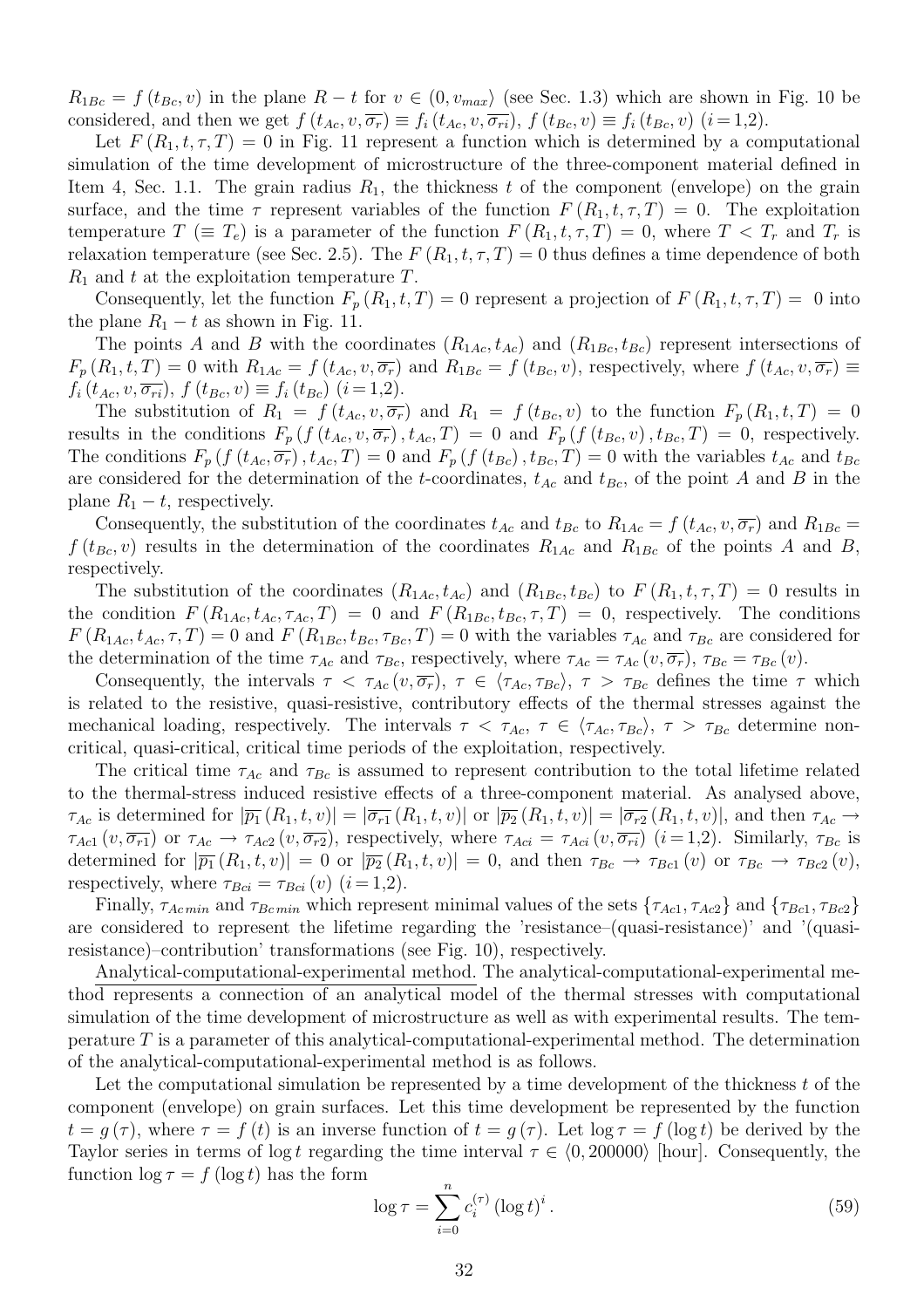The experimental results are represented by a time development of the radius  $R_1$  of the grains which are covered by the component (envelope) on their surfaces. Let the dependence  $R_1 - \tau$  for  $\tau \in \langle 0, 200000 \rangle$  [hour] be derived as

$$
\log R_1 = \sum_{j=0}^{m} c_j^{(R_1)} (\log \tau)^j.
$$
 (60)

With regard to Eqs. (59), (60), we get

$$
\log R_1 = \sum_{j=0}^{m} c_j^{(R_1)} \left( \sum_{i=0}^{n} c_i^{(\tau)} \left( \log t \right)^i \right)^j.
$$
\n(61)

An analytical model of the thermal stresses is represented by the functions  $R_{1Ac} = f(t_{Ac}, v, \overline{\sigma_r})$ and  $R_{1Bc} = f(t_{Bc}, v)$  (see Fig. 10), strictly speaking by the functions  $\log R_{1Ac} = \log [f(t_{Ac}, v, \overline{\sigma_r})]$ and  $\log R_{1Bc} = \log [f(t_{Bc}, v)]$ , where  $f(t_{Ac}, v, \overline{\sigma_r}) \equiv f_i(t_{Ac}, v, \overline{\sigma_{ri}})$ ,  $f(t_{Bc}, v) \equiv f_i(t_{Bc}, v)$   $(i = 1, 2)$ . With regard to Eq. (61), and considering  $t \rightarrow t_{Ac}$ , we get

$$
\log [f(t_{Ac}, v, \overline{\sigma_r})] - \sum_{j=0}^{m} c_j^{(R_1)} \left( \sum_{i=0}^{n} c_i^{(\tau)} (\log t_{Ac})^i \right)^j = 0.
$$
 (62)

Similarly, considering  $t \rightarrow t_{Be}$ , we get

$$
\log\left[f\left(t_{Bc}, v\right)\right] - \sum_{j=0}^{m} c_j^{(R_1)} \left(\sum_{i=0}^{n} c_i^{(\tau)} \left(\log t_{Bc}\right)^i\right)^j = 0. \tag{63}
$$

Consequently, the roots  $t_{Ac} = t_{Ac} (v, \overline{\sigma_r})$  and  $t_{Bc} = t_{Bc} (v)$  of Eqs. (62) and (63) are determined by a numerical method. Substituting  $t_{Ac} = t_{Ac} (v, \overline{\sigma_r})$  and  $t_{Bc} = t_{Bc} (v)$  to Eq. (59), the critical time  $\tau_{Ac}$  and  $\tau_{Bc}$  has the form

$$
\tau_{Qc} = \exp\left[ (\ln 10) \sum_{i=0}^{n} c_i^{(\tau)} (\log t_{Qc})^i \right], \quad Q = A, B. \tag{64}
$$

Finally, Equations (59) and (60) can be also determined from experimental results and a computational simulation, respectively. The analysis concerning  $\tau_{Ac min}$ ,  $\tau_{Bc min}$  and the sets  $\{\tau_{Ac1}, \tau_{Ac2}\}$ and  $\{\tau_{Bc1}, \tau_{Bc2}\}\$  is also considered for this analytical-computational-experimental method.

## 6 Conclusions and applications

This doctoral dissertation presents analytical models of thermal stresses and of thermal-stress induced phenomena in components of two- and three-component materials (see Sec. 1.1). With regard to the analytical modelling, these real multi-component materials with finite dimensions are replaced by two- and three-component model systems with infinite dimensions (see Secs. 1.2–1.4), i.e. multi-particle-matrix and multi-particle-envelope-matrix systems, respectively (see Figure 1). The analytical determination of a thermal stress-strain state is based on a cell model which considers a cubic cell (see Figure 1). The cell model is usually used in case of the analytical and computational modelling of phenomena in periodic model systems [19]–[28]. Additionally, as presented in [28], the case when an infinite matrix is considered within analytical modelling of phenomena in real multicomponent materials with finite dimensions is of particular interest for the mathematical simplicity of analytical solutions. As presented in [28], such analytical solutions are assumed to exhibit sufficient accuracy due to the size of material components (e.g. precipitates, envelopes) which is relatively small in comparison with the size of macroscopic material samples, macroscopic structural elements, etc.

The thermal stresses which originate below relaxation temperature (see Sec. 2.5) during a cooling process are a consequence of the difference in dimensions of the components. This difference is a consequence of different thermal expansion coefficients and/or a consequence of the phase-transformation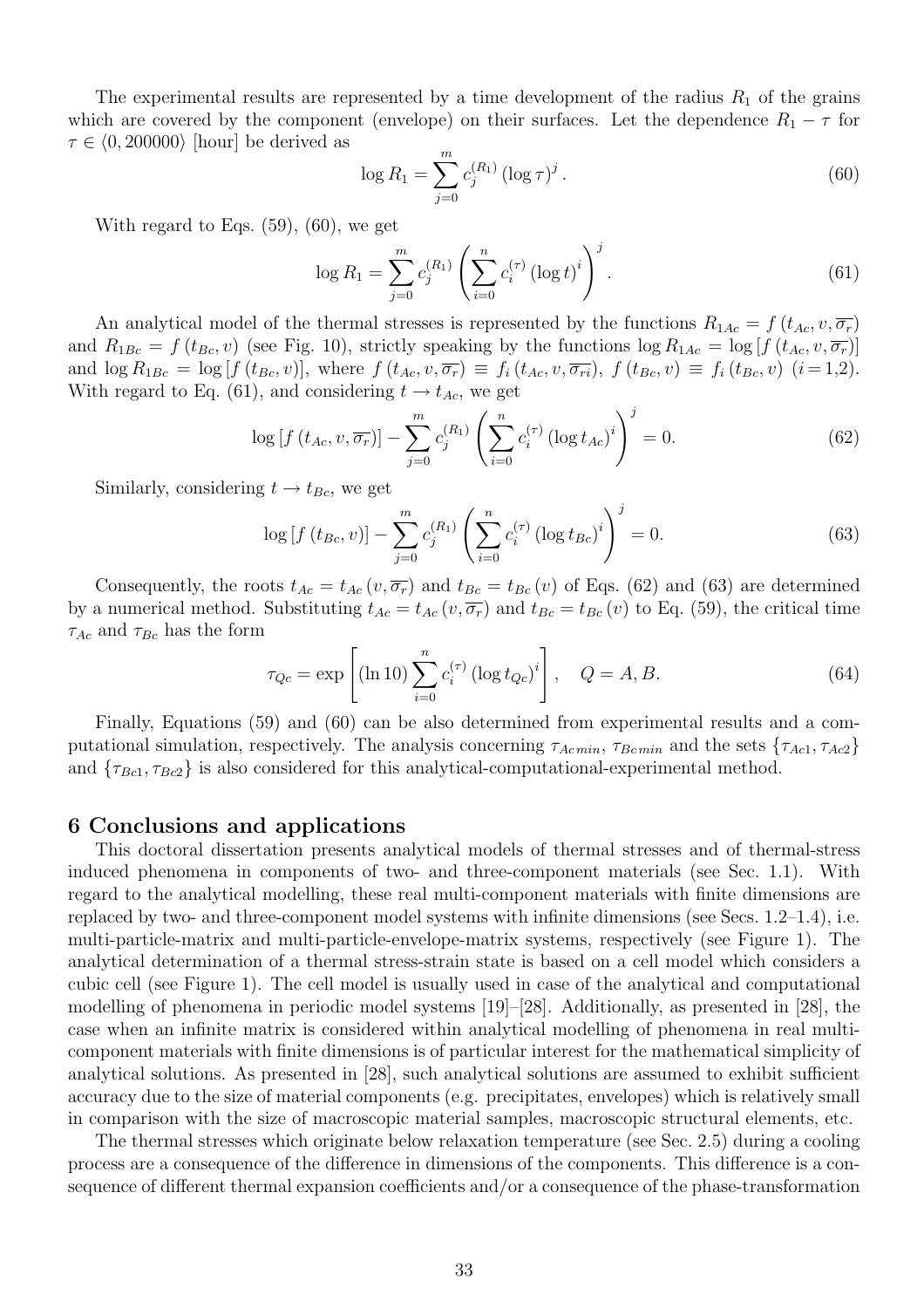induced strain which is determined in Sec. 2.5 for anisotropic and isotropic crystal lattices. This coefficient and strain are included in the coefficient  $\beta_q$  for the spherical particle  $(q = p)$ , the spherical envelope  $(q = e)$  and the cell matrix  $(q = m)$  (see Eqs. (9)–(12)).

This cooling process is characterized by a homogeneous temperature change. The homogeneous temperature change which is considered in this doctoral dissertation is then characterized by the condition  $\frac{\partial T}{\partial r} = \frac{\partial T}{\partial \varphi} = \frac{\partial T}{\partial v} = 0$ , where T is temperature and  $(r, \varphi, \nu)$  are spherical coordinates (see Fig. 2).

The analytical modelling of the thermal stresses results from fundamental equations of solid continuum mechanics which are represented by the Hooke's law for an anisotropic and isotropic continuum (see Eqs.  $(5)-(7)$ ), and by the Cauchy's, compatibility and equilibrium equations (see Eqs. (2)–(4)) which are determined by the spherical coordinates  $(r, \varphi, \nu)$  (see Figure 2). The analytical models of the thermal stresses are determined for the model systems which consists of either anisotropic, or isotropic, or anisotropic and isotropic components (see Secs. 3.1, 3.2, 4.1–4.4). The thermal stress-strain state in each component of the model systems is determined by several mutually different solutions which fulfil the boundary conditions which are determined in Sec. 3.3. In case of the cell matrix, mandatory and additional boundary conditions are determined (see Eqs.  $(32)$ – $(37)$ ). Due to these different solutions, a principle of minimum total potential energy of an elastic solid body [29] is then required to be considered (see Sec. 2.4).

Strictly speaking, such solutions or a combination of solutions are considered to exhibit minimum total potential energy of the model systems (see Figure 1). As analysed in Sec. 2.4, the total potential energy  $W_t$  of the model systems is represented by the deformation energy  $W_d$ . The deformation energy of the model systems is represented by the thermal-stress induced elastic energy  $W_c$  which is accumulated in the cubic cell, and then  $W_t = W_d = W_c$ 

The analytical results of thermal-stress induced phenomena in this doctoral dissertation includes analytical models of crack formation (see Sec. 5.1), of the energy barrier (see Sec. 5.2), of the micro- and macro-strengthening (see Sec. 5.3) along with the analytical-computational and analyticalcomputational-experimental methods of the lifetime prediction (see Sec. 5.4).

As presented in Sec. 5.2, the crack formation in the multi-particle-matrix system includes crack initiation which is followed by crack propagation. With regard to the crack initiation, no mathematically defined crack is present in this model system before the thermal-stress loading. This is in contrast to the analytical and/or computational investigation in [33]–[38]. This investigation is applied to a model system with a crack which is mathematically defined, e.g. a penny-shaped crack. Strictly speaking, this mathematically defined crack exists in a model system before the loading of the model system.

The crack formation analysis in Sec. 5.1 is based on the comparison of energy which is accumulated in the cubic cell with energy for the creation of a new surface (i.e. a surface of a crack). This comparison is used e.g. in [39]–[41]. The crack formation analysis then considers a curve integral of the thermal-stress induced elastic energy density w (see Eqs.  $(50)$ ,  $(51)$ ) along a curve in the cubic cell. The condition (see Eq. (47)) which defines a limit state with respect to the crack initiation in the cracking plane  $x_ix_j$   $(i, j = 1,2,3; i \neq j)$  in the spherical particle  $(q = p)$  or cell matrix  $(q = m)$  is determined, where the limit state is thus defined by the critical particle radius  $R_{1cq}^{(ij)}$ . With regard to the crack propagation at  $R_1 > R_{1cq}^{(ij)}$ , the condition (see Eq. (48)) for the determination of a position of the crack tip in  $x_ix_j$  (see Fig. 4c) in components of the multi-particle-matrix system is determined. Formulae (see Eqs.  $(44)$ – $(46)$ ) which define the crack shape in the plane  $x_{ij}x_k$  (see Fig. 4c) which is perpendicular to the cracking plane  $x_i x_j$  in components of the multi-particlematrix system are also determined. These results concerning the crack propagation are valid for ceramic components which are characterized by a high-speed crack propagation. Additionally, the crack formation analysis concerning the Method 2 (see p. 24) explains paradoxical behaviour of the cracking which is experimentally observed in a real two-component material [39]–[41].

In contrast to the crack propagation results, the determination of the limit state is applicable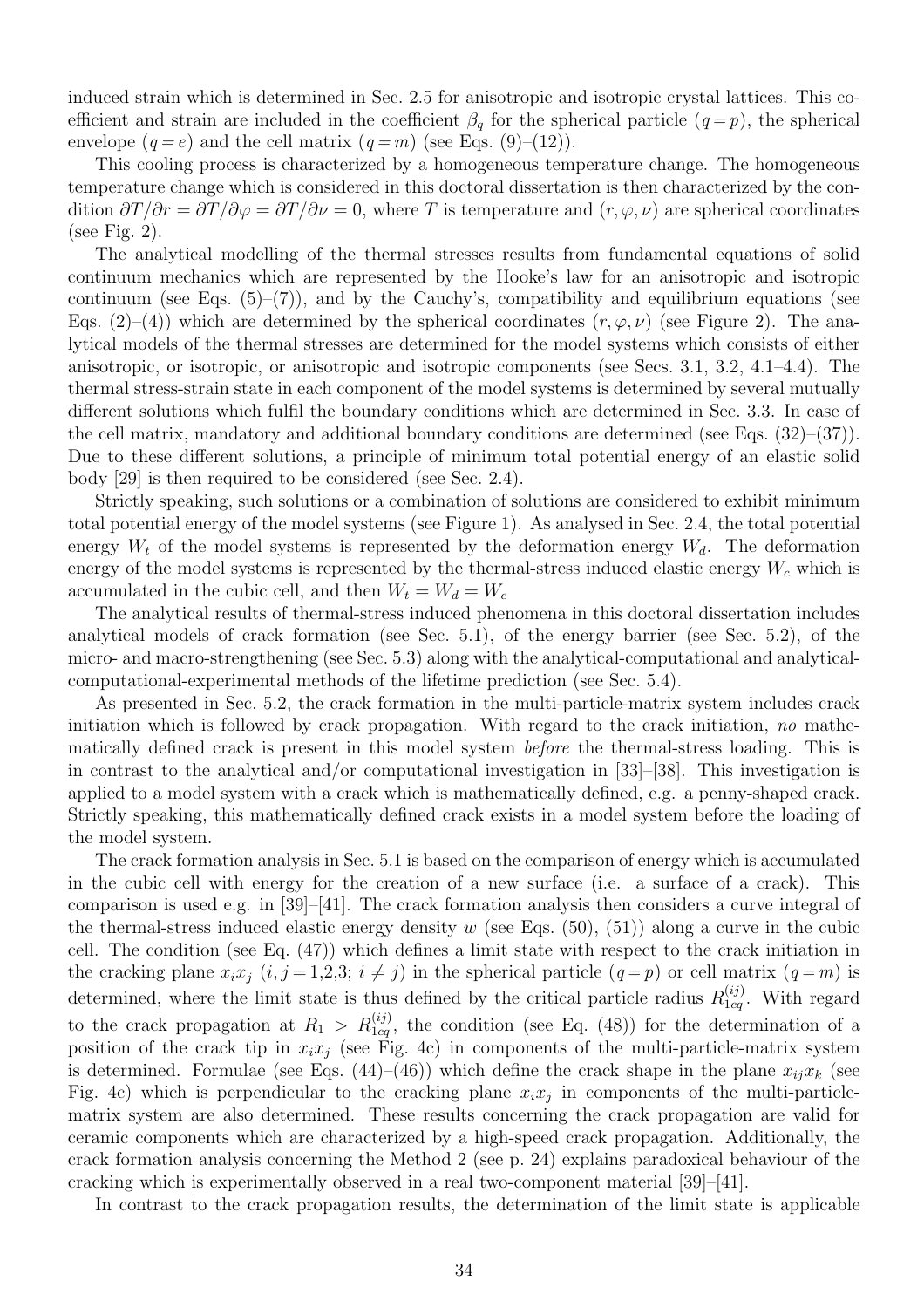disregarding a 'character' of components of the multi-particle-matrix system (ceramic=brittle, elastic, elastoplastic components).

The energy barrier represents a surface integral of thermal-stress induced elastic energy density over a surface in the cubic cell (see Eq. (54)). Due to a range of this brochure, formulae for the energy barrier in the model systems (see Fig. 1) are determined in the doctoral dissertation.

In addition to experimental methods [42]–[44], strengthening of multi-component materials is also investigated analytically and/or computationally. Such analytical and/or computational determination is based on e.g. the finite element methods, Orowan and modified Oldroyd models, a simulation of dislocation dynamics [45]–[50].

As presented in Sec. 5.3, the micro- and macro-strengthening,  $\sigma_{si}$  and  $\overline{\sigma}_{si}$  (see Eq. (58)), respectively, along the axis  $x_i$   $(i = 1,2,3)$  (see Fig. 1) is also based on a surface integral of the thermal-stress induced elastic energy density  $w_i$  over a surface in the cubic cell (see Sec. 5.3). Additionally, within this doctoral dissertation, the micro- and macro-strengthening is defined as thermal-stress resistance against mechanical loading. In this case,  $w_i = w_i(x_i)$  represents such elastic energy density which is induced by the thermal stress  $\sigma_i = \sigma_i(x_i)$  which act along the axis  $x_i$  (see Sec. 5.3), where  $\overline{\sigma}_{si}$  represents a mean value of  $\sigma_{si} = \sigma_{si}(x_i)$  for  $x_i \in (0, d/2)$  in the cubic cell. Due to a range of this brochure, formulae for the micro-/macro-strengthening in the model systems (see Fig. 1) are determined in the doctoral dissertation.

With regard to the analytical modelling, the lifetime prediction methods (see Sec. 5.4) are based on a transformation of the 'resistive' effect of the thermal stresses to the 'contributory' effect with respect to mechanical loading. This transformation results in the analytical determination of critical microstructural parameters (a radius of grains and thickness of an envelope which is segregated on a surface of the grains). The lifetime prediction methods also consider results which are obtained by a computational simulation of the microstructural parameters during a time-temperature-dependent development of microstructure (the analytical-computational method) as well as experimental results concerning this microstructural development (the analytical-computational-experimental method).

Additionally, the analytical models of the crack formation, of the energy barrier and of the micro- and macro-strengthening along with the methods of lifetime prediction exhibit a general validity. These analytical models and these lifetime prediction methods are then valid for the thermalstress induced elastic energy density as well as for energy density which is induced by any stresses acting in the multi-particle-matrix and multi-particle-envelope-matrix systems. In case of the lifetime prediction methods, conditions which are required with respect to this general validity are presented (see p. 29). Due to a range of this brochure, illustrative examples of applications of the analytical models of these phenomena to real engineering materials (superconductive and structural ceramics, a creep-resistant steel) are presented in the doctoral dissertation.

Results of this doctoral dissertation are applicable within *basic research* (solid continuum mechanics, theoretical physics, materials science) as well as engineering practice.

With regard to the basic research, the analytical models of the thermal stresses in the model systems with either anisotropic components, or isotropic components, or anisotropic and isotropic components can be incorporated to the Eshelby's model [51]. The Eshelby's model and its development [20,21,28,51] which are based on the Green's function, ordinary Newtonian potential and biharmonic potential define the disturbance of an applied stress-field in a solid continuum. The applied stress-field (e.g. mechanical loading) is disturbed due to the presence of inclusions in a solid continuum. This incorporation thus defines a stress-strain state in a multi-component material which is loaded by thermal and mechanical stresses [28].

The analytical models of the thermal stresses can be incorporated into experimental and computational methods for the determination of residual stresses [65]–[67].

The analytical model of the thermal-stress induced energy barrier can be also incorporated into analytical and/or computational models which are created by e.g. theoretical physicists, and which describe an interaction of an energy barrier with dislocations or magnetic domain walls [68,69].

Similarly, the analytical model of the thermal-stress induced micro- and macro-strengthening can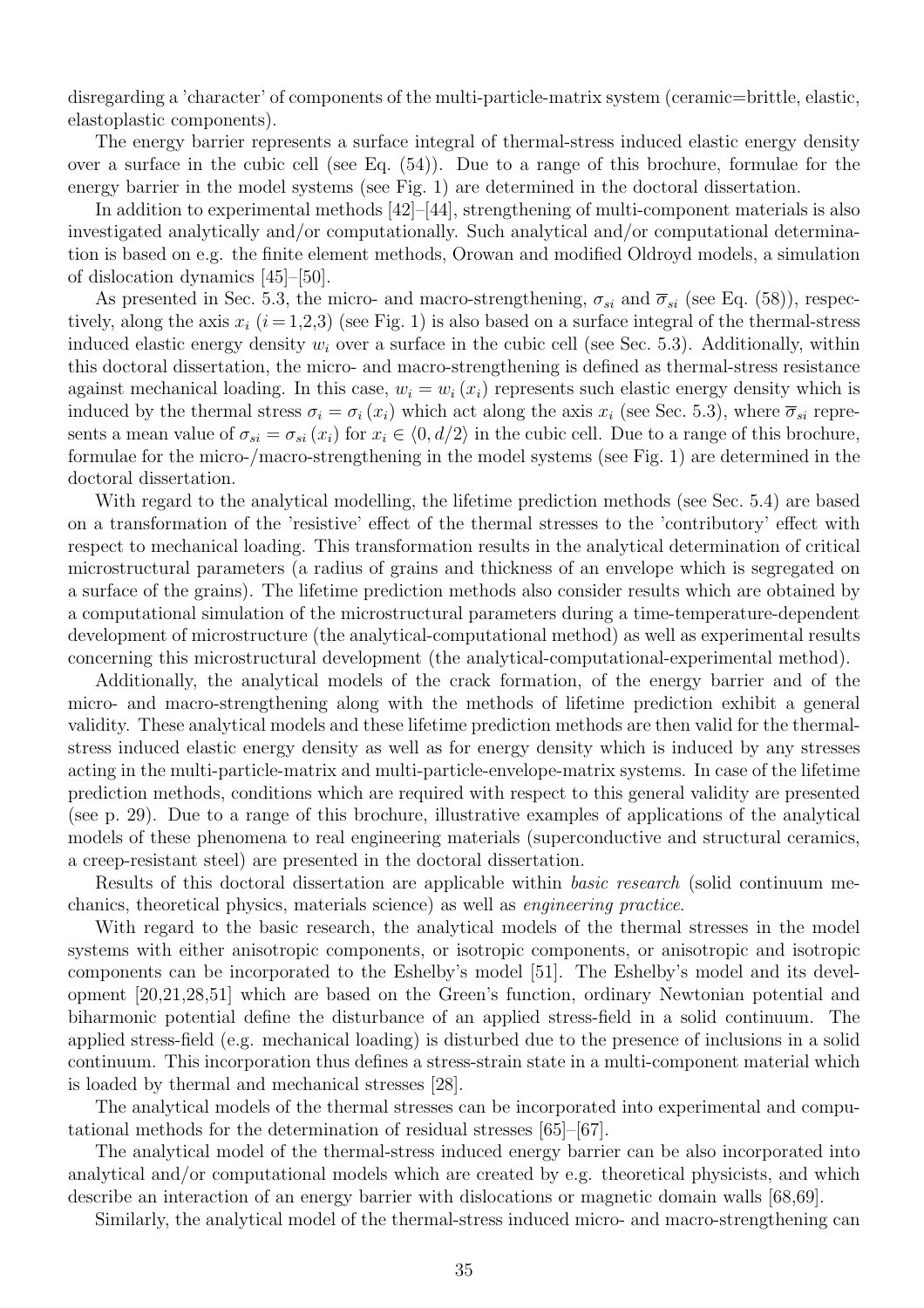be also incorporated into analytical, computational or experimental models of strengthening.

The thermal stresses can be incorporated into these models in a form of the thermal-stress induced field of stresses and/or strains, or in a form of the thermal-stress induced elastic energy density.

The same (i.e. this incorporation) is also valid for the analytical-computational-experimental lifetime prediction methods which can be considered within other analytical, computational and experimental techniques for the determination of the lifetime.

As presented in [39]–[41,52,70], material scientists often numerically determine a thermal stressstrain state in a real two-component material by an analytical model which is determined for a oneparticle-matrix system. As presented in [52,70], this one-particle-matrix system with the particle volume fraction  $v = 0$  consists of an isotropic spherical particle and an isotropic infinite matrix. However, real two- and three components materials are characterized by  $v > 0$ . The analytical models in Chaps. 3,4 for the multi-particle model systems in Fig. 1, both with  $v > 0$ , thus enable to numerically determine the thermal stress-strain state with respect to different values of the particle volume fraction. Additionally, such numerical determination for the multi-particle model systems with anisotropic and/or isotropic components is assumed to be more considerable in comparison with numerical results for the one-particle-matrix system with isotropic components.

Concerning engineering practice, materials scientists and engineers are able to numerically determine the limit state (the critical particle radius) with respect to the crack initiation. Consequently, this numerical determination can be helpful for the determination of 'suitable' heat treatment parameters. These 'suitable' heat treatment parameters are expected to lead to non-critical radii of precipitates (particles) in microstructure of real two-component material of the precipitate-matrix type (see Sec.  $1.1$ ).

Materials scientists and engineers are also able to numerically determine the lifetime of creepresistant steels by the analytical-computational and analytical-computational-experimental prediction methods. This lifetime is related to the transformation of the resistance effect to the contributory effect of the thermal stresses with respect to mechanical loading. This numerical determination requires experimental and/or computational determination of all material components and/or phases which create the envelope on a surface of grains. Additionally, the volume fraction of each of these material components and/or phases are also required to be experimentally and/or computationally determined. These volume fractions are then considered within a numerical determination of elastic moduli and a thermal expansion coefficient of this multi-component envelope. Finally, this 'thermal-stress induced' lifetime represents a part of total lifetime.

## Bibliography

- D1. L.Ceniga. Thermal stresses in triaxial anisotropic particle-matrix system. Journal of Thermal Stresses 27 (2004) 471–489 (IF: 0.951).
- D2. L.Ceniga. Thermal stresses and related phenomena in composite ceramics. Journal of Materials Science 42 (2007) 1202–1227 (IF: 1.855).
- D3. L.Ceniga. Analytical models of thermal-stress induced phenomena in isotropic multi-particlematrix system. Journal of Thermal Stresses 31 (2008) 862–891 (IF: 0.951).
- D4. L.Ceniga. Thermal stresses in model materials. Journal of Thermal Stresses 31 (2008) 728–758 (IF: 0.951).
- D5. L.Ceniga. A new analytical model for thermal stresses in multi-phase materials and lifetime prediction methods. Acta Mechanica Sinica 24 (2008) 189–206 (IF: 0.749).
- D6. L.Ceniga. Thermal-stress induced phenomena in two-component material. Part I. Acta Mechanica Sinica 25 (2009) 811–820 (IF: 0.749).
- D7. L.Ceniga. Thermal-stress induced phenomena in two-component material. Part II. Acta Mechanica Sinica 26 (2010) 101–106 (IF: 0.749).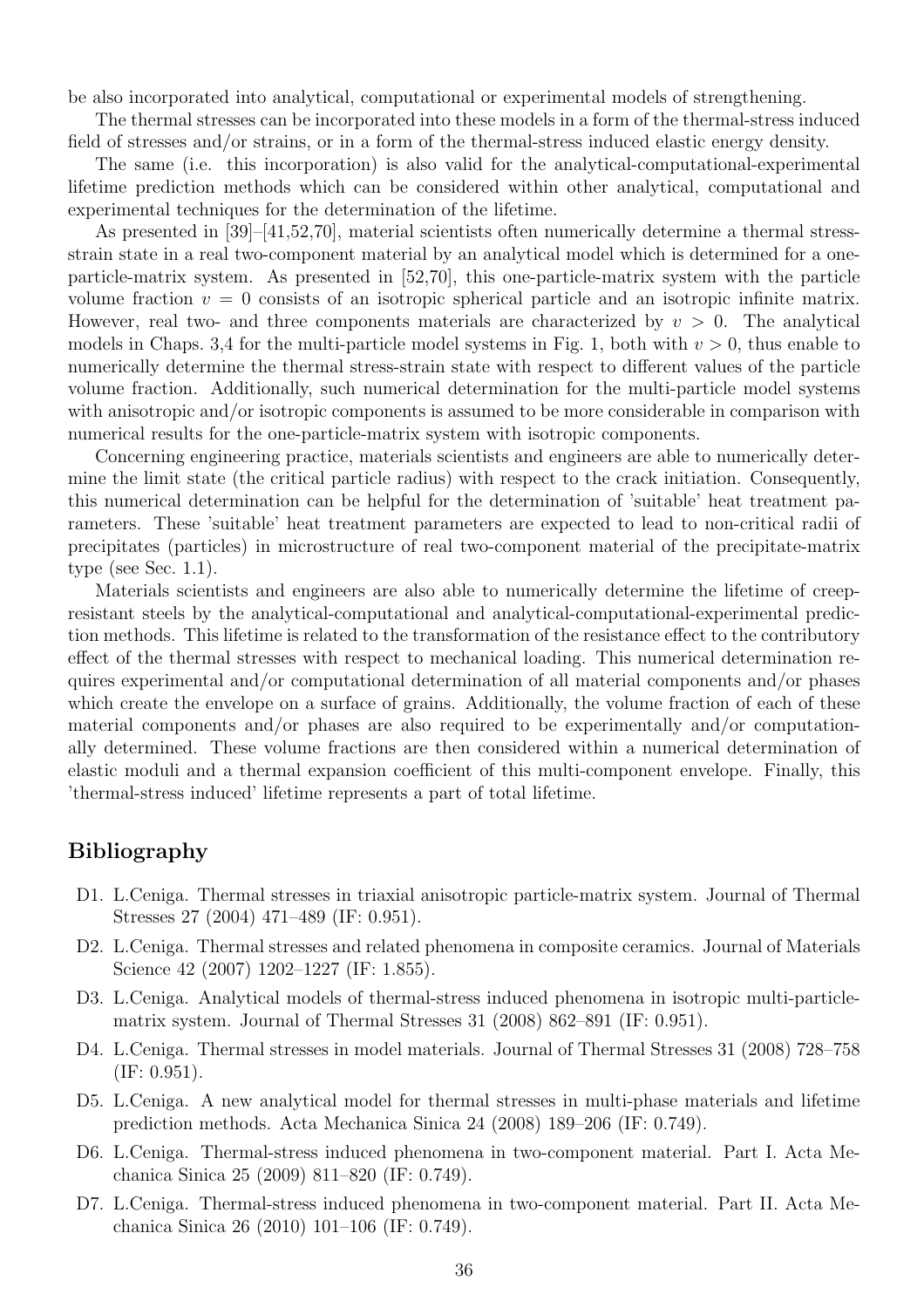- D8. L.Ceniga. Thermal stresses in two- and three-component anisotropic materials. Acta Mechanica Sinica 26 (2010) 695–709 (IF: 0.749).
- D9. L.Ceniga. Analytical model of thermal stresses in two- and three-component materials. International Journal of Engineering Science 48 (2010) 290–311 (IF: 1.656).
- D10. L.Ceniga. Analytical model of thermal stresses in two- and three-component materials II. International Journal of Engineering Science 48 (2010) 1824–1841 (IF: 1.656).
- D11. L.Ceniga. Analytical model of thermal-stress induced cracking in two-component material with anisotropic component. International Journal of Engineering Science 49 (2011) 354–368 (IF: 1.656).
- D12. L.Ceniga. A novel analytical model and energy analysis of thermal stresses in two-phase composites. Meccanica 47 (2012) 845–855 (IF: 1.558).
- D13. L.Ceniga. Thermal stresses in particle-matrix system and related phenomena. Application to SiC-Si3N<sup>4</sup> Ceramics. In Ceramics and Composite Materials: New Research. Ed. B.M.Caruta. Nova Science Publishers, New York, 2005, ISBN: 1-59454-370-4, pp. 147-195.
- D14. L.Ceniga. Thermal stresses in isotropic multi-particle-envelope-matrix system. Application to  $SiC-YbN_{20}-Si<sub>3</sub>N<sub>4</sub>$  ceramics. In New Developments in Material Science Research. Ed. B.M.Caruta. Nova Science Publishers, New York, 2007, ISBN: 1-59454-854-4, pp. 139-180.
- D15. L.Ceniga. New analytical model of thermal stresses and analytical fracture mechanics in twocomponent materials. Application to two-component ceramics. In Ceramic Matrix Composites. Eds. E.Dimitriou, M.Petralia. Nova Science Publishers, New York, 2010, ISBN: 978-1-60741- 896-2, pp. 247–296.
- D16. L.Ceniga. Analytical Models of Thermal Stresses in Composite Materials I. Nova Science Publishers, New York, 2008, ISBN: 978-1-60456-085-5 (319 pages).
- D17. L.Ceniga. Analytical Models of Thermal Stresses in Composite Materials II. Nova Science Publishers, New York, 2007, ISBN: 1-60021-809-1 (200 pages).
- D18. L.Ceniga. Analytical Models of Thermal Stresses in Composite Materials III. Nova Science Publishers, New York, 2011, ISBN: 978-1-61324-710-5 (214 pages).
	- 19. T.Mizutani. Residual strain energy in composites containing particles. Journal of Materials Science 11 (1996) 483–494.
	- 20. S.Li, R.A.Sauer, G.Wang. The Eshelby tensors in a finite spherical domain part I: Theoretical formulations. Journal of Applied Mechanics 74 (2007) 770–783.
	- 21. S.Li, R.A.Sauer, G.Wang. The Eshelby tensors in a finite spherical domain part II: Applications to homogenization. Journal of Applied Mechanics 74 (2007) 784–797.
	- 22. V.I.Kushch. Effective elastic moduli of an isotropic medium weakened by identically oriented disk-shaped cracks. International Applied Mechanics 36 (2000) 225-233.
	- 23. V.I.Kushch. The stress intensity factors in an isotropic elastic body weakened by equioriented disk cracks. International Applied Mechanics 36 (2000) 623-630.
	- 24. M.Guagliano. A numerical model to investigate the role of residual stresses on the mechanical behavior of  $A/Al_2O_3$  particulate composites. Journal of Materials Engineering and Performance 7 (1998) 183–189.
	- 25. K.B.Broberg. The cell model of materials. Computational Mechanics 19 (1997) 447–452.
	- 26. M.Sejnoha, J.Zeman. Micromechanical modeling of imperfect textile composites. International Journal of Engineering Science 46 (2008) 513-526.
	- 27. M.Sejnoha, J.Zeman. Overall viscoelastic response of random fibrous composites with statistically quasi uniform distribution of reinforcements. Computer Methods in Applied Mechanics and Engineering 191 (2002) 5027-5044.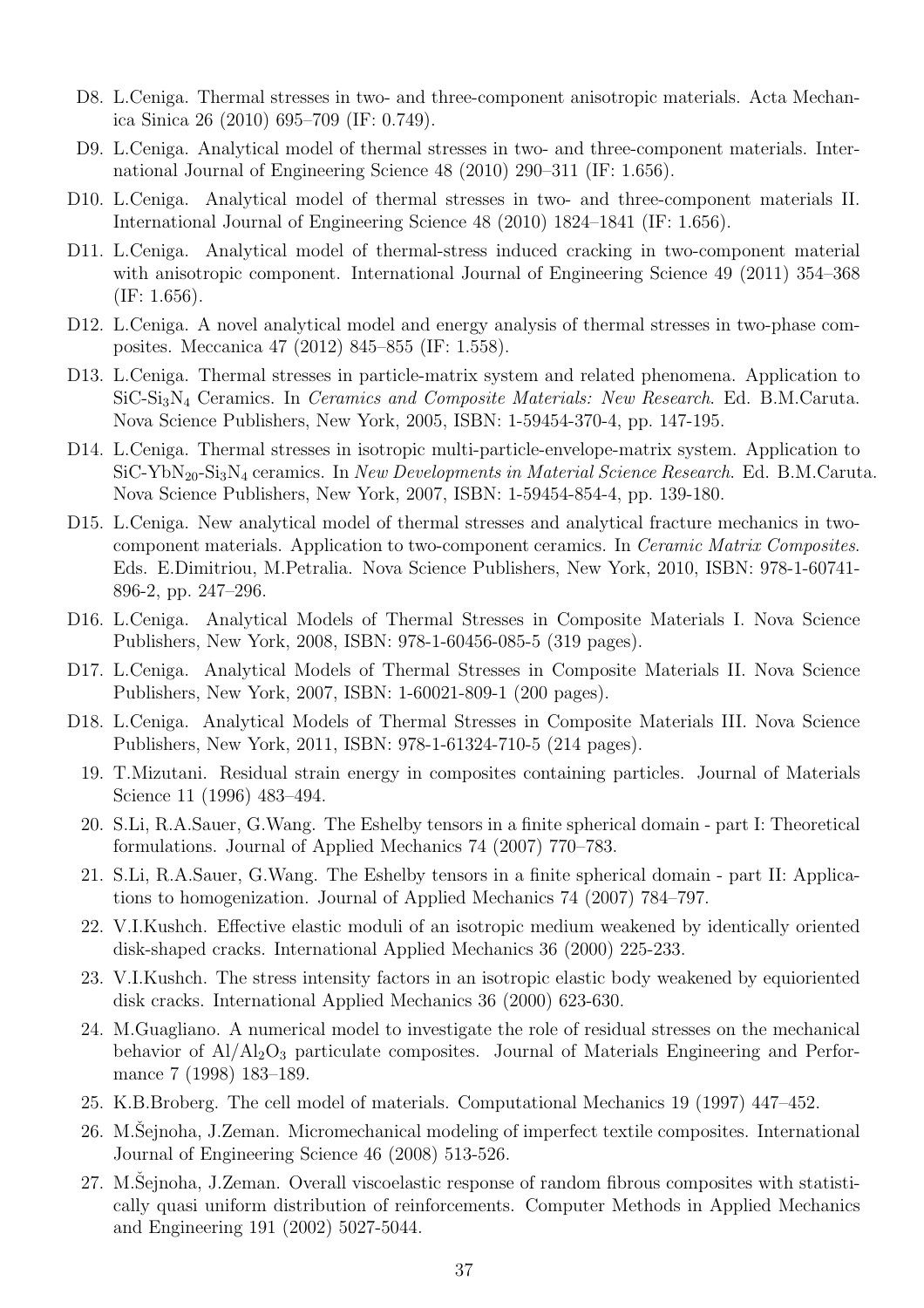- 28. T.Mura. Micromechanics of Defects in Solids. Martinus Nijhoff Publishers, Dordrecht, 1987.
- 29. M.Brdička, L.Samek, B.Sopko. Mechanics of Continuum. Academia, Prague, 2000 (in Czech).
- 30. L.Hegedűsová, M.Kašiarová, J.Dusza, M.Hnatko, Sajgalík. Mechanical properties of carbonderived Si3N4+SiC micro/nano-composite. International Journal of Refractory Metals and Hard Materials 27 (2009) 438–442.
- 31. F.Trebuňa, M.Buršák. Limit States and Fractures (Medzné stavy a lomy). Edition of technical and scientific literature, Mechanical Engineering Faculty, Technical University in Košice, ManaCon Prešov, 2002 (in Slovak).
- 32. F.Trebuňa, F.Šimčák, J.Bocko, P.Trebuňa, M.Pástor, P.Šarga. Analysis of crack initiation in the press frame and innovation of the frame to ensure its further operation. Engineering Failure Analysis 18 (2011) 244–255.
- 33. Z.W.Gao, Y.H.Zhou. Fracture behaviors induced by thermal stress in an anisotropic half plane superconductor. Physics Letters A 372 (2008) 5261-5264.
- 34. P.Gudmundson. Anisotropic microcrack nucleation in brittle materials. Journal of Mechanics and Physics of Solids 38 (1990) 531–551.
- 35. S.G.Lekhnitskii. Theory of Elasticity of an Anisotropic Elastic Body. MIR Publishers, Moscow, 1981.
- 36. L.Ma, Y.Chen. Weight functions for interface cracks in dissimilar anisotropic materials. Acta Mechanica Sinica 20 (2004) 82–88.
- 37. F.Desrumaux, F.Meraghni, M.L.Benzeggagh. Generalised Mori-Tanaka scheme to model anisotropic damage using numerical Eshelby tensor. Journal of Composite Materials 35 (2001) 603–624.
- 38. T.Mori, K.Tanaka. Average stress in matrix and average elastic energy of materials with misfitting inclusions. Acta Metallurgica 21 (1973) 571–574.
- 39. P.Diko. Cracking in melt-processed REBaCuO superconductors. Supercond. Sci. Technol. 11 (1998) 68–72.
- 40. P.Diko. Cracking in melt-grown REBaCuO single-grain bulk superconductors. Supercond. Sci. Technol. 17 (2004) R45–R58.
- 41. P.Diko, Thermal stresses and microcracking caused by 211-particles in Y-Ba-Cu-O melt-processed bulks. Mater. Sci. Eng. B83 (1998) 149–153.
- 42. U.Lagerpusch, V.Mohles, D.Baither, B.Anczykowski, E.Nembach. Double strengthening of copper by dissolved gold-atoms and by incoherent  $SiO<sub>2</sub>$ -particles: How do the two strengthening contributions superimpose? Acta Materialia 48 (2000) 3647-3656.
- 43. G.Liu, G.J.Zhang, X.D.Ding, J.Sun, K.H.Chen. Modeling the strengthening response to aging process of heat-treatable aluminum alloys containing plate/disc- or rod/needle-shaped precipitates. Materials Science and Engineering A 344 (2003) 113–124.
- 44. Z.Trojanová, Z.Drozd, S. Kúdela, Z.Száraz, P.Lukáč. Strengthening in MgLi matrix composites. Composites Science and Technology 67 (2007) 1965-1973.
- 45. L.Farrissey, S.Schmauder, M.Dong, E.Soppa, M.H.Poech, P.McHugh. Investigation of the strengthening of particulate reinforced composites using different analytical and finite element models. Computational Materials Science 15 (1999) 1–10.
- 46. Z.Zhang, D.L.Chen. Consideration of Orowan strengthening effect in particulate-reinforced metal matrix nanocomposites: A model for predicting their yield strength.
- 47. N.Ramakrishnan. An analytical study on strengthening of particulate reinforced metal matrix composites. Acta Materialia 44 (1996) 69–77.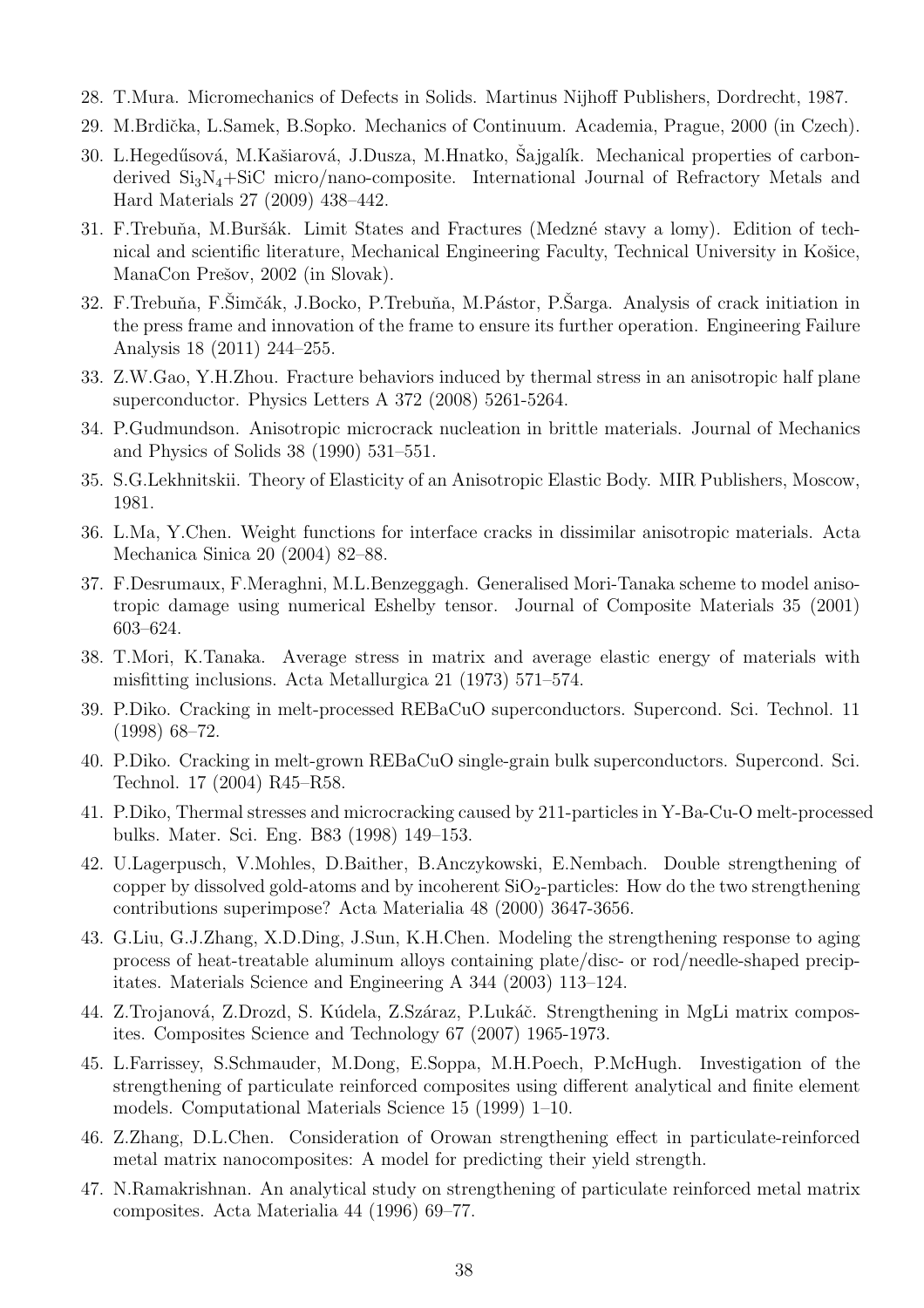- 48. D.A.Terentyev, G.Bonny, L.Malerba. Strengthening due to coherent Cr precipitates in FeCr alloys: Atomistic simulations and theoretical models. Acta Materialia 56 (2008) 3229-3235.
- 49. S.Lefebvre, B.Devincre, T.Hoca. Yield stress strengthening in ultrafine-grained metals: A twodimensional simulation of dislocation dynamics. Journal of the Mechanics and Physics of Solids 55 (2007) 788-802.
- 50. S.Queyreau, G.Monnet, B.Devincre. Orowan strengthening and forest hardening superposition examined by dislocation dynamics simulations. Acta Materialia 58 (2010) 5586-5595.
- 51. J.D.Eshelby. The determination of the elastic field of an ellipsoidal inclusion, and related problems. Proc. Royal Soc. London A 241 (1957) 376-396.
- 52. S.P.Timoshenko, J.N.Goodier. Theory of Elasticity. McGraw-Hill International Edition, 1970.
- 53. F.Kuba. Theory of Elasticity and Selected Applications. SNTL/Alfa, Prague, 1982 (in Czech).
- 54. R.F.S.Hearmon. Introduction to Applied Anisotropic Elasticity. SNTL, Prague, 1965 (in Czech); translation from English: The Clarendon Press, Oxford, 1961.
- 55. F.Trebuňa, F.Simčák, V.Jurica. Elasticity and Strength I (Pružnosť a pevnosť I). Edition of technical and scientific literature, Mechanical Engineering Faculty, Technical University in Košice, 2005 (in Slovak).
- 56. P.Skočovský, O.Bokůvka, P.Palček. Materials Science. EDIS, Žilina, 1996 (in Slovak).
- 57. S.I.Novikova. Anisotropy of thermal expansion of solids. Measurement Techniques 27 (1984) 933–938.
- 58. K.Rektorys. Review of Applied Mathematics. SNTL, Prague, 1973 (in Czech).
- 59. V.Hajko, L.Potock´y, A.Zentko. Magnetization Processes. Alfa, Bratislava, 1982.
- 60. J.Hald. Microstructure and long-term creep properties of 9-12% Cr steels. International Journal of Pressure Vessels and Piping 85 (2008) 30-37.
- 61. A.Výrostková, V.Homolová, J.Pecha, M.Svoboda. Phase evolution in P92 and E911 weld metals during ageing. Materials Science and Engineering A 480 (2008) 289-298.
- 62. G.Dimmler, P.Weinert, E.Kozeschnik, H.Cerjak. Quantification of the Laves phase in advanced 9-12% Cr steels using a standard SEM. Materials Characterization 51 (2003) 341-352.
- 63. F.Abe, T.-U.Kern, R.Viswanathan. Creep-Resistant Steels. Woodhead Publishing Limited, Cambridge, 2008.
- 64. J.D.Robson, H.K.D.H.Bhadeshia. Kinetics of precipitation in power plant steels. Calphad 20 (1996) 447–460.
- 65. F. Trebuňa, P. Bigoš. Intensification of Technical Capability of Heavy Supporting Structures (Intenzifikácia technickej spôsobilosti ťažkých nosných konštrukcií). Edition of technical and scientific literature, Mechanical Engineering Faculty, Technical University in Košice, Vienala, Košice, 1998 (in Slovak).
- 66. F.Trebuňa, F.Šimčák, J.Bocko, P.Šarga, P.Trebuňa, M.Pástor, J.Mihok. Quantification of residual stresses in the weld by the hole-drilling method. Metalurgija 47 (2008) 133–137.
- 67. F.Trebuňa, F.Simčák, M.Buršák, J.Bocko, P.Sarga, M.Pástor, P.Trebuňa. Quantification of residual stresses in hot rolled steel sheets by the hole drilling method. Metalurgija 46 (2007) 41–46.
- 68. H.Shin, Y.Y.Earmme. Interaction of screw dislocation and anisotropic (or isotropic) circular inclusion in isotropic (or anisotropic) matrix. International Journal of Fracture 126 (2004) L35–L40.
- 69. J.Y.Li, M.L.Dunn. Anisotropic coupled-field inclusion and inhomogeneity problems. Philosophical Magazine A 77 (1998) 1341–1350.
- 70. R.W.Davidge, T.J.Green. The strength of two-phase ceramic/glass materials. Journal of Materials Science 3 (1968) 629–634.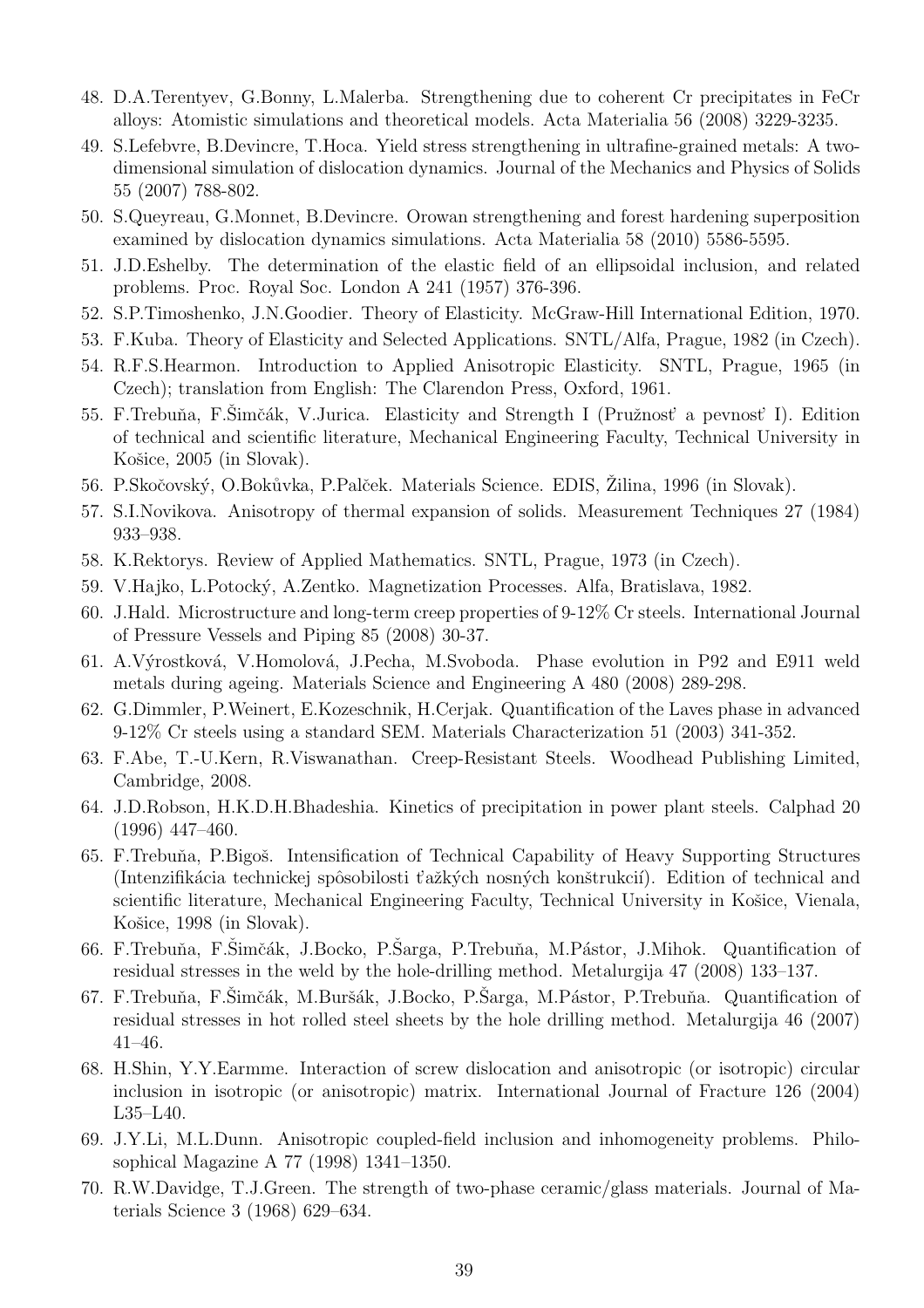## List of the author's publications

#### Papers in international journals with an impact factor

- A1. A.Zentková, S.Uličiansky, A.Zentko, L.Ceniga. On the shape of individual Barkhausen pulse. Materials Science Forum 235-238 (Part 2) (1997) 795-800 (IF: 0.399).
- A2. L.Ceniga, A.Zentko, M.Zentková. Dynamics of the remagnetization process in the rapidly quenched FeCuNbSiB alloys Materials Science Forum 235–238 (Part 2) (1997) 755-758 (IF: 0.399).
- A3. L.Ceniga, L.Novák. The magnetic properties and the Barkhausen noise of the hydrogenated Fe-V-B amorphous alloy. Acta Physica Polonica A 97 (2000) 611–614 (IF: 0.467).
- A4. L.Ceniga, L.Novák, E.Kisdi-Koszó. The influence of heat treatment on the Barkhausen effect in the Fe-Cr-B amorphous alloy. Journal of Magnetism and Magnetic Materials 197 (1999) 154–155 (IF: 1.689).
- A5. L.Ceniga, L.Novák, A.Zentko. The magnetic properties and the Barkhausen noise of the annealed Fe-V-B amorphous alloy. Acta Physica Polonica A 97 (2000) 575–578 (IF: 0.467).
- A6. L.Ceniga. Internal stresses and Barkhausen noise of Fe80B20 amorphous alloy treated by annealing and hydrogenation-dehydrogenation processes. Materials Science and Engineering B 79 (2001) 154–158 (IF: 2.614).
- A7. L.Ceniga, F.Kováč. Influence of annealing and hydrogenation-dehydrogenation processes on internal stresses and Barkhausen noise of Fe83B17 amorphous alloy. Journal of Materials Science 36 (2001) 4125–4129 (IF: 1.855).
- A8. L.Ceniga, F.Kováč. Cracking of isotropic particle-matrix system: globular shape particle. Materials Science and Engineering B 86 (2001) 178–181 (IF: 2.614).
- A9. L.Ceniga, P.Diko. Matrix crack formation in Y-Ba-Cu-O superconductor. Physica C 385 (2003) 329–336 (IF: 1.407).
- A10. L.Ceniga. Thermal stresses in surface-coated Fe-3%Si sheet. Journal of Materials Science 38 (2003) 3709–3712 (IF: 1.855).
- A11. L.Ceniga. Thermal stresses in triaxial anisotropic particle-matrix system. Journal of Thermal Stresses 27 (2004) 471–489 (IF: 0.951).
- A12. L.Ceniga. Thermal stresses in isotropic cell-divided particle-matrix system: spherical and cubic cells. Journal of Thermal Stresses 27 (2004) 425–432 (IF: 0.951).
- A13. L.Ceniga. Thermal stresses in SiC-Si3N4 cubic-cell-divided multi-particle-matrix system. Key Engineering Materials 290 (2005) 320–323 (IF: 0.224).
- A14. P.Diko, S.Kračunovská, L.Ceniga, J.Bierlich, M.Zeisberger, W.Gawalek. Microstructure of top seeded melt-grown YBCO bulks with holes. Superconductor Science and Technology 18 (2005) 1400–1404 (IF: 2.402).
- A15. L.Ceniga. Thermal stresses and related phenomena in composite ceramics. Journal of Materials Science 42 (2007) 1202–1227 (IF: 1.855).
- A16. L.Ceniga. Stresses in superconductor during oxygenation. Journal of Materials Science 42 (2007) 6895–6900 (IF: 1.855).
- A17. L.Ceniga, P.Diko. Analytical model of oxygenation-induced stresses in YBCO superconductor. Physica C 467 (2007) 179–185 (IF: 1.407).
- A18. L.Ceniga. Analytical models of thermal-stress induced phenomena in isotropic multi-particlematrix system. Journal of Thermal Stresses 31 (2008) 862–891 (IF: 0.951).
- A19. L.Ceniga. Thermal stresses in model materials. Journal of Thermal Stresses 31 (2008) 728–758 (IF: 0.951).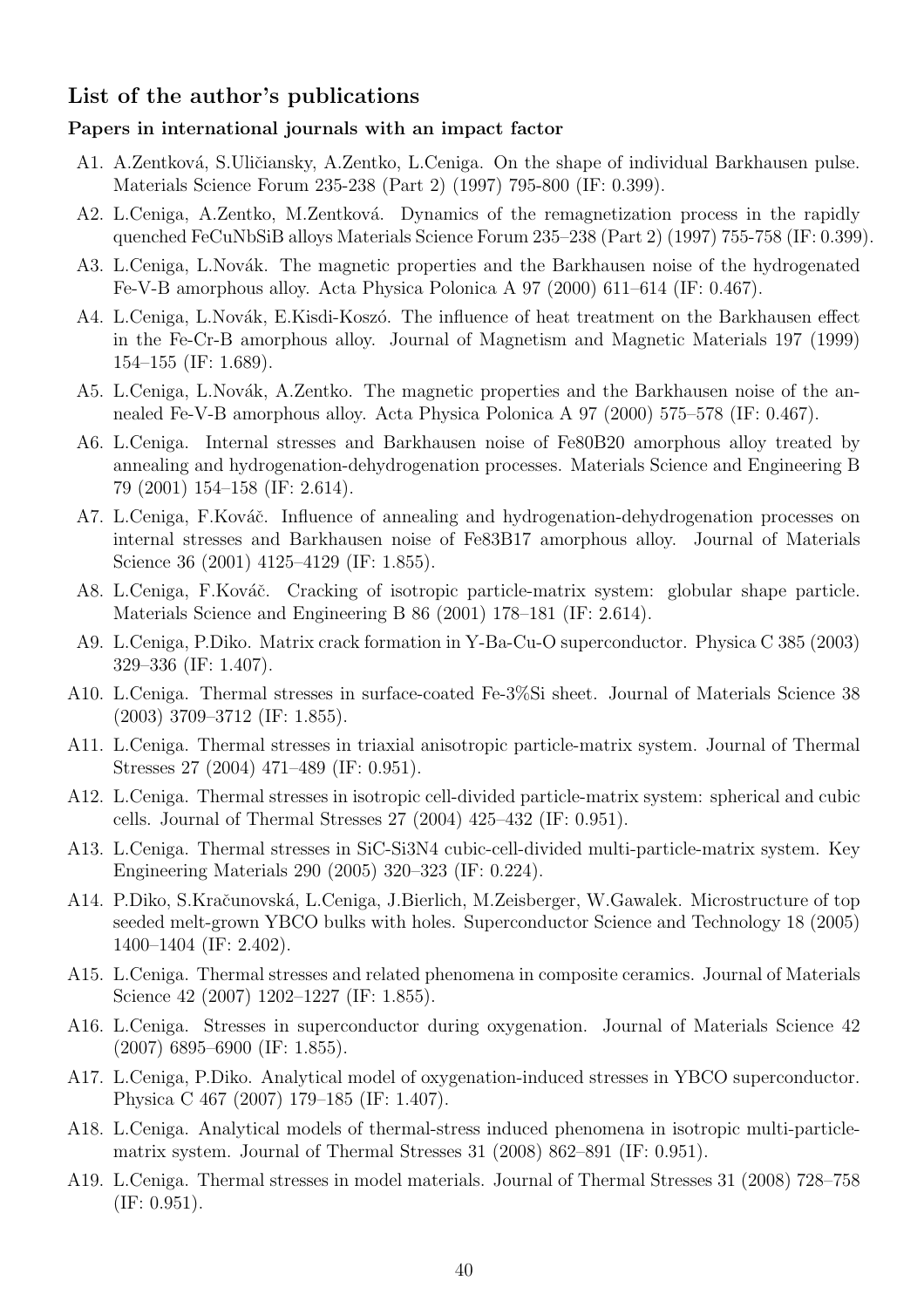- A20. L.Ceniga. A new analytical model for thermal stresses in multi-phase materials and lifetime prediction methods. Acta Mechanica Sinica 24 (2008) 189–206 (IF: 0.749).
- A21. L.Ceniga. Thermal-stress induced phenomena in two-component material. Part I. Acta Mechanica Sinica 25 (2009) 811–820 (IF: 0.749).
- A22. J.Král, M.Ferdinandy, D.Kottfer, I.Maňková, L.Ceniga. Tribological and refractory properties of TiAl3 inter-metallic alloy. Surface Review and Letters 16 (2009) 623–629 (IF: 0.372).
- A23. L.Ceniga. Thermal-stress induced phenomena in two-component material. Part II. Acta Mechanica Sinica 26 (2010) 101–106 (IF: 0.749).
- A24. L.Ceniga. Thermal stresses in two- and three-component anisotropic materials. Acta Mechanica Sinica 26 (2010) 695–709 (IF: 0.749).
- A25. L.Ceniga. Analytical model of thermal stresses in two- and three-component materials. International Journal of Engineering Science 48 (2010) 290–311 (IF: 1.656).
- A26. L.Ceniga. Analytical model of thermal stresses in two- and three-component materials II. International Journal of Engineering Science 48 (2010) 1824–1841 (IF: 1.656).
- A27. L.Ceniga. Thermal stresses in isotropic-triaxial-anisotropic particle-matrix system. Meccanica 45 (2010) 73–77 (IF: 1.558).
- A28. L.Hegedűsová, A.Kovalčková, L.Ceniga, J.Dusza. Contact strength and crack formation in monolithic ceramic materials. Materials Science Engineering A 527 (2010) 1179–1184 (IF: 2.319).
- A29. L.Ceniga. Analytical model of thermal-stress induced cracking in two-component material with anisotropic component. International Journal of Engineering Science 49 (2011) 354–368 (IF: 1.656).
- A30. L.Ceniga. A novel analytical model and energy analysis of thermal stresses in two-phase composites. Meccanica 47 (2012) 845–855 (IF: 1.558).
- A31. L.Hegedűsová, L.Ceniga, J.Dusza. Bending and contact strength of monolithic ceramic materials. International Journal of Damage Mechanics 21 (2012) 293–305 (IF: 1.958).
- A32. L.Hegedűsová, L.Ceniga. Contact strength and cracking of laminar ceramics. High Temperature Materials and Processes 31 (2012) 173–179 (IF: 0.355).

#### Chapters in multi-authored international monographs

- A33. L.Ceniga. Thermal stresses in particle-matrix system and related phenomena. Application to SiC-Si<sub>3</sub>N<sub>4</sub> Ceramics. In *Ceramics and Composite Materials: New Research*. Ed. B.M.Caruta. Nova Science Publishers, New York, 2005, ISBN: 1-59454-370-4, pp. 147-195.
- A34. L.Ceniga. Thermal stresses in isotropic multi-particle-envelope-matrix system. Application to  $SiC-YbN_{20}-Si<sub>3</sub>N<sub>4</sub>$  ceramics. In New Developments in Material Science Research. Ed. B.M.Caruta. Nova Science Publishers, New York, 2007, ISBN: 1-59454-854-4, pp. 139-180.
- A35. L.Ceniga. New analytical model of thermal stresses and analytical fracture mechanics in twocomponent materials. Application to two-component ceramics. In Ceramic Matrix Composites. Eds. E.Dimitriou, M.Petralia. Nova Science Publishers, New York, 2010, ISBN: 978-1-60741- 896-2, pp. 247–296.
- A36. L.Hegedűsová, L.Ceniga, J.Dusza. Contact strength of ceramic materials. In Ceramic Matrix Composites. Eds. E.Dimitriou, M.Petralia. Nova Science Publishers, New York, 2010, ISBN: 978-1-60741-896-2, pp. 195–246.

#### Sole-authored international monographs

A37. L.Ceniga. Analytical Models of Thermal Stresses in Composite Materials I. Nova Science Publishers, New York, 2008, ISBN: 978-1-60456-085-5 (319 pages).